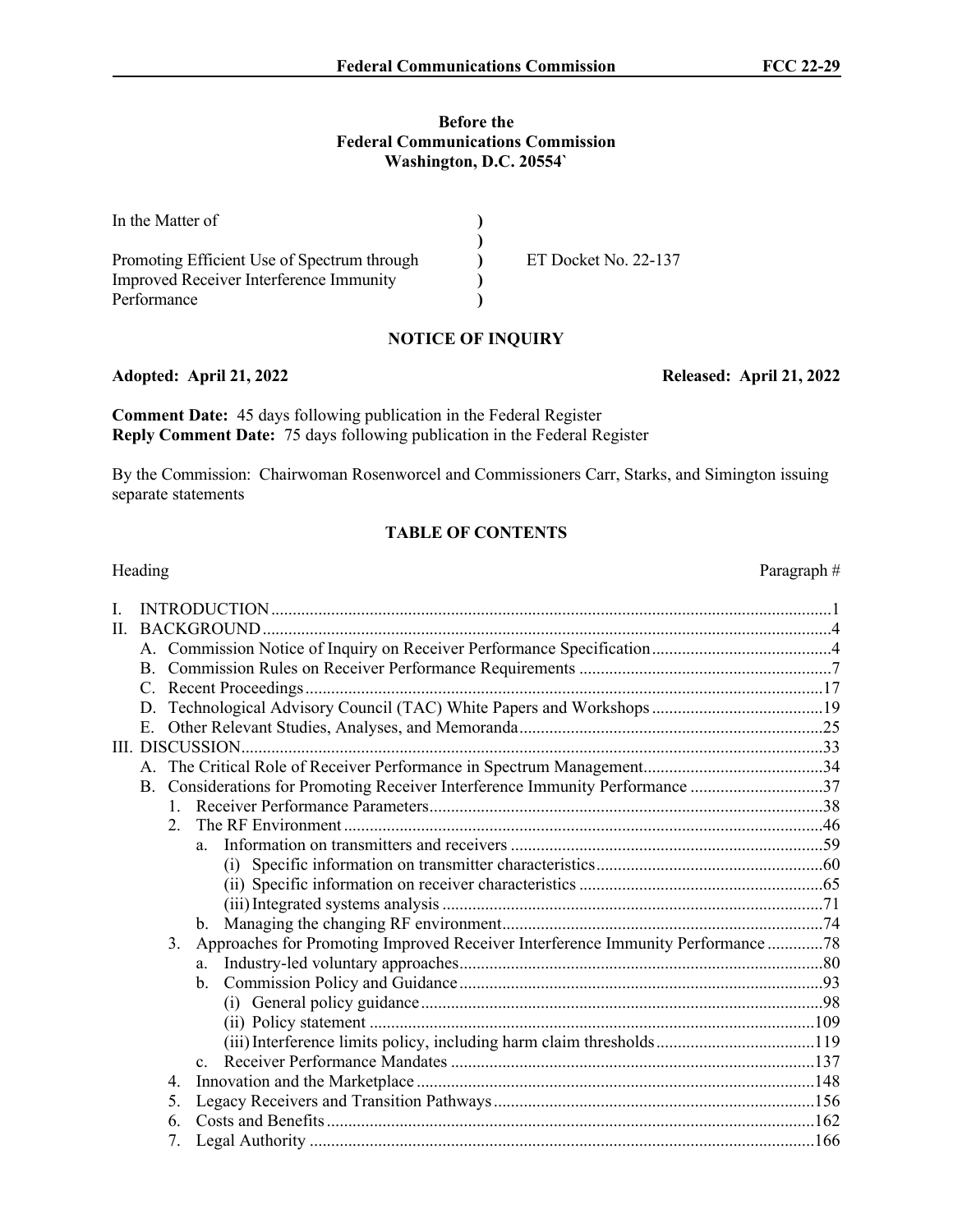# **I. INTRODUCTION**

1. In this Notice of Inquiry, we take a fresh look at the role of receiver performance in our spectrum management responsibilities, with the goal of facilitating new opportunities for use of our nation's spectrum resources. Forward-facing spectrum management necessitates that the Commission continuously promote more efficient spectrum use to enable the introduction of valuable new wireless services that benefit the American people. As spectrum use across the radio frequencies (RF) becomes more intensive, and services are packed more closely together, Commission spectrum management policies must consider potential efficiencies across all aspects of wireless systems, not just transmitters but receivers as well. While the Commission has typically focused its rules on the transmitter side of radio systems, as several recent Commission proceedings have underscored, receivers and receiver interference immunity performance play an increasingly critical role in enabling more efficient spectrum use.

2. We seek through this Notice of Inquiry to develop an up-to-date record on the role of receivers in spectrum management and how we might best promote improvements in receiver interference immunity performance that would serve the public interest. We seek to build upon the progress, including technological advances, in recent years that has enabled better receiver interference immunity performance, and we seek comment on where those efforts and advances have been most successful. We also seek to learn lessons from recent Commission proceedings in which receiver performance concerns have been prominent, to better inform the Commission as it considers how to ensure valuable and innovative services are able to thrive across the frequency range. To further assist our efforts, we also seek to consider anew the efforts, reports, studies, and recommendations, including several of the Commission's Technological Advisory Council (TAC) White Papers, that have been proffered in recent years regarding the kinds of actions that the Commission should consider.

In sum, we begin the process of developing potential pathways for improvements in receiver performance, where and as appropriate, that will aid in making spectrum management more effective and provide more benefits to the American public. As we discuss below, we recognize that a variety of approaches may be appropriate, whether through industry-led voluntary measures, Commission policy and guidance, or rule requirements where other approaches would be insufficient. In this important first step we seek to compile a comprehensive record on the various issues that the Commission should consider, inviting broad comment from all stakeholders as we consider these issues. We look forward to reviewing the record that develops from this Inquiry to inform us regarding possible next steps that the Commission may take in the future to promote efficient spectrum management in the public interest.<sup>1</sup>

<sup>&</sup>lt;sup>1</sup> We note that this Notice of Inquiry is the first step in a longer process of examining whether and how receivers should be treated within the Commission's regulatory context. The Commission, as spectrum manager for non-Federal users, may seek more focused comment in the future. By creating an up-to-date comprehensive record on possible approaches the Commission could take regarding receivers and how those approaches may interrelate with other approaches or ongoing Commission efforts, we will then be in a better position to consider whether specific proposals may be warranted. This NOI does not seek comment on or address the interagency process between the Commission and NTIA or other Federal agencies on overlapping non-Federal and Federal spectrum management issues. As we continue to work through that established process with NTIA and other federal agencies, this inquiry will inform the Commission regarding whether it should consider more concrete actions in the future.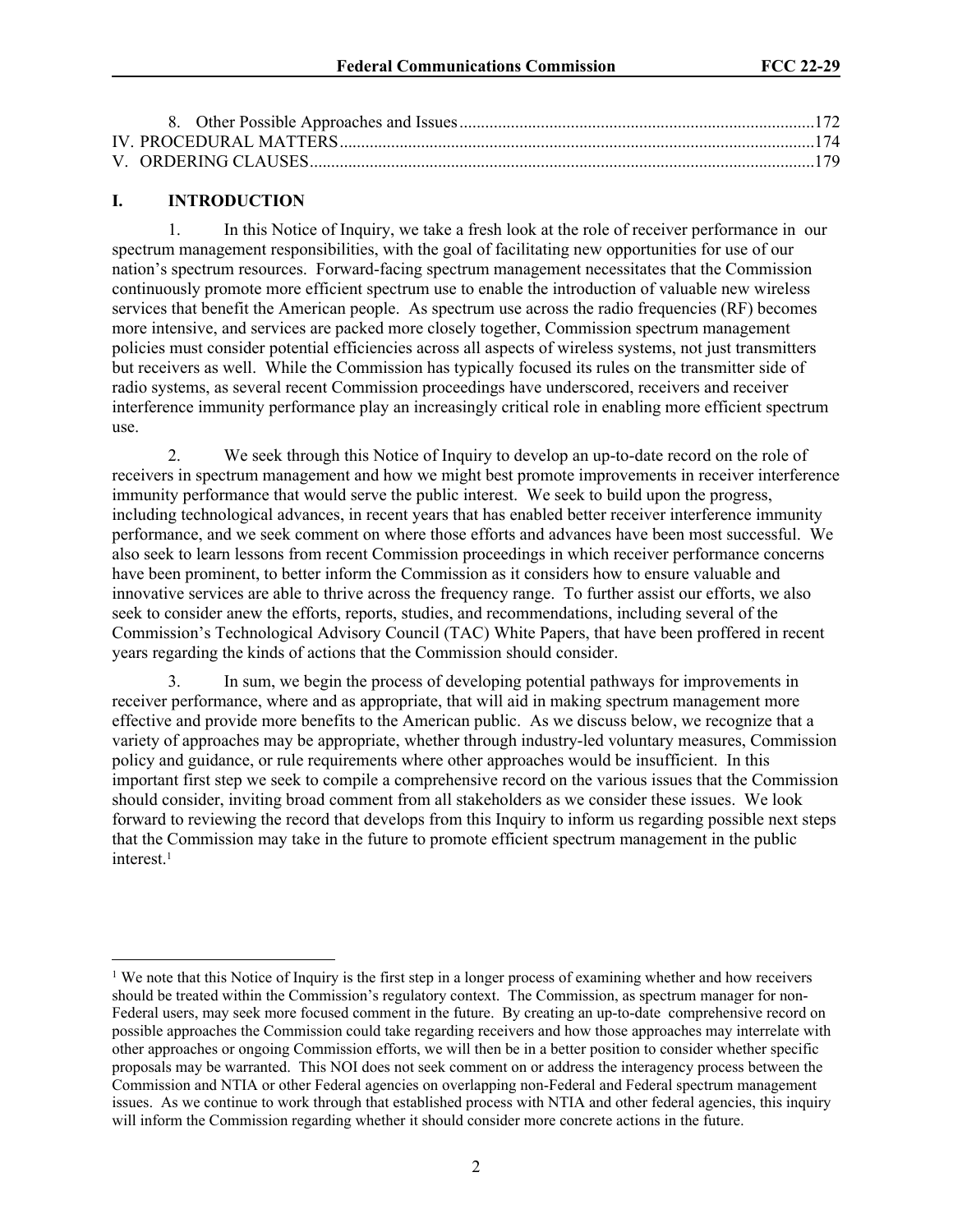## **II. BACKGROUND**

## **A. Commission Notice of Inquiry on Receiver Performance Specification**

4. In 2003, the Commission adopted a Notice of Inquiry (NOI) to begin "consideration of incorporating receiver interference immunity performance specifications into our spectrum policy on a broader basis."<sup>2</sup> The Commission noted that incorporating receiver performance specifications could promote more efficient spectrum use and create opportunities for new and additional use of radio communications services by the American public. The Commission indicated that consideration of receiver interference performance specifications could be in the form of incentives, guidelines, or regulatory requirements (or a combination of these) in particular frequency bands, services or across bands and services.<sup>3</sup>

5. The 2003 NOI sought information, comment, and research concerning the immunity performance and interference tolerance of existing receivers, the possibilities for improving the level of receiver immunity in the various radio services, and potential impacts of receiver standards on innovation and the marketplace.<sup>4</sup> In particular, the Commission sought comment on the following issues – receiver performance parameters (e.g., selectivity, sensitivity, dynamic range, automatic RF gain control, shielding, modulation method, and signal processing); the current RF environment and receiver interference immunity performance; various approaches that the Commission should consider for incorporating receiver interference immunity performance guidelines into spectrum policy (including voluntary industry standards, guidelines promulgated by the Commission, and mandatory standards); receiver performance in various radio services; the potential impact of receiver performance specification on innovation and the marketplace; and the treatment of existing receivers and the transition pathways to improved receivers.<sup>5</sup>

6. Several commenters responding to the 2003 NOI supported the Commission's further exploring interference immunity performance standards and agreed that improved receiver performance can help improve spectrum efficiency and ensure greater access to spectrum for all users; they differed, however, regarding the appropriate approach(es) and how to implement them with respect to particular bands.<sup>6</sup> In 2007, the Commission terminated this proceeding "without prejudice to its substantive merits."<sup>7</sup> The Commission stated that, with the passage of time, the record had become outdated and that, to the extent that receiver interference immunity performance specifications are desirable, they could be addressed in proceedings that are frequency band or service specific.<sup>8</sup>

## **B. Commission Rules on Receiver Performance Requirements**

7. As a general matter, the Commission's regulation of transmitters has at least implicitly provided for an RF environment that affects receiver performance insofar as the technical characteristics

4 *Id.* at 6039-40, para. 2.

<sup>5</sup> *See generally id.*

8 *Id.*

<sup>2</sup> *Interference Immunity Performance Specifications for Radio Receivers*, ET Docket No. 03-65, Notice of Inquiry, 18 FCC Rcd 6039 para. 1 (2003) (*NOI on Receiver Performance Specifications*). This NOI arose in part in response to recommendations of the work of the Spectrum Efficiency Work Group, a part of the Commission's 2002 Spectrum Policy Task Force. *See* SPTF Report of the Interference Protection Working Group (ET Docket No. 02- 135).

<sup>3</sup> *NOI on Receiver Performance Specifications*, 18 FCC Rcd at 6039, para. 1.

<sup>6</sup> See comments filed in ET Docket No. 03-65. Thirty eight parties filed comments, and fourteen filed replies in ET Docket No. 03-65.

<sup>7</sup> *Interference Immunity Performance Specifications for Radio Receivers*, ET Docket No. 03-65, Order, 22 FCC Rcd 8941, para. 2 (2007).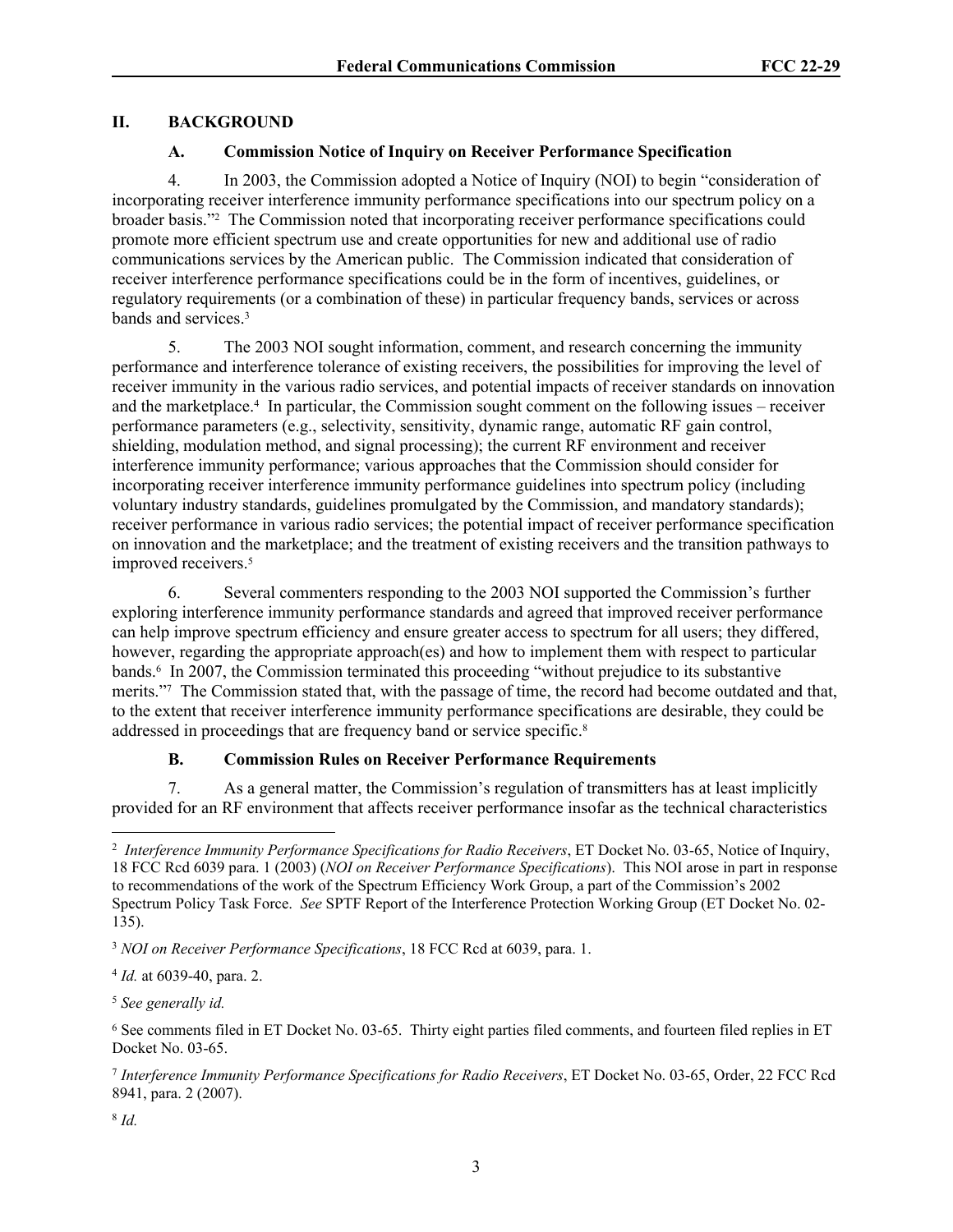of receivers are expected to process those transmissions to successfully establish communications. The overall objective of that regulation has been to provide, through limits on power levels, in-band and outof-band emission limits, operational requirements regarding antennas, etc., an RF environment that facilitates those communications as much as possible. In some limited circumstances, the Commission has more directly addressed regulated receiver performance, both through performance standards and performance incentives, only in limited circumstances, such as in the examples that follow.

8. *800 MHz Band Public Safety Re-banding*. In the 800 MHz public safety re-banding proceeding, minimum receiver performance was a major consideration when establishing whether a licensee operating in the band could claim entitlement to protection against "unacceptable interference."<sup>9</sup> Specifically, the Commission established a bright-line test for determining if a licensee is fully eligible to claim protection against "unacceptable interference" based on, among other factors, the characteristics of the receiver being employed by the licensee seeking protection.<sup>10</sup>

9. *900 MHz Band.* The Commission adopted for the 900 MHz band interference criteria similar to those established for the 800 MHz band. Like in the 800 MHz band, the Commission established a definition of "unacceptable interference" to 900 MHz narrowband licensees from 900 MHz broadband licensees and established technical parameters including a receiver intermodulation rejection ratio, adjacent channel rejection ratio, and reference sensitivity.<sup>11</sup>

10. *Digital Television.* Improved receiver performance was a major consideration as the Commission prepared for the DTV transition. Prior to that transition, the Commission adopted a series of decisions intended to help address issues regarding the conversion of analog TV to digital TV, a transition that was finalized in 2009. In planning for the DTV transition, the Commission had anticipated the need for certain minimal receiver specifications. Several interested parties had recognized that voluntary transition might not be sufficient, and the Commission agreed, mandating receiver specifications for TV broadcast receivers in 2002 that would go into effect after a specified phase-in period to ensure a smooth transition.<sup>12</sup>

11. *Part 96 Citizens Broadband Radio Service.* The Commission adopted rules in the 3.55- 3.7 GHz Band governing reception limits for Citizens Broadband Radio Service users and incumbents

<sup>12</sup> *Review of the Commission's Rules and Policies Affecting the Conversion to Digital Television*, MM Docket No, 00-39, Second Report and Order and Second Memorandum Opinion and Order, 17 FCC Rcd 15978 (2002) (*Rules and Policies Affecting DTV Conversion*) (applying 47 U.S.C. § 303(s)). The Commission adopted requirements for tuning controls, attached antennas, "peak picture sensitivity," noise figure, DTV reception (a tuner mandate), antenna/cable selector switch isolation, and the now-obsolete consumer alert for analog-only receivers. *Id.* at 15998-99, paras. 40-46; 47 CFR § 15.117. The Commission also adopted rules specifying very detailed requirements and measurement methods for cable TV receivers for adjacent channel interference, image channel interference, direct pickup interference, tuner overload, and cable input conducted emissions. *See also Implementation of Section 17 of the Cable Television Consumer Protection and Competition Act of 1992; Compatibility Between Cable Systems and Consumer Electronics Equipment*, ET Docket No. 93-7, First Report and Order, 9 FCC Rcd 1981, 1997-2000, paras. 91-113 (1994), reconsidered in part in Memorandum Opinion and Order, 11 FCC Rcd 4121, 4130-4131, paras. 58-65 (1996) (applying 47 U.S.C. § 544a); 47 CFR § 15.118.

<sup>9</sup> *See Improving Public Safety Communications in the 800 MHz Band,* Report and Order, Fifth Report and Order, Fourth Memorandum Opinion and Order, and Order, 19 FCC Rcd 14969, 15033-35, paras. 109-114 (2004). *See also* 47 CFR §§ 22.970(a), 90.672(a) (defining "unacceptable interference").

<sup>10</sup> 47 CFR §§ 22.970(b), 90.672(b) (specifying minimum receiver intermodulation rejection ratios, adjacent channel rejection ratios and minimum reference sensitivity levels for a licensee to claim entitlement to full protection against "unacceptable interference").

<sup>11</sup> *Review of the Commission's Rules Governing the 896-901/935-940 MHz Band*, WT Docket No. 17-200, Report and Order, Order of Proposed Modification, and Orders, 35 FCC Rcd 5183, 5244-45, paras. 158-161 (2020); 47 CFR § 27.1510. The specified levels are: -104 dBm or higher at the RF input of narrowband licensees' mobile receivers and -101 dBm or higher at the RF input of narrowband licensees' portable receivers.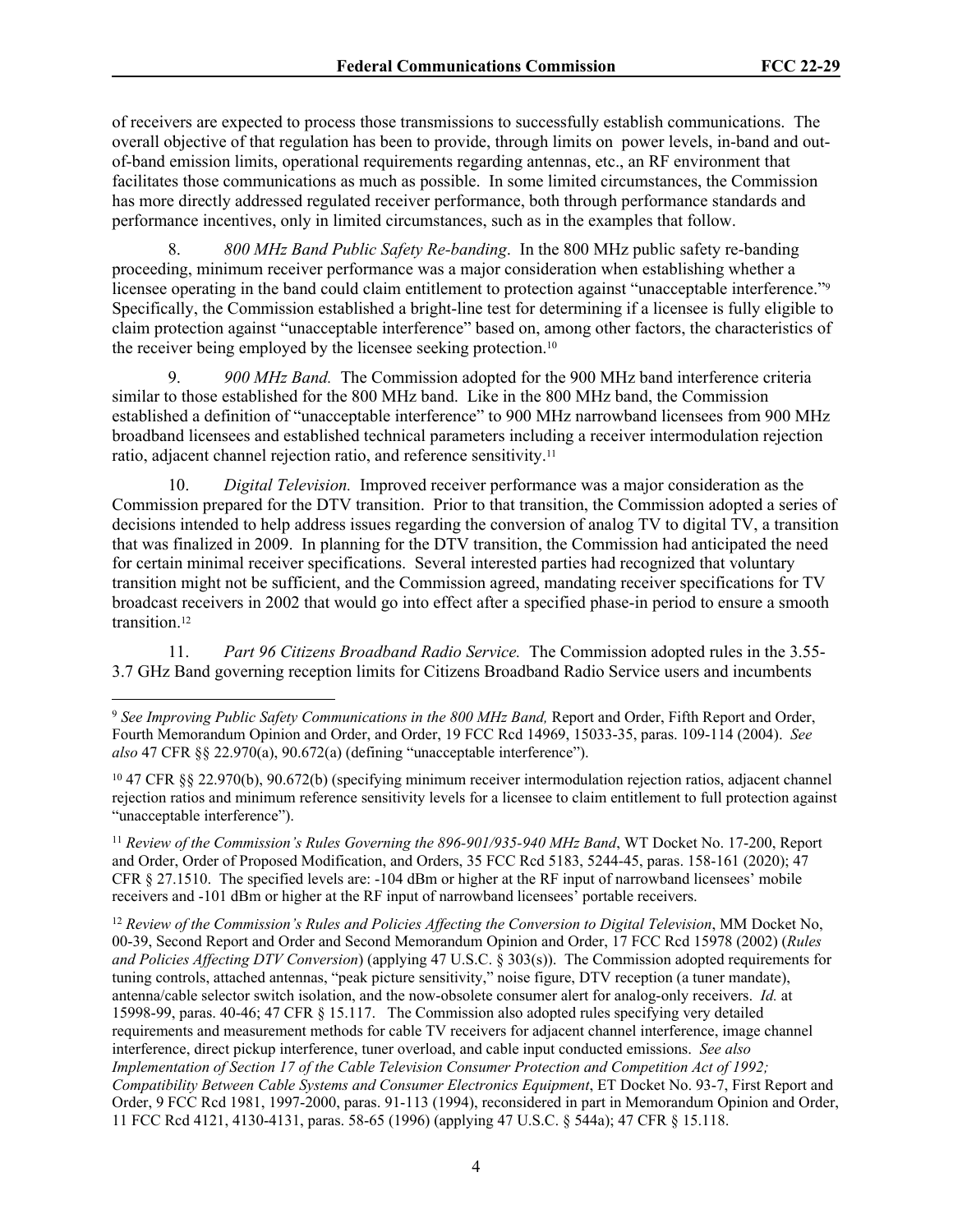that established "acceptable levels" of in-band and adjacent band interference for operations. These limits apply to Priority Access Licensees,<sup>13</sup> incumbent FSS earth stations in the 3.6-3.7 GHz band,<sup>14</sup> and adjacent band FSS earth stations used for telemetry, tracking, and control.15 The Commission also established received signal strength limits for Citizens Broadband Service Devices (CBSDs) and required Spectrum Access System administrators to manage transmissions to ensure that aggregate signal strength remains below a fixed threshold between geographically adjacent service areas held by different licensees<sup>16</sup>

12. *Part 27 Broadband Radio Service/Educational Broadband Service.* The Commission established rules that specify the minimum signal level below which Broadband Radio Service/Educational Broadband Service base station receivers in the 2496-2690 MHz band do not receive interference protection from co-channel base station transmitters not exceeding the height benchmark.<sup>17</sup>

13. *Part 27 3.7 GHz Service.* When authorizing the 3.7-3.98 GHz Band for flexible use, the Commission adopted rules to protect incumbent Fixed Satellite Service (FSS) earth stations from out of band emissions and blocking interference; these rules that require that transmitters are separated from FSS earth station receivers by 20 megahertz and meet both in-band and out-of-band power-flux density (PFD) limits as measured at each incumbent FSS earth station antenna and established specific protection criteria for earth stations used for telemetry, tracking, and control.<sup>18</sup> The Commission also adopted rules that required passband filters to be installed on incumbent FSS earth station antennas and established a transition process to, in part, ensure that such filters are acquired and installed at each antenna.<sup>19</sup>

14. *Part 80 Maritime Service.* The Commission adopted several technical requirements, such as sensitivity and/or stability requirements, for certain receivers in the Maritime Services.20 It also has incorporated by reference standards for Global Maritime Distress and Safety System operations which include receiver operational and performance requirements.<sup>21</sup>

15. *Part 87 Aviation Service.* To maintain the accuracy of critical location information for applications such as aircraft precision landings, Part 87 Aviation Service rules specify performance

<sup>14</sup> 47 CFR § 96.17 (a).

<sup>15</sup> 47 CFR § 96.17 (b).

<sup>17</sup> 47 CFR § 27.1221(c).

<sup>18</sup> 47 CFR § 27.1423.

21 47 CFR §§ 80.7(d)(8), (10), (12).

<sup>13</sup> 47 CFR § 96.41(f) ("Priority Access Licensees must accept adjacent channel and in-band blocking interference (emissions from other authorized Priority Access or GAA CBSDs transmitting between 3550 and 3700 MHz) up to a power spectral density level not to exceed −40 dBm in any direction with greater than 99% probability when integrated over a 10 megahertz reference bandwidth, with the measurement antenna placed at a height of 1.5 meters above ground level…").

<sup>16</sup> 47 CFR § 96.41 (d) (1) ("For both Priority Access and GAA users, CBSD transmissions must be managed such that the aggregate received signal strength for all locations within the PAL Protection Area of any co-channel PAL, shall not exceed an average (RMS) power level of −80 dBm in any direction when integrated over a 10 megahertz reference bandwidth, with the measurement antenna placed at a height of 1.5 meters above ground level, unless the affected PAL licensees agree to an alternative limit and communicate that to the SAS."); 96.53 (c).

<sup>19</sup> 47 CFR 27.1411(b)(5); 47 CFR §§ 27.1412 and 27.1413. *See Expanding Flexible Use of the 3.7 to 4.2 GHz Band,*  GN Docket No. 18-122, *Report and Order and Order of Proposed Modification*, 35 FCC Rcd 2343, 2478 at paras. 370-71 (2020) (*3.7 GHz Report and Order*).

<sup>20</sup> *See, e.g.¸*47 CFR §§ 80.121(b)(2); 80.858(c)(1); 80.874(b); 80.913(e); 80.961(b).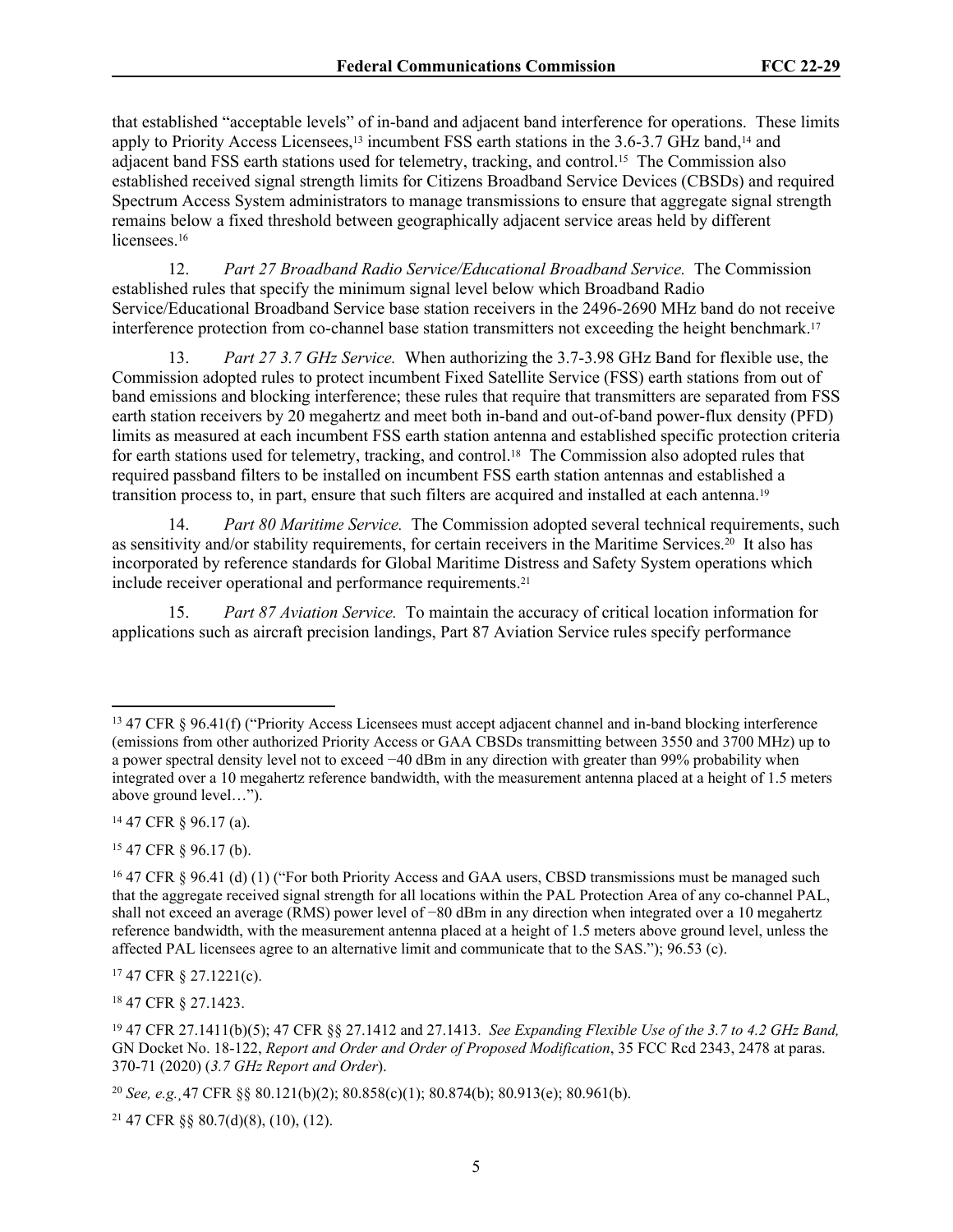requirements for differential GPS receivers (in the presence of undesired VHF-FM broadcast signals) relied upon for aviation safety purposes.<sup>22</sup>

16. *Part 95 Personal Radio Services.* To ensure that life-saving Personal Locating Beacons and Maritime Survivor Locating Beacons operate properly and do not further endanger those in distress and/or rescue personnel, these devices must meet technical standards incorporated by reference in the rules which include receiver operational and performance standards.<sup>23</sup>

## **C. Recent Proceedings**

17. In several recent Commission proceedings, the receiver interference immunity performance associated with incumbent services operating in spectral proximity to new users or services has been a major consideration. In these cases, the ability of incumbent service receivers to reject signals outside their intended band has been directly relevant to the timing and scope of the introduction of new services.

18. For example, in both the *Ligado* and the *3.7 GHz Band* proceedings, the Commission adopted operating conditions and rules to enable the introduction of new operations into frequency bands with various incumbent users operating under different service allocations in the same band, adjacent band, or other spectrally proximate frequency bands.<sup>24</sup> Although the factual circumstances of these two proceedings differ, both illustrate the challenges that systems face to co-exist and successfully operate when the spectral environment changes especially when incumbent systems may have been designed based on different assumptions about the RF environment in adjacent bands or other nearby frequency bands. These proceedings demonstrate that having accurate and timely information about receiver characteristics can be helpful in the Commission's analysis of potential harmful interference concerns and also highlight several other spectrum management issues that can arise with respect to receiver interference immunity performance, including receiver interference susceptibility, receiver selectivity, the impact of technological advancements (including filtering), and legacy devices.<sup>25</sup>

# **D. Technological Advisory Council (TAC) White Papers and Workshops**

19. In recent years, the Commission's Technological Advisory Council (TAC) also has been engaged in examining various technical issues concerning receiver performance in several of the White Papers that the TAC has issued.<sup>26</sup> In addition, the TAC has made several recommendations for the Commission's consideration on potential ways to promote the development and deployment of receivers that are more resilient to interference and could enable more efficient use of our nation's spectrum resources.

20. *White Paper on Spectrum Efficiency Metrics.* In 2011, the Commission's TAC issued a White Paper on "spectrum efficiency metrics," which it viewed as an important factor in the

<sup>25</sup> Both the *Ligado Order* and the *3.7 GHz Report and Order* are the subject of petitions for reconsideration, which remain pending.

<sup>26</sup> The Commission's Technological Advisory Council (TAC) provides technical advice to the Commission. It is organized under the authority of the Federal Advisory Committee Act, and is comprised of a diverse array of leading experts that helps the FCC identify important areas of innovation and develop informed technology policies supporting America's competitiveness and job creation in the global economy. *See*  <https://www.fcc.gov/general/technological-advisory-council>.

<sup>22</sup> 47 CFR §§ 87.151(c), (d).

<sup>23</sup> 47 CFR § 95.2989.

<sup>&</sup>lt;sup>24</sup> See In the Matter of LightSquared Technical Working Group Report, et al., IB Docket Nos. 11-109 and 12-340, Order and Authorization, 35 FCC Rcd 3772 (2020) (*Ligado Order*); *Expanding Flexible Use of the 3.7 to 4.2 GHz Band,* GN Docket No. 18-122, *Report and Order and Order of Proposed Modification*, 35 FCC Rcd 2343 (2020) (*3.7 GHz Report and Order*).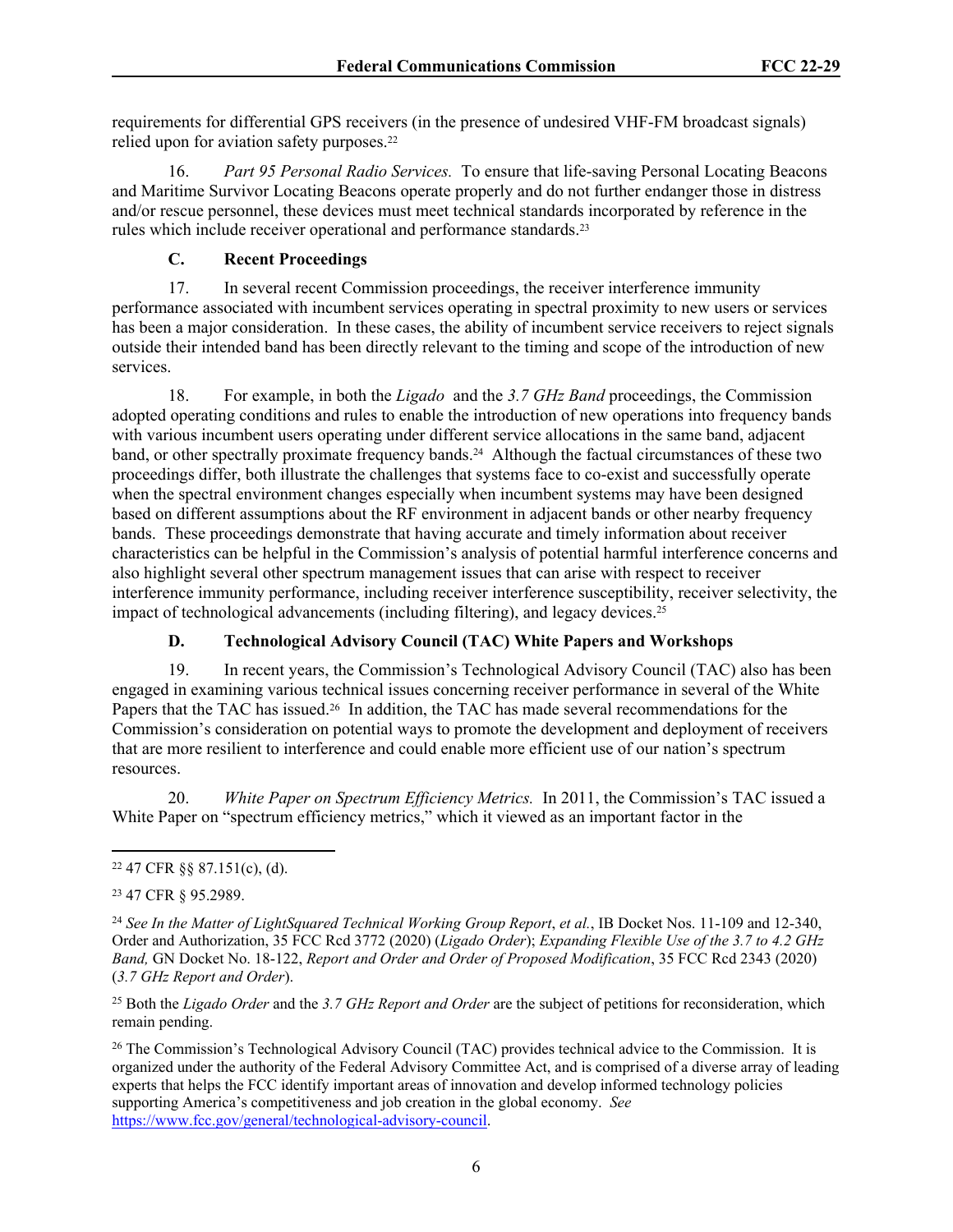Commission's spectrum management decisions. The TAC took an "integrated systems approach" in its evaluation of spectrum efficiency metrics, and noted that every component of a radio based communications system involved with either the transmission and/or reception of a signal has to be considered as part of efficiency. The TAC recognized a close relationship between spectrum efficiency and receiver standards / guidelines or performance.<sup>27</sup>

21. *White Papers on Interference Limits Policy and Harm Claim Thresholds.* In 2013, the TAC issued a *White Paper on Interference Limits Policy* in which it explored potential policy – an "interference limits policy," including harm claim thresholds – that it believed could promote more transparent consideration of receivers in spectrum management and promote better receiver performance. The TAC believed that the Commission could increase service density, reduce regulatory risk, and encourage investment with adoption of rules that make clear in which situations receivers and transmitters each will have the responsibility for mitigating any harmful interference, and doing so up-front rather than after lengthy post-dispute proceedings. This approach would state explicitly when receivers may claim harmful interference as a necessary complement to existing transmitter regulation that could facilitate more intensive frequency use by providing more clarity about the baseline regulatory and radio interference context going forward.28 In 2014, the TAC followed with issuing its *White Paper on Harm Claim Thresholds*, which provided additional discussion on an interference limits policy focusing on harm claim threshold approaches*.* 29

22. *White Paper on Risk-informed Interference Assessment.* In 2015, the TAC issued its White Paper on "Risk-informed Interference Assessment." The TAC recommended that the Commission adopt risk-informed interference assessment and statistical service rules more widely to help improve its spectrum management decision-making. As risk-informed interference assessment would consider likelihood/consequence combinations for potential interference hazard scenarios involving transmitters and receivers; this tool could serve to complement a more static "worst case" analysis that considers the single scenario with the most severe consequence regardless of its likelihood.<sup>30</sup>

23. *White Paper on Basic Principles for Assessing Compatibility of New Spectrum Allocations.* In 2015, the TAC released another White Paper on "Basic Principles" for assessing compatibility of new spectrum allocations. It believed that a set of basic principles could be helpful for *all* involved parties to consider and could serve to establish clearer expectations of incumbent services as well as new services entering the spectrum.<sup>31</sup> Several of the Basic Principles directly related to expectations regarding both transmitters and receivers. As contemplated, these principles sought to

<sup>29</sup> TAC Spectrum / Receiver Performance Working Group, "Interference Limits Policy and Harm Claim Thresholds: An Introduction" (Mar. 5, 2014) (*White Paper on Harm Claim Thresholds*), found at [https://transition.fcc.gov/bureaus/oet/tac/tacdocs/meeting61014/InterferenceResolution-Enforcement-Radio-Noise-](https://transition.fcc.gov/bureaus/oet/tac/tacdocs/meeting61014/InterferenceResolution-Enforcement-Radio-Noise-White-Paper.pdf)[White-Paper.pdf](https://transition.fcc.gov/bureaus/oet/tac/tacdocs/meeting61014/InterferenceResolution-Enforcement-Radio-Noise-White-Paper.pdf).

<sup>27</sup> TAC Sharing Work Group, "Spectrum Efficiency Metrics White Paper," Group (*White Paper on Spectrum Efficiency Metrics*), found at [https://transition.fcc.gov/bureaus/oet/tac/tacdocs/SpectrumEfficiencyMetricsV1-12-20-](https://transition.fcc.gov/bureaus/oet/tac/tacdocs/SpectrumEfficiencyMetricsV1-12-20-11.docx) [11.docx](https://transition.fcc.gov/bureaus/oet/tac/tacdocs/SpectrumEfficiencyMetricsV1-12-20-11.docx)*.*

<sup>&</sup>lt;sup>28</sup> TAC Receivers and Spectrum Working Group, "Interference Limits Policy – The use of harm claim thresholds to improve the interference tolerance of wireless systems," (Feb. 6, 2013) (*White Paper on Interference Limits Policy*), found at <https://transition.fcc.gov/bureaus/oet/tac/tacdocs/WhitePaperTACInterferenceLimitsv1.0.pdf>.

<sup>30</sup> TAC Spectrum and Receiver Performance Working Group, "A Quick Introduction to Risk-Informed Interference Assessment" (Apr. 1, 2015) (*White Paper on Risk-informed Interference Assessment*), found at [https://transition.fcc.gov/bureaus/oet/tac/tacdocs/meeting4115/Intro-to-RIA-v100.pdf.](https://transition.fcc.gov/bureaus/oet/tac/tacdocs/meeting4115/Intro-to-RIA-v100.pdf) The TAC emphasized that its proposed approach is risk-*informed* and not risk-*based*.

<sup>31</sup> *White Paper on Basic Principles for Assessing Compatibility* at 3 (Executive Summary).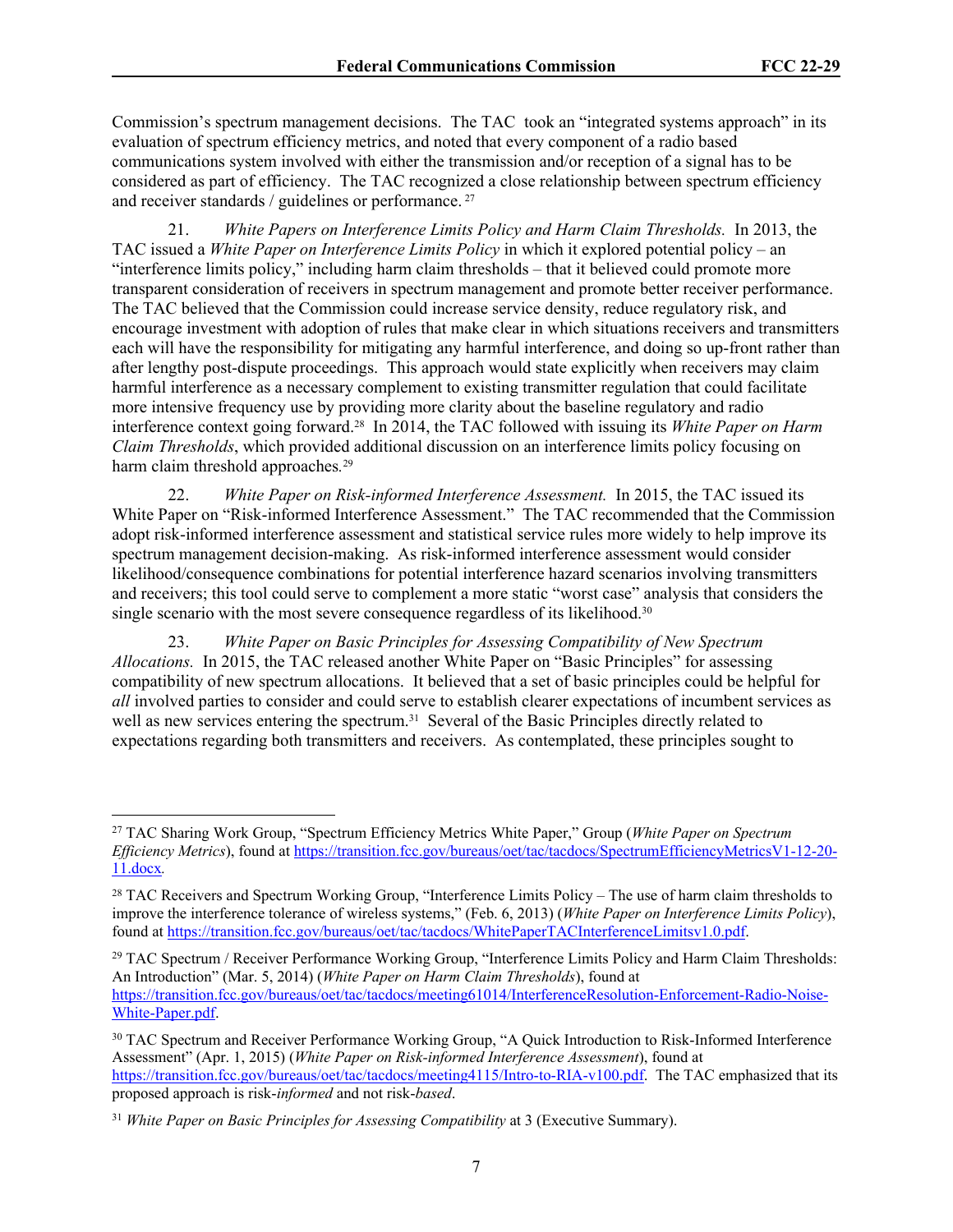promote "good neighbor policies" among spectrum users that more effectively enable users to "get along."<sup>32</sup>

24. *Commission workshops.* In 2012, as part of the Commission's efforts to develop more effective spectrum management approaches that promote greater spectrum efficiency, the Commission's Office of Engineering and Technology, in conjunction with the Wireless Telecommunications Bureau and the Office of Strategic Planning, hosted a workshop on "Spectrum Efficiency and Receiver Performance." In the workshop, the Offices and Bureaus pointed out that receiver performance has historically arisen in the context of conflicts between legacy stakeholders and new entrants, where deployments of new technologies and services threatens to adversely impact an incumbent or place restrictions on the new entrant.33 In 2014, the Commission's Office of Engineering and Technology (OET), in conjunction with the International Bureau (IB), Public Safety and Homeland Security Bureau (PSHSB), and Wireless Telecommunications Bureau (WTB), hosted another workshop, this one on "GPS Protection and Receiver Performance.<sup>34</sup>

## **E. Other Relevant Studies, Analyses, and Memoranda**

25. *NTIA Report on Receiver Standards.* In 2003, the same year that the Commission issued its *NOI on Receiver Performance Specifications*, NTIA issued a report on "Receiver Spectrum Standards" as part of its effort to explore promoting more interference-robust receivers. NTIA suggested several reasons why interference and efficiency problems were becoming more important.35 These included the dramatic increase in spectrum use, the introduction of new services and systems without standards needed for electromagnetic compatibility, design tradeoffs that favored inexpensive radio equipment rather than good performance, reduction in available guard bands, equipment manufacturers' lack of knowledge of characteristics of equipment operating in the same or adjacent bands, and increased receiver front-end bandwidth of receivers.<sup>36</sup>

26. *CSMAC Report on Fostering Spectrum Sharing and Improving Spectrum Efficiency*. In 2010, the Commerce Spectrum Management Advisory Committee (CSMAC) issued a report that among other things underscored the importance of receivers as tools in achieving greater spectrum efficiency. CSMAC recommended developing incentives for promoting better receivers and transmitters, promoting awareness of interference characteristics of receivers and transmitters, improving filter performance, promoting certainty and appropriate consideration of legacy devices, and taking technological advances into account regarding legacy equipment.<sup>37</sup>

<sup>36</sup> *Id.* at 1.

<sup>&</sup>lt;sup>32</sup> TAC Spectrum and Receiver Performance Working Group, "Basic Principles for Assessing Compatibility of New Spectrum Allocations" (Dec. 15, 2015) (*White Paper on Basic Principles for Assessing Compatibility of New Spectrum Allocations*), found at [https://transition.fcc.gov/bureaus/oet/tac/tacdocs/meeting121015/Principles-White-](https://transition.fcc.gov/bureaus/oet/tac/tacdocs/meeting121015/Principles-White-Paper-Release-1.1.pdf)[Paper-Release-1.1.pdf.](https://transition.fcc.gov/bureaus/oet/tac/tacdocs/meeting121015/Principles-White-Paper-Release-1.1.pdf)

<sup>33</sup> *See* "*Office of Engineering and Technology, Wireless Telecommunications Bureau, and Office of Strategic Planning Announce Workshop on "Spectrum Efficiency and Receiver Performance*," Public Notice, DA 12-378 (rel. March 9, 2012) (*2012 Receiver Performance Workshop Public Notice*) available at [https://apps.fcc.gov/edocs\\_public/attachmatch/DA-12-378A1.pdf.](https://apps.fcc.gov/edocs_public/attachmatch/DA-12-378A1.pdf)

<sup>34</sup> *See "Office of Engineering and Technology, in conjunction with the International Bureau, Public Safety and Homeland Security Bureau, and Wireless Telecommunications Bureau Announce Workshop on GPS Protection and Receiver Performance*," Public Notice, 29 FCC Rcd 5722 (2014).

<sup>35</sup> NTIA Report 03-404 "Receiver Spectrum Standards" (Nov. 2003) at iv, found at [https://www.ntia.doc.gov/report/2003/receiver-spectrum-standards-phase-1-summary-research-existing-standards.](https://www.ntia.doc.gov/report/2003/receiver-spectrum-standards-phase-1-summary-research-existing-standards)

<sup>&</sup>lt;sup>37</sup> Commerce Spectrum Management Advisory Committee Interference and Dynamic Spectrum Access Subcommittee Final Report (Nov. 8, 2010) (*CSMAC Report*) at 61-66, found at [https://www.ntia.doc.gov/files/ntia/publications/csmac\\_interferencecommitteereport\\_01102011.pdf](https://www.ntia.doc.gov/files/ntia/publications/csmac_interferencecommitteereport_01102011.pdf).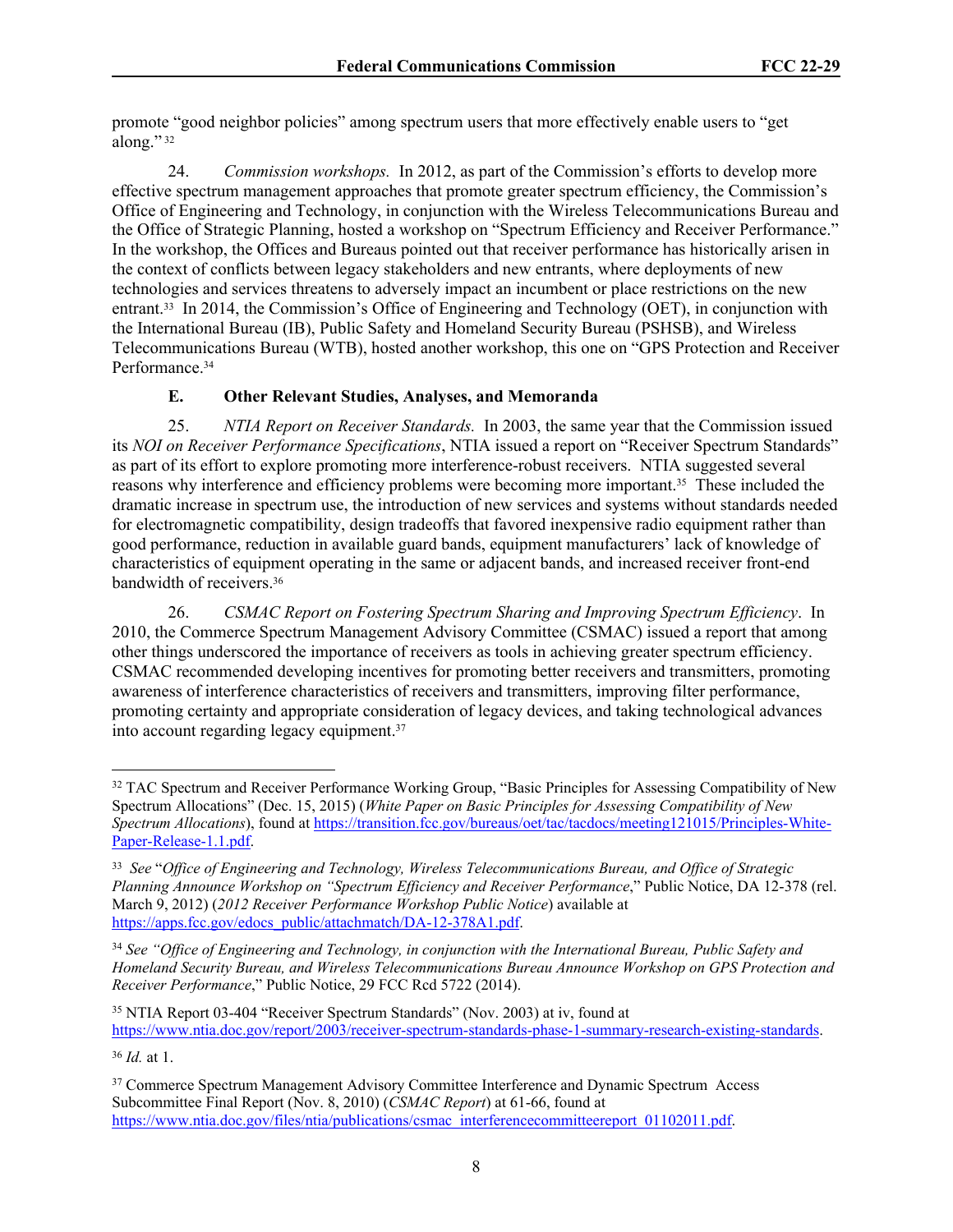27. *Kwerel and Williams Paper on "Forward Looking Interference Regulation."* In 2011, Evan Kwerel and John Williams published a paper proposing that the Commission should provide better incentives to build more interference-robust systems in future allocations by moving away from a general interference protection model in spectrum management that often provides incumbent users protection against any interference resulting from subsequent rule changes. The paper asserted that the adjacent band interference protection for incumbents should not be static and recommended that incumbents be incentivized to "self-protect" their wireless operations (including their receivers) against interference from adjacent bands (e.g., assuming that the adjacent band would be used for flexible use). The paper also noted certain market failures (e.g., lack of clarity regarding rights, holdout problems, transaction costs) that prevented efficient resolution of interference problems between incumbent users and new licensees through negotiation.<sup>38</sup>

28. *Silicon Flatirons Reports – on Efficient Interference Management and on Receivers.* In 2012 and 2013, the Silicon Flatirons Center issued two reports on spectrum management and receiver performance drawn from its roundtable conferences comprised of government, industry, and policy experts. The 2012 report on "Efficient Interference Management: Regulation, Receivers, and Right Enforcement" noted that receiver performance dramatically affects the coexistence of adjacent services, and further noted that while transmitters are required to control out-of-band and spurious emissions to minimize interference, receivers are not generally required to minimize interference from such emissions.<sup>39</sup> The report identified several recurring problems that should be addressed (e.g., incumbents not accounting for a changing RF environment, "poor knowledge transfer" among all of the affected parties regarding receiver interference problems that could enable potential resolution), and stated that it would be helpful if regulators could better anticipate the needs at band edges and provide proper notice to affected parties on the need for better receivers and that phase-in of any receiver regulation would be important.40 The second Silicon Flatirons report, "Receivers, Interference, and Regulatory Options," also identified several problems that have made it difficult to improve receiver performance, including: externalities (since the party who would bear the cost of improving receivers is not the party who benefits); "asymmetric information" (between incumbent users and adjacent band users seeking to mitigate interference but lacking information needed to effectively reduce interference); general lack of information for some of the parties affected; the need to understand costs and benefits (which could help enable creation of an incentive structure to improve receiver performance); and the need for more clarity about the RF environment.<sup>41</sup> That report recommended improving transparency among operators and

<sup>40</sup> *Id.* at 8-11.

<sup>38</sup> Kwerel, Evan and Williams, John, "Forward-Looking Interference Regulation," 9 J. on Telecomm. & High Tech. L. 516-18 (2011) (*Kwerel and Williams Paper on Forward-Looking Interference Regulation*), found at [http://jthtl.org/content/articles/V9I2/JTHTLv9i2\\_DeVries.PDF](http://jthtl.org/content/articles/V9I2/JTHTLv9i2_DeVries.PDF). They suggested that one potential way for preserving as much as possible the full use potential of adjacent bands for future use would be to promote "selfprotection" by developing interference protection assuming that the adjacent bands would be licensed under a flexible use model. *Id.* We note that at the time that this paper was written, Evan Kwerel was a Senior Economic Advisor at the Commission; he continues to serve in that capacity.

<sup>39</sup> Silicon Flatirons Summit Report, "Efficient Interference Management: Regulation, Receivers, and Right Enforcement" (Jan. 10, 2012) (*Silicon Flatirons Report on Efficient Interference Management*), found at [https://siliconflatirons.org/publications/efficient-interference-management-regulation-receivers-and-right](https://siliconflatirons.org/publications/efficient-interference-management-regulation-receivers-and-right-enforcement-2/)[enforcement-2/](https://siliconflatirons.org/publications/efficient-interference-management-regulation-receivers-and-right-enforcement-2/). The participants in this report included experts from the Commission and NTIA, industry representatives, and policy experts. *See id.* The Silicon Flatirons Center at the University of Colorado Law Center hosts programs involving multi-stakeholder groups comprised of entrepreneurs, policymakers, professionals, and students and focus on addressing various public policy issues. *See* [https://siliconflatirons.org/about-us/.](https://siliconflatirons.org/about-us/)

<sup>41</sup> Silicon Flatirons Roundtable, "Receivers, Interference, and Regulatory Options" (Feb. 20, 2013) (*Silicon Flatirons Report on Receivers*), at 5, found at [https://siliconflatirons.org/publications/receivers-interference-and](https://siliconflatirons.org/publications/receivers-interference-and-regulatory-options-4/)[regulatory-options-4/.](https://siliconflatirons.org/publications/receivers-interference-and-regulatory-options-4/) The roundtable in this report was comprised of experts from the Commission and NTIA, industry representatives, and policy experts. *See id.*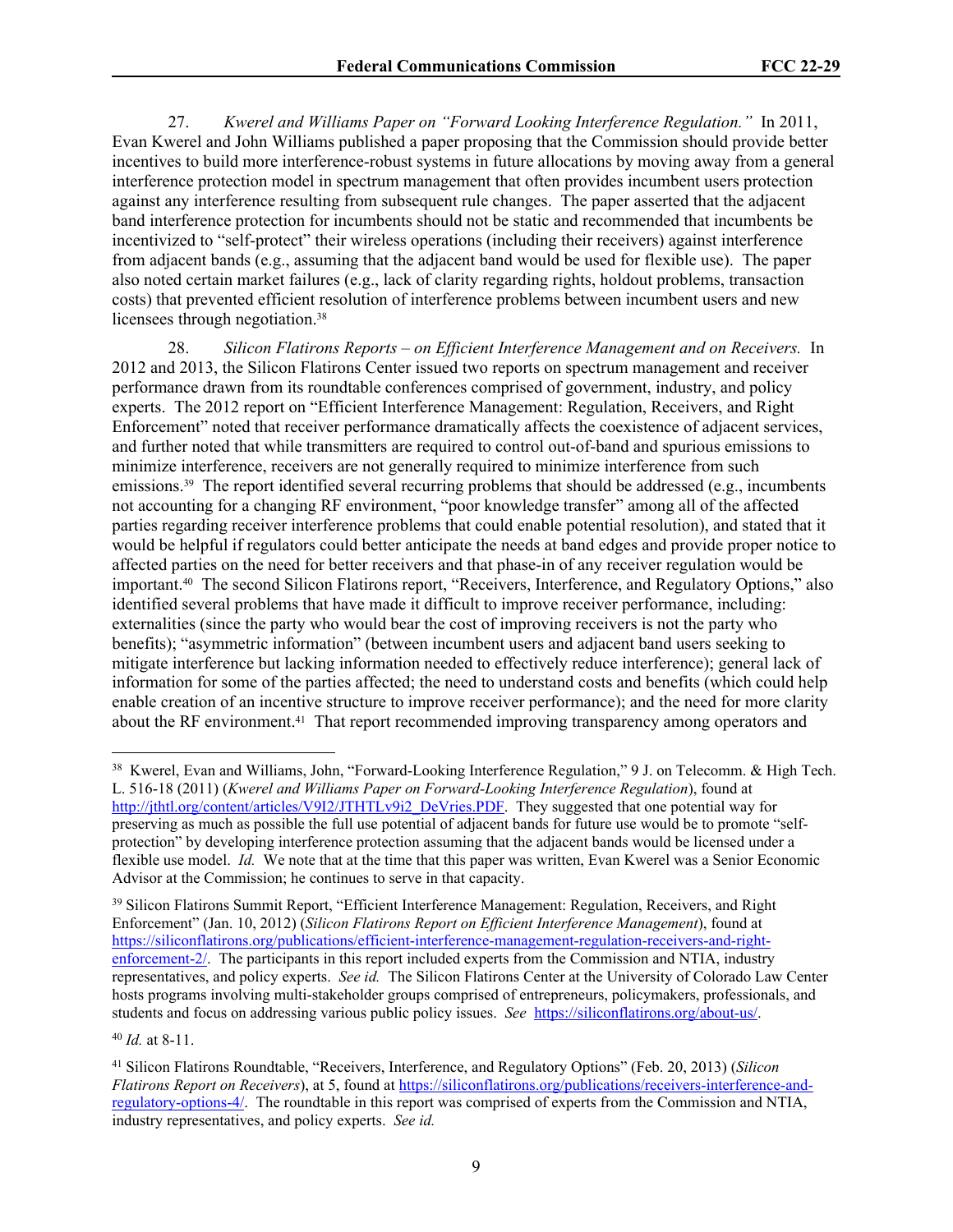consumers creating more incentives to build more robust receivers (e.g., through issuance of a policy statement).<sup>42</sup> Several on the panel also supported use of multi-stakeholder groups to develop appropriate technical solutions. Finally, the report recommended appropriate notice to stakeholders of any proposed changes and development of a transition plan.<sup>43</sup>

29. *PCAST Report on Spectrum Sharing.* In 2012, the President's Council of Advisors on Science and Technology (PCAST) issued a report that dedicated significant discussion to the important role of receivers and receiver performance for spectrum management and promoting more efficient use of spectrum. In particular, given that receiver characteristics can be a significant factor in limiting operations in adjacent spectrum bands, the report underscored the importance of knowing receiver characteristics for spectrum management among operations in adjacent bands.<sup>44</sup> PCAST also made several observations and recommendations regarding receivers. It believed that different types of receivers may require different approaches to receiver management.45 It also supported consideration of the harm claims threshold approach for receiver interference limits.<sup>46</sup>

30. *GAO Report on Receiver Performance.* In 2013, the Government Accountability Office (GAO) issued its report, observed that while the Commission and NTIA have historically focused on transmitters, receivers also can play an important role in better spectrum management. GAO identified challenges related to improving receiver performance, including the lack of coordination across industries when developing voluntary standards, the lack of incentives for manufacturers or spectrum users to incur costs associated with using more robust receivers, and the difficulty of accommodating a changing spectrum environment. GAO also identified various options for consideration, including developing voluntary industry standards, creating a "safe harbor" in which compliance with industry standards would be a pre-requisite to claim harmful interference; mandatory standards, interference limits, and gathering additional information on spectrum use and the characteristics of systems (which it thought on the one hand could enable more informed decision-making while on the other raise concerns about disclosure of proprietary or classified information).<sup>47</sup>

31. *Presidential Memorandum on Wireless Innovation.* In 2013, President Obama issued a presidential memorandum on "Wireless Innovation," which included a section on receiver performance that encouraged the Commission, in consultation with NTIA, where appropriate, the industry, and other stakeholders, to develop to the fullest extent of its legal authority a program of performance criteria, ratings, and other measures, including standards, to encourage the design, manufacture, and sale of radio receivers such that emission levels resulting from reasonable use of adjacent spectrum will not endanger

[https://obamawhitehouse.archives.gov/sites/default/files/microsites/ostp/pcast\\_spectrum\\_report\\_final\\_july\\_20\\_2012.](https://obamawhitehouse.archives.gov/sites/default/files/microsites/ostp/pcast_spectrum_report_final_july_20_2012.pdf) [pdf](https://obamawhitehouse.archives.gov/sites/default/files/microsites/ostp/pcast_spectrum_report_final_july_20_2012.pdf); *see id.* at 33-38; 107-21 ("Appendix D: Better Sharing Through Receiver Regulation").

45 *PCAST Report* at 36; 110 (identifying licensed receivers, decoupled receivers (i.e., devices not controlled by the spectrum licensee that are typically sold to individual users), and unlicensed Part 15 devices, and noting three categories of band occupancy – Federal assignments, non-Federal assignments sharing with Federal users, and non-Federal assignments sharing with other non-Federal assignments).

<sup>46</sup> *Id.* at 37.

<sup>47</sup> GAO Report 13-265, "Spectrum Management – Further Consideration of Options to Improve Receiver Performance" (Feb. 2013) (*GAO Report on Receiver Performance*), found at [https://www.gao.gov/products/gao-13-](https://www.gao.gov/products/gao-13-265) [265](https://www.gao.gov/products/gao-13-265), at 34-37. GAO is an independent, non-partisan agency that works for Congress, among other things assisting Congress with reports and recommendations to help improve performance and accountability of the Federal government. <https://www.gao.gov/about>.

<sup>42</sup> *Id.* at 5-6.

<sup>43</sup> *Id.* at 9.

<sup>44</sup> PCAST Report to the President, "Realizing the Full Potential of Government-held Spectrum to Spur Economic Growth" (*PCAST Report*), at 33, found at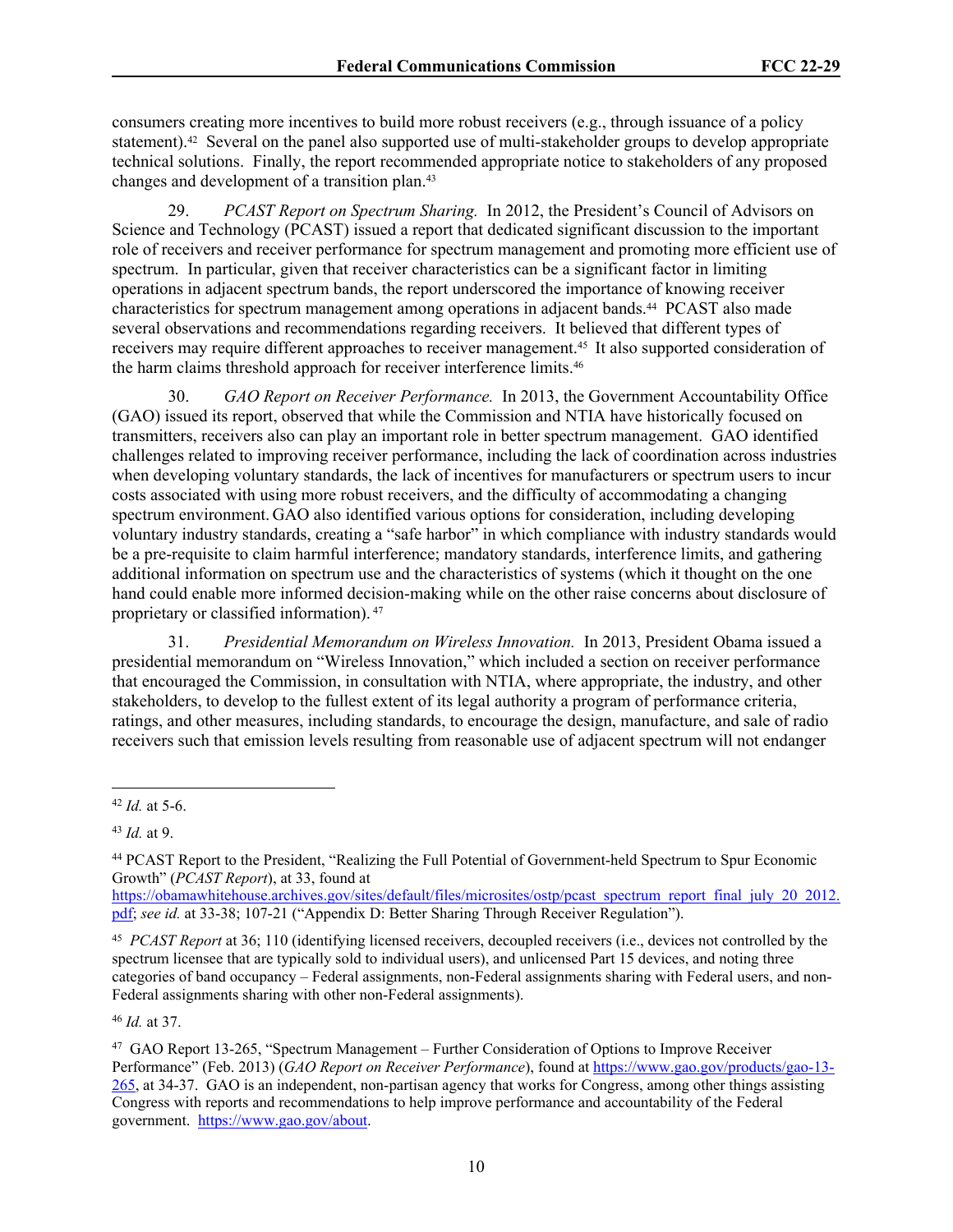the functioning of the receiver or seriously degrade, obstruct, or repeatedly interrupt the operations of the receiver.<sup>48</sup>

32. *International developments.* Finally, we note that international regulators and intergovernmental organizations also have discussed the importance of ensuring that receivers are appropriately designed in order to promote more efficient use of spectrum. For example, the International Telecommunication Union (ITU) "Radio Regulations" include several provisions that concern "technical characteristics of stations" associated with transmitter and receiver equipment and performance with respect to each other and in the context of promoting more efficient and effective use of spectrum, including Radio Regulations (RR) Nos. 3.3, 3.9, 3.11, 3.12, and 3.13.49 In 2014 the European Union (EU) issued Radio Equipment Directive 2014/53/EU, which recognized the important role of transmitter and receiver radio equipment in spectrum management.50 Among the Radio Equipment Directive "Essential Requirements" is that radio equipment should be constructed so as to ensure "an adequate level of electromagnetic compatibility" and in a manner that "both effectively uses and supports the efficient use of radio spectrum in order to avoid harmful interference."51 Additionally, the United Kingdom Ofcom's 2021 spectrum management strategy statement states that it is essential to encourage spectrum users to be more resilient to interference, and that operators should not generally expect Ofcom to take action on interference if it is a result of the poor performance of receivers or wider systems.<sup>52</sup>

#### **III. DISCUSSION**

33. We begin by discussing the critical role that receiver performance plays with regard to spectrum management and enabling more efficient use of spectrum. We then inquire about a wide range

<sup>49</sup> *See* ITU Radio Regulations (Edition of 2020), Vol. 1, Articles, Radio Regulations (RR) Nos. 3.3, 3.9, 3.11, 3.12, 3.13, found at [https://www.itu.int/en/publications/ITU-R/pages/publications.aspx?parent=R-REG-RR-](https://www.itu.int/en/publications/ITU-R/pages/publications.aspx?parent=R-REG-RR-2020&media=electronic)[2020&media=electronic](https://www.itu.int/en/publications/ITU-R/pages/publications.aspx?parent=R-REG-RR-2020&media=electronic). ITU-R Recommendations also are discussed in a series of radiocommunication service publications that act as guidance and best practices. *See* https://www.itu.int/pub/R-REC.

<sup>50</sup> Directive 2014/53/EU of the European Parliament and of the Council (Apr. 16, 2014) (*EU Radio Equipment Directive 2014/53/EU*), found at [https://ec.europa.eu/growth/sectors/electrical-and-electronic-engineering](https://ec.europa.eu/growth/sectors/electrical-and-electronic-engineering-industries-eei/radio-equipment-directive-red_en)[industries-eei/radio-equipment-directive-red\\_en.](https://ec.europa.eu/growth/sectors/electrical-and-electronic-engineering-industries-eei/radio-equipment-directive-red_en)

<sup>51</sup> *EU Radio Equipment Directive 2014/53/EU*, Articles 3.1(b), 3.2. The Essential Requirements of the Directive are general and do not identify specific design criteria but instead specify, *inter alia*, that receiver parameters are to be included in standards to support more efficient use of the spectrum. The Directive required the European Telecommunications Standards Institute (ETSI) to create new or update its existing harmonized standards accordingly. *See, e.g.*, ETSI EG 203 336 V1.2.1 (2020-05) ETSI GUIDE Guide for the selection of technical parameters for the production of Harmonised Standards covering article 3.1(b) and article 3.2 of Directive 2014/53/EU, [https://www.etsi.org/deliver/etsi\\_eg/203300\\_203399/203336/01.02.01\\_60/eg\\_203336v010201p.pdf.](https://www.etsi.org/deliver/etsi_eg/203300_203399/203336/01.02.01_60/eg_203336v010201p.pdf) In 2018, EU issued its "Guide to the Radio Equipment Directive 2014/53/EU" in which it noted that the EU directive placed obligations on economic operators – including manufacturers, importers, and distributors. Guide to the Radio Equipment Directive 2014/53/EU (Version of 19 December 2018) (*EU Guide to Radio Equipment Directive 2014/53/EU*), found at [https://ec.europa.eu/docsroom/documents/33162.](https://ec.europa.eu/docsroom/documents/33162)

<sup>52</sup> Ofcom Statement "Supporting the UK's wireless future Our spectrum management strategy for the 2020s," July 19, 2021, found at [https://www.ofcom.org.uk/\\_\\_data/assets/pdf\\_file/0017/222173/spectrum-strategy-statement.pdf.](https://www.ofcom.org.uk/__data/assets/pdf_file/0017/222173/spectrum-strategy-statement.pdf) As part of its initiative to promote spectrum sharing and more efficient spectrum use, Ofcom states that it will encourage wireless users to ensure their equipment is more resilient to interference and encourage an efficient balance between the level of protection given to one service and the flexibility for others to transmit. *See id.*, Sec. 3, 24, paras. 3.66, 3.68; 26, no. 4; and Annex A1., 41, paras. A1.90-A1.91.

<sup>48</sup> *See* "*Memorandum on Expanding America's Leadership in Wireless Innovation*" (June 14, 2013) (*Memorandum on Wireless Innovation*), Section 4, found at [https://www.govinfo.gov/content/pkg/DCPD-201300421/pdf/DCPD-](https://www.govinfo.gov/content/pkg/DCPD-201300421/pdf/DCPD-201300421.pdf)[201300421.pdf.](https://www.govinfo.gov/content/pkg/DCPD-201300421/pdf/DCPD-201300421.pdf) This memorandum was revoked in 2018. *See* "*Presidential Memorandum on Developing a Sustainable Spectrum Strategy for America's Future*" (Oct. 25, 2018), Section 6(e), found at [https://trumpwhitehouse.archives.gov/presidential-actions/presidential-memorandum-developing-sustainable](https://trumpwhitehouse.archives.gov/presidential-actions/presidential-memorandum-developing-sustainable-spectrum-strategy-americas-future/)[spectrum-strategy-americas-future/](https://trumpwhitehouse.archives.gov/presidential-actions/presidential-memorandum-developing-sustainable-spectrum-strategy-americas-future/).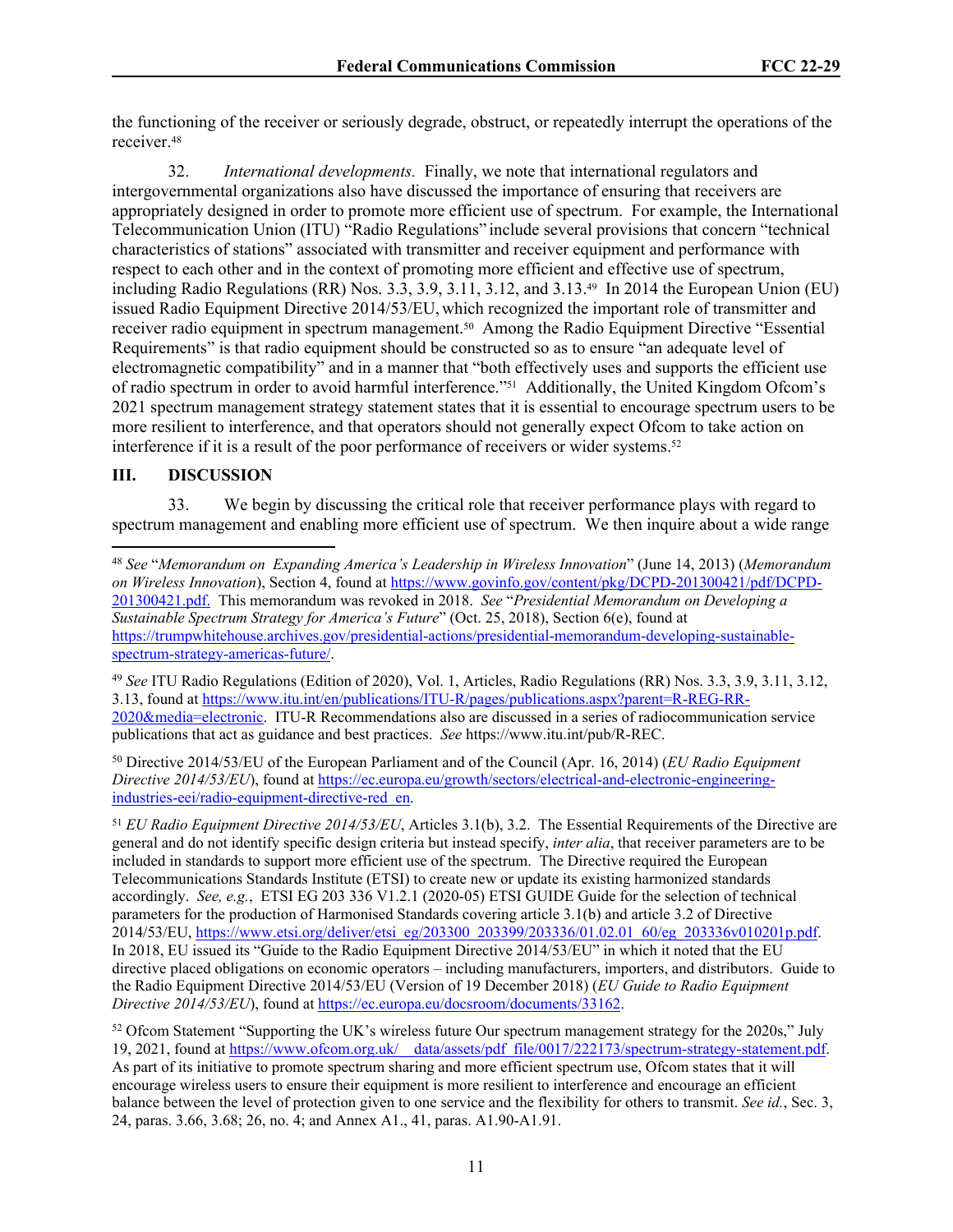of approaches that the Commission might consider to promote more efficient use of spectrum that will enable greater access to our nation's spectrum resources for new services that will benefit Americans.

### **A. The Critical Role of Receiver Performance in Spectrum Management**

34. We issue this NOI with the goal of considering various approaches that will enable us to reorient our spectrum management lens – from focusing primarily on the transmitter side of wireless networks to focusing on both the transmitter *and* receiver sides of wireless systems.53 Both are vital to the innovative and efficient use of spectrum. While the Commission has long relied on rules establishing particular transmitter requirements to promote spectrum efficiency and more intensive use, receiver performance also can significantly affect the Commission's ability to introduce new services in the same or nearby frequencies. In particular, receivers without sufficient interference immunity performance can diminish opportunities for innovative spectrum uses that drive economic growth, competition, security, and innovation. They can put constraints on what is possible in the evolving wireless world.

35. Considering additional ways to promote more efficient use of spectrum by focusing on the role of both transmitters *and* receivers is even more important today than it was when the Commission initiated its earlier NOI on receiver performance in 2003. Continuous growth of and high demand for spectrum-based services makes this examination of receiver performance critical to more effective Commission spectrum management going forward. Greenfield spectrum – open and cleared for use  $-$  is hard to find in the current spectral environment. To make spectrum available for new and expanded services, existing spectrum users are packed into a more congested environment, as transmitters and receivers increasingly are situated in closer spectral and geographic proximity. In this congested environment, it is challenging to meet the demands for spectrum availability by simply relying on spectrum management tools used in the past. As the RF environment continues to change, receiver performance necessarily assumes greater importance in enabling more efficient spectrum use and effective spectrum management.

36. In this NOI, we inquire about the role of receivers as part of our broader exploration of policy tools that can harness new technologies and promote expanded and efficient spectrum use. We seek to develop a record on receiver performance across the RF spectrum, and on how we might consider options that can promote more efficient spectrum use, where and as appropriate, that can best serve the public interest. We invite broad comment on the various approaches and questions posed in this NOI. We encourage commenters to focus on risk-based assessments and science-driven policy. As discussed below, we recognize that a variety of approaches may be appropriate, including industry-led voluntary measures, clearer Commission policy and guidance, and, where other approaches may be insufficient, requiring specified levels of performance. Different approaches may be appropriate depending on the particular circumstances, including the types of services involved, and we invite comment to help guide the Commission's considerations. We anticipate that commenters will discuss a range of options for possible industry and government actions, including those described below, as well as how best to implement any new policies in a manner that establishes clearer interference-related rights and responsibilities among spectrum users that can promote more efficient spectrum use while also driving innovation and serving the public interest.

## **B. Considerations for Promoting Receiver Interference Immunity Performance**

37. As set forth below, we inquire about a number of different considerations as we evaluate approaches for promoting improved receiver interference immunity performance. We invite comment on

<sup>&</sup>lt;sup>53</sup> As noted above, many reports and comments have underscored the need for more direct and transparent consideration of receiver performance in the Commission's spectrum management considerations. *See, e.g.*, *White Paper on Interference Limits Policy* at 3; *White Paper on Risk-informed Interference Assessment* at 3; *White Paper on Basic Principles for Assessing Compatibility of New Spectrum Allocations* at 3; *NTIA Report on Receiver Standards* at 1; *CMSAC Report* at 61-66; *PCAST Report* at 33-38; *GAO Report on Receiver Performance* at 36-37; *Silicon Flatirons Report on Efficient Interference Management* at 2-3.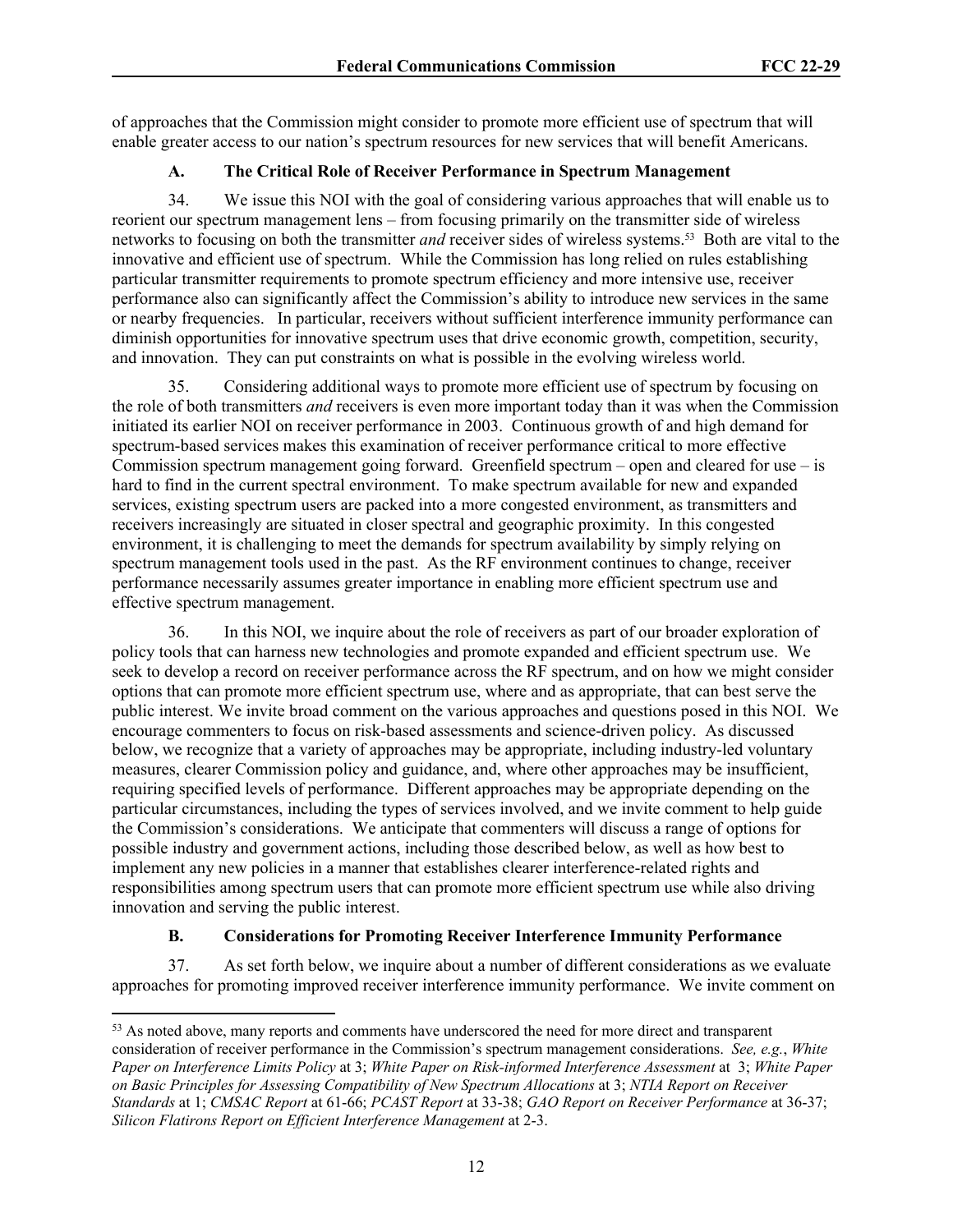each of these approaches while also recognizing that some approaches may be more effective than others for addressing receiver performance concerns in particular situations, and that some mix of approaches may best serve the public interest.

## **1. Receiver Performance Parameters**

38. Inquiring about receiver performance parameters, or how they, along with transmitter parameters define the RF environment, is essential to understanding what actions, if any, the Commission should consider taking. In the 2003 *NOI on Receiver Performance Specifications*, the Commission similarly sought comment on what receiver performance parameters the Commission should consider.<sup>54</sup> As the *NOI on Receiver Performance Specifications* recognized, a radio receiver's immunity to interference is dependent on a number of factors in its technical design and, in addition, the characteristics of the signals it receives; these factors may be closely related and interdependent, and a receiver's performance in one factor may often affect its performance in others.55 The NOI then identified several parameters – including selectivity, sensitivity, dynamic range, automatic RF gain control, shielding, modulation method, and signal processing – and requested comment and information on these or any other factors and how they are related that should be considered.<sup>56</sup>

39. Subsequent efforts identified additional receiver parameters and engaged in further discussion on how such parameters could or should be considered by the Commission as it evaluates steps that it might take to promote receiver performance. These include, for instance, discussion in TAC White Papers, including the *White Paper on Interference Limits Policy*, <sup>57</sup> the *White Paper on Harm Claim Thresholds*, <sup>58</sup> and the *White Paper on Risk-informed Interference Assessment*, <sup>59</sup> as well as the *PCAST Report*. <sup>60</sup> CSMAC also emphasized the importance of developing more information on receiver filter performance, including working with the filter technology community on improving filter performance.<sup>61</sup>

40. *Discussion.* In this NOI, we seek information on receiver performance parameters that we should consider, including those identified in the Commission's earlier NOI or others that commenters consider relevant, as we continue to examine whether the Commission should consider ways to promote receiver performance where appropriate. In particular, we seek to update and refresh the information presented in any earlier Commission proceeding or studies identified above, as well as any other relevant

<sup>58</sup> *White Paper on Harm Claim Thresholds.*

<sup>59</sup> *See, e.g.*, *White Paper on Risk-informed Interference Assessment* at 3-4, 10, 12-13.

<sup>60</sup> *See generally PCAST Report* at 107-21 (Appendix D). It discussed various factors associated with a receiver's selectivity (i.e., various factors concerning a receiver's ability to process the desired signal in a frequency channel without being affected by interfering signals present in adjacent or other channels).

<sup>54</sup> *See generally NOI on Receiver Performance Specifications*, 18 FCC Rcd at 6043-45, paras. 12-17.

<sup>55</sup> *Id.*, para. 12.

<sup>56</sup> *Id.*, paras. 12-17.

<sup>57</sup> *See, e.g.*, *White Paper on Interference Limits Policy*. For instance, the TAC noted that a receiver's ability to process the desired signal in a frequency channel without being affected by interfering signals present in adjacent and other channels is described as its selectivity, which is largely determined by several factors including receiver channel filter performance, reciprocal mixing, receiver linearity, and spurious responses. *Id.* at 48. It also stated that a receiver's behavior in the presence of such effects is characterized by a variety of parameters, including adjacent channel rejection (attenuation), adjacent channel selectivity, image frequency rejection, intermodulation rejection, selectivity, sensitivity depression or desensitization, and spurious response. *Id.* at 49.

<sup>61</sup> *CSMAC Report* at 65-66 (since transmitter OOBE performance and receiver susceptibility to adjacent band signals depends greatly on filter performance, improving dialogue between the Commission, the NTIA, and the filter technology community could be beneficial for all and might help filter developers and spectrum regulators might help expedite introduction of better performance filters).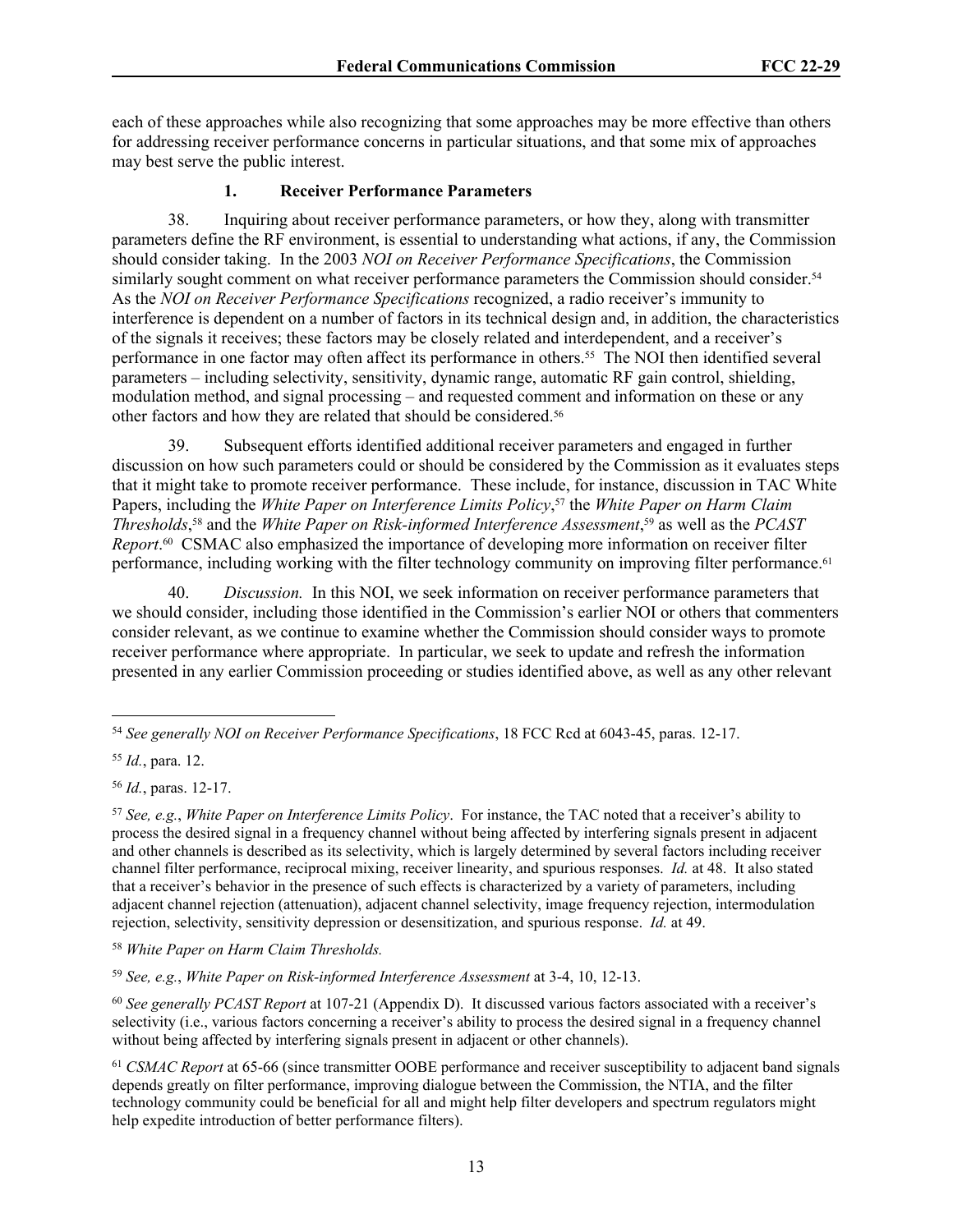information (studies, analyses, reports, etc.) or past experience that could be useful as we consider receiver parameters and receiver performance matters.

41. As the Commission previously noted, interference immunity is dependent on several factors in the receiver's technical design as well as the characteristics of the signal it receives.62 In considering approaches to advance receiver performance in ways that take receiver performance parameters into greater consideration, what specific parameters (e.g., selectivity, sensitivity, dynamic range, automatic RF gain control, shielding, modulation method, signal processing) should be considered? We ask that commenters identify the various parameters (including but not limited to those listed here) as well as their typical ranges, that the Commission should consider.

42. We invite comment on whether there are specific receiver performance parameters that are more critical for allowing introduction of new services in the adjacent or neighboring bands without causing unacceptable interference. Are there any special hardware designs, software methodologies, or new technologies available that would significantly enhance receiver immunity performance? Are there techniques that can be used to improve these receiver performance parameters? How are various parameters interrelated? Are there factors that could or should be considered as a group and not independently due to their cross interactions or relationships with other factors? For example, to what extent does a receiver's selectivity and sensitivity affect its dynamic range? What are the various tradeoffs that must be considered when optimizing these parameters when designing a receiver? Can receiver interference immunity parameters be ranked or rated in accordance with their level of importance to performance? If the Commission were to take action, what performance levels should be associated with each parameter? Should requirements differ by service? If so, how should they differ for various services? Should performance levels be required to change over time (i.e., require increased interference tolerance on a specified timescale or based on some triggering event)? Commenters advocating such an approach should provide details as to which parameters should change and over what timeframe or what the triggering events should be. What procedures or criteria should be used to determine how to trade off the level of receiver performance with the practical issues of cost and implementation?

43. We seek comment on any recent technical advancements in receiver design that we should consider. What is the state of the art currently and what advances are anticipated? Are there advancements that have made receivers more resilient or susceptible to interference? If so, we request comments on changes in design that improved or degraded interference immunity. What specific receiver parameters were affected? Are there organizations or industries that are particularly helpful in developing such technical advancements? What current or planned research projects, either industry or academia based, are focused on receiver improvements? How can these organizations and projects help inform the Commission as it seeks to identify receiver parameters which, if changed, would lead to the greatest improvement in receiver performance? Is there any ongoing research related to how receiver design could affect or influence regulatory and policy issues and various approaches that the Commission could consider during rulemaking proceedings? Would it be appropriate or feasible for industry stakeholders to maintain a library of specifications, best practices, and trends of receiver interference immunity performance levels?

44. We request comment on how receiver performance factors are related to frequency and operating power, and are these factors are influenced by the nature of the RF environment (e.g., how does anticipate in-band and out-of-band power affect receiver performance and influence design choices)? To what extent, and in what way, are certain factors that affect interference immunity relatively more important than others across different types of receivers used in different radio services or across devices that receive signals transmitted using different methods of modulation?

45. In identifying the various receiver parameters on which the Commission or industry should focus, we note that there must be standard techniques to evaluate receivers to ensure that they meet

<sup>62</sup> *NOI on Receiver Performance Specifications* at 6044, para. 14.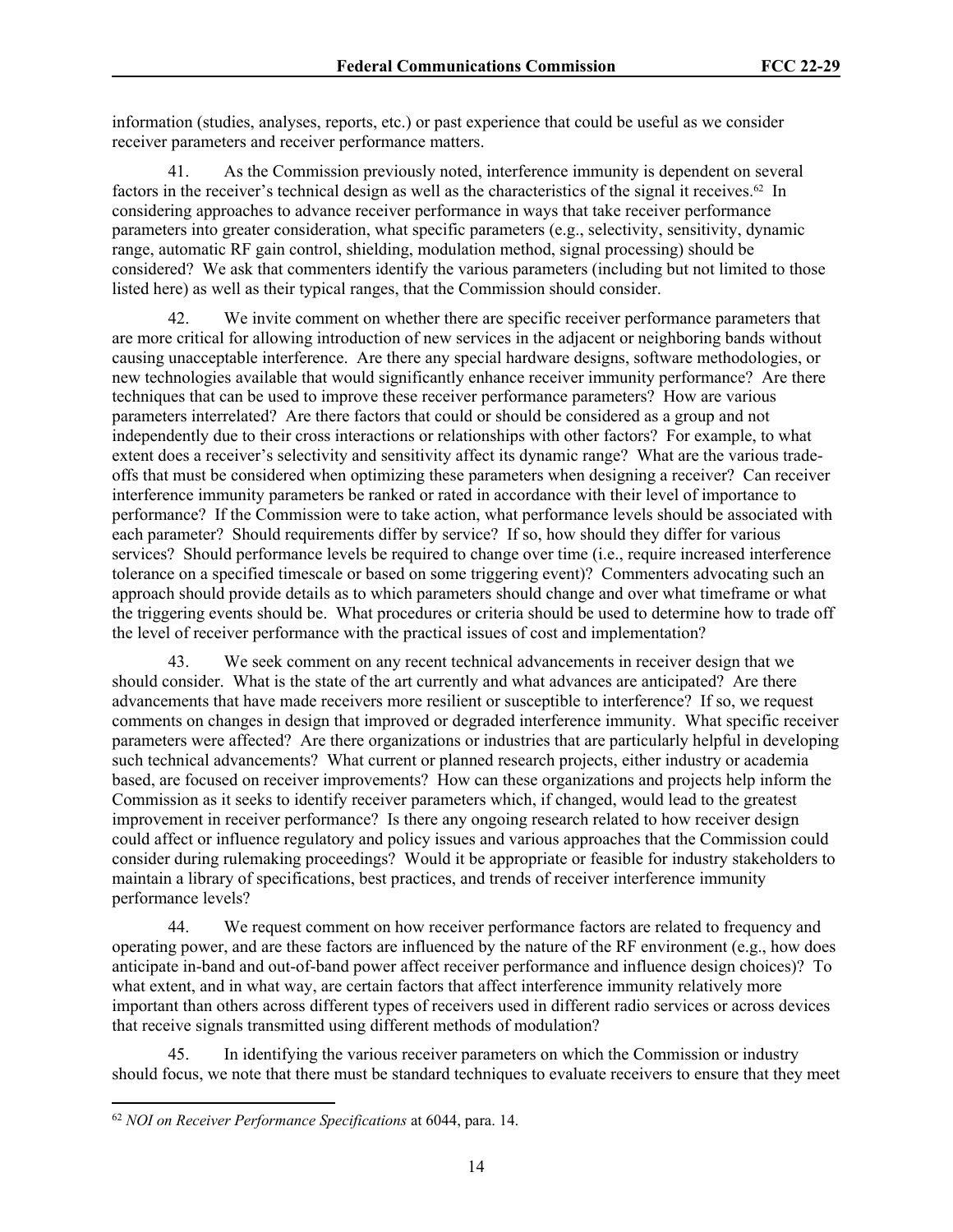any voluntary or required regulatory (including mandatory) benchmarks. We further note that unlike transmitter characteristics, many receiver parameters are inherently difficult to measure. We seek information on how receiver performance parameters can be measured, validated, and rated. Is there a subset of receiver performance parameters that can be easily measured and that also provide a reasonable characterization of receiver performance? Are there any industry standards for these types of measurements, created by standardization bodies such as ANSI, IEEE, 3GPP, or ETSI that could be helpful as we consider various approaches for promoting receiver performance?

### **2. The RF Environment**

46. Understanding the RF environment in which radio services operate, both today and as anticipated in the future, provides important context for the Commission's considerations regarding how best to understand options that could promote better receiver interference immunity performance as part of improved spectrum management. We seek comment on the RF environment and how it should be factored into consideration.

47. In the 2003 NOI, the Commission noted that "existing receivers are, for the most part, built to provide interference immunity as determined necessary by their designer/manufacturer to provide satisfactory service" which has "resulted a wide range of immunity performance across products used within the same services and across services."<sup>63</sup> Accordingly, the Commission sought comment and information on the interference immunity characteristics of receivers used in various radio services and how receivers performed in those services; as part of its inquiry, it requested information about how many units were at that time in service and about the expected service life of the receivers in various services.<sup>64</sup> It also inquired about different receiver specifications that should be considered depending on the environment in which a receiver operates, or whether instead there should be a "generic" environment in which all receivers should be expected to perform adequately.<sup>65</sup>

48. Several studies and recommendations have emphasized the importance of the Commission and spectrum users to have knowledge of the characteristics of both transmitters and receivers in order to promote more efficient spectrum management. The TAC *White Paper on Basic Principles for Assessing Compatibility of New Spectrum Allocations*, for instance, included a principle that radio services would be "expected to disclose the relevant standards, guidelines, and operating characteristics of their systems if they expect protection from harmful interference.66 Another report identified the need for more clarity about the RF environment, which could help inform operators about the type of systems they need to deploy; it also pointed out that not knowing system characteristics created a problem of "asymmetric information" insofar as the interference protection enjoyed by a receiving system in one band affects the ability of an adjacent service provider to operate, but that service provider usually does not have all the information needed to make choices that will reduce interference). That report also called for improving transparency for operators, including the sharing of more information on the characteristics of their neighbors' adjacent operations, establishing a device performance registry, and otherwise incentivizing operators to divulge helpful information.<sup>67</sup>

49. The CSMAC and PCAST reports also discussed the importance of having more information on receiver characteristics. CSMAC believed that new services acquiring or accessing spectrum should be made aware of the interference characteristics of receiving and transmitting

<sup>63</sup> *NOI on Receiver Performance Specifications*, 18 FCC Rcd at 6054-55, para. 38.

<sup>64</sup> *Id.* 

<sup>65</sup> *Id.* at 6044-45, paras. 15-16.

<sup>66</sup> *White Paper on Basic Principles for Assessing Compatibility of New Spectrum Allocations* at 18-20 (Principle 7).

<sup>67</sup> *Silicon Flatirons Report on Receivers* at 5.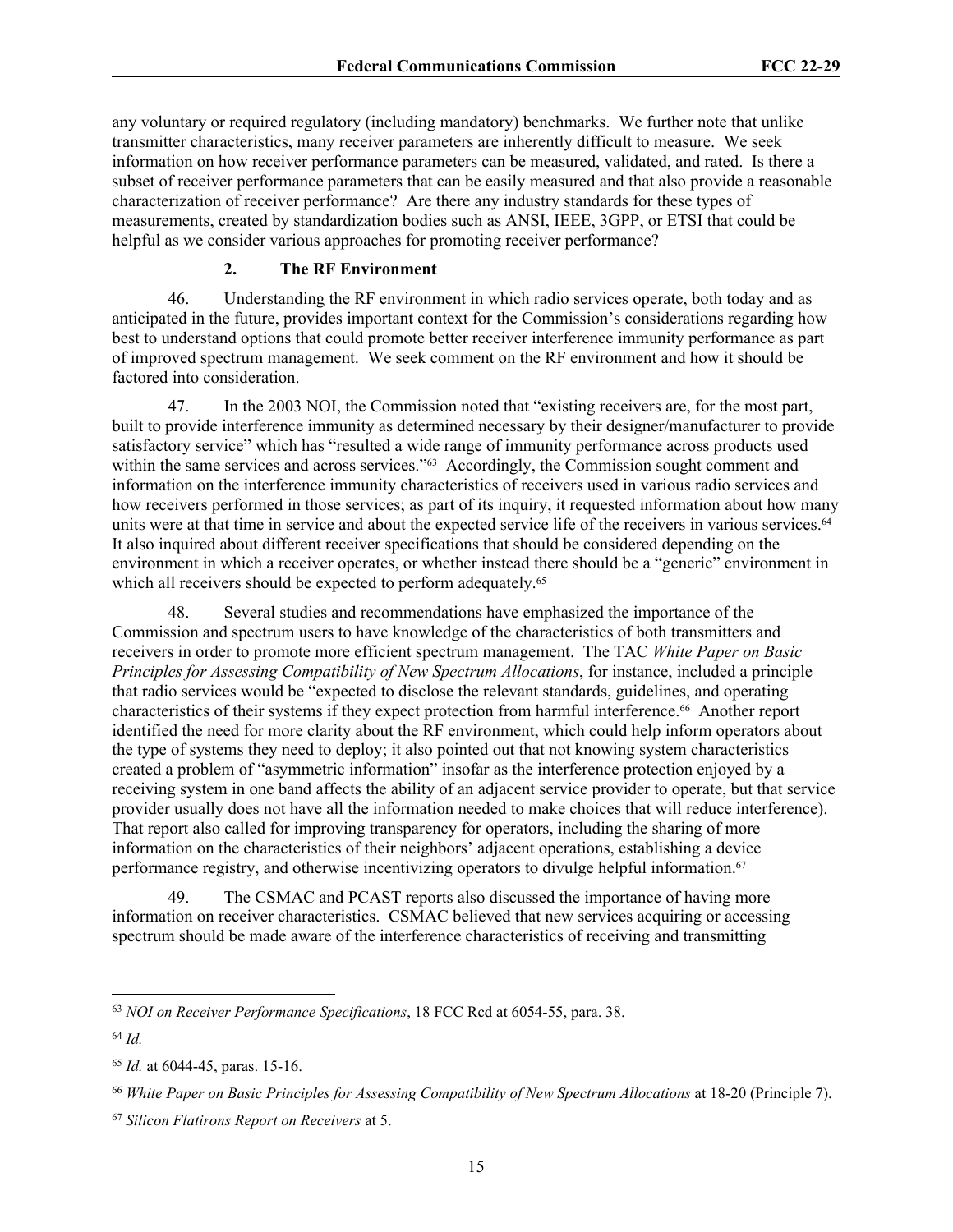equipment operating on frequencies that will be shared or used in adjacent bands.<sup>68</sup> PCAST noted that, given that receiver characteristics can be a significant factor in limiting operations in adjacent spectrum bands, the report underscored the importance of knowing receiver characteristics for spectrum management among operations in adjacent bands.<sup>69</sup> Further, GAO recognized that one option for helping improve spectrum management and decision-making would be for the Commission to gather more information on spectrum use and the characteristics of the systems, including receivers, although GAO thought that this would raise concerns about disclosure of proprietary or classified information).<sup>70</sup>

50. Finally, recent Commission proceedings have underscored the importance of having better information on receiver characteristics as the Commission exercises its spectrum management responsibilities. This information could enable the Commission to provide greater access to spectrum for new services, promote more efficient use of spectrum, and find ways to better understand the nature and extent of potential interference concerns that may arise with respect to the introduction of new services. It also could enable consideration of pathways to address legacy receivers that may raise particular concerns (e.g., identifying, modifying, repairing, replacing through transitions).

51. We request comment on the current RF environment in which various services operate. What is the impact of that environment on the ability for adjacent and nearby operations? Have interference concerns been addressed effectively or ineffectively with regard to adjacent band services (e.g., use of guard bands, technical rules, etc.), or are there other relevant considerations regarding the current RF environment that can inform our consideration in this proceeding?

52. As the Commission noted in the 2003 NOI, the receiver interference environment and demands placed on receiver performance have often been dependent on the specific type of service provided on neighboring frequency bands. In that NOI, it sought comment on various operational environments and characteristics of the different types of services at that time (nearly 20 years ago) – including satellite, public safety, mobile, fixed, and broadcast services – as they affected minimum receiver performance needs. It also noted that the types of operations and services occupying neighboring frequency bands often are a significant factor in the environment in which a receiver operates, and the Commission sought information on receiver performance issues of specific types of service and operations relating to both the in-band and out-of-band environments.<sup>71</sup>

53. We again seek comment on the current RF environment with respect to particular services – including various mobile services (terrestrial, aeronautical, satellite, maritime), fixed services (point-to-point microwave, point-to-multipoint, satellite), public safety services, broadcast services (fixed and mobile), and other services such as radionavigation, radiolocation, and sensing services used for scientific applications. We are particularly interested in obtaining information on whether the RF environment and receiver interference immunity performance may have changed because of technological advancements, evolved spectrum management challenges, or changing spectrum use requirements in seeking to promote more efficient use of spectrum and greater access to spectrum for the introduction of new services. In asking about particular services, we also invite comment on the extent to which considerations about receiver immunity performance parameters should be grouped based on these different service groupings, or whether instead some other analytical approach should be considered. Should there be different approaches to the Commission's consideration of receiver performance based on the particular services associated with the receiver, how the receiver might be integrated into other systems, and/or which services operate in adjacent or nearby bands?

<sup>68</sup> *CSMAC Report* at 12, 62-64.

<sup>69</sup> *PCAST Report* at 33 (Figure 3.2).

<sup>70</sup> *GAO Report on Receiver Performance* at 35.

<sup>71</sup> *NOI on Receiver Performance Specifications*, 18 FCC Rcd at 6047-48, para. 23.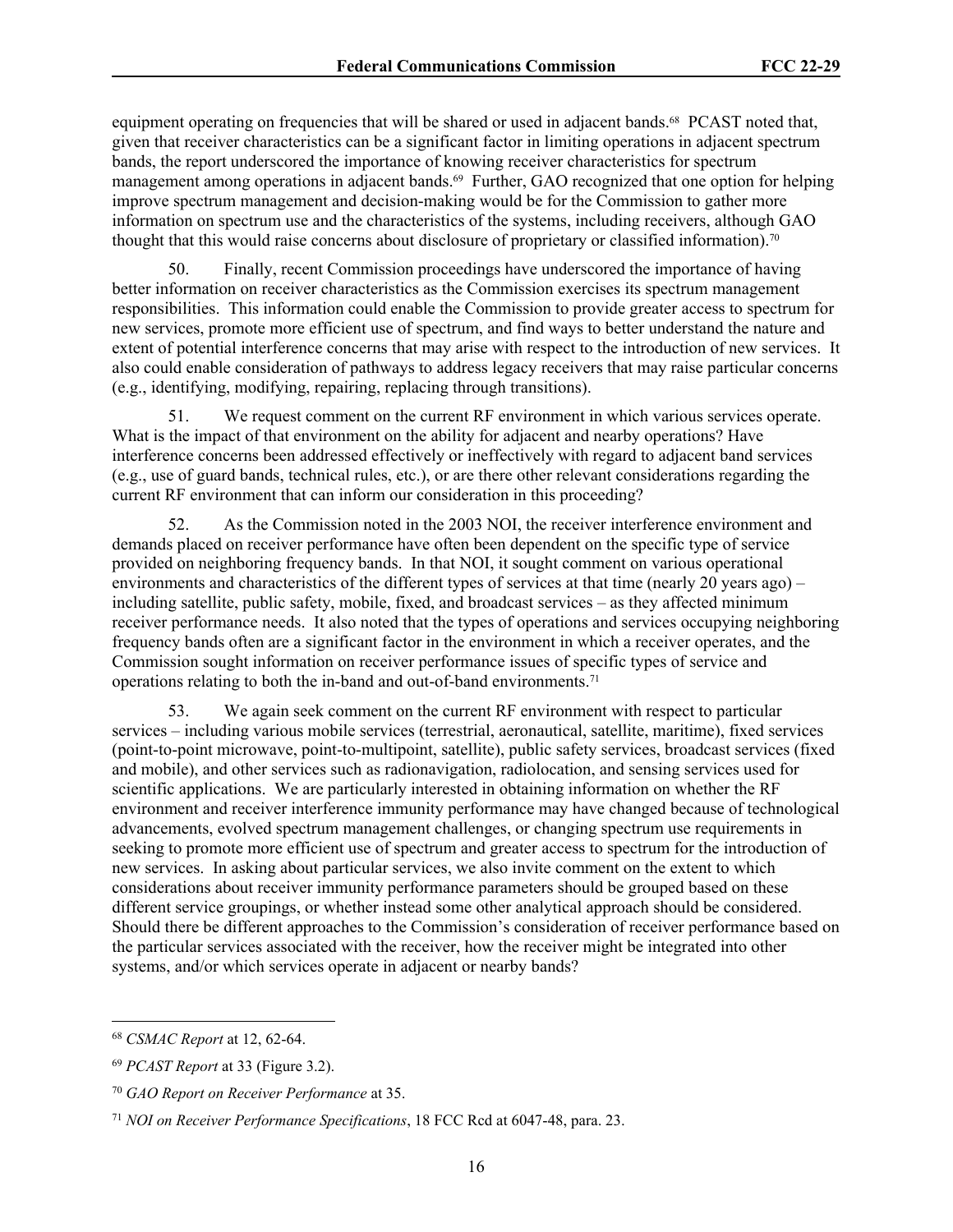54. In seeking comment below, we note that significant effort over the last few years has been devoted to providing more broadband services to the American public. In making allocation decisions and crafting service rules to accommodate this evolving landscape, spectrum use has intensified and the Commission has increasingly explored ways to provide for these valuable services by creating adjacencies that, in the past, would never have been contemplated. As an example, in *3.7 GHz Report and Order*, the Commission repurposed fixed satellite downlink spectrum for terrestrial mobile broadband services resulting in separation of relatively high power terrestrial services from sensitive satellite earth stations by only a 20-megahertz guard band.72 This decision necessitated a thorough examination of the new RF environment and adoption of appropriate rules to ensure the satellite services could coexist with the new terrestrial operations.

55. In satellite services, receivers must be very sensitive to successfully receive the low level signals emanating from very distant satellites. As such, these receivers can be adversely affected by communications systems operating in adjacent or nearby bands. They may also experience interference from low level ambient noise sources that are below the minimum sensitivity level of typical receivers used in other radio services where the desired signal is significantly stronger. Whether satellite receivers could experience harmful interference effects from systems operating outside of the satellite bands depends on a variety of factors related to the types of operations in neighboring bands (e.g., fixed versus mobile) and the technical operating parameters of those services (e.g., power levels, OOBE limits, etc.), as well as the actual receiver interference immunity performance. We invite comment on RF environment considerations with respect to satellite bands and adjacent or nearby band operations. What are the most important parameters to consider for services in adjacent bands to ensure compatibility with satellite services? We seek how best to characterize the adjacent band RF environment in reasonable performance metrics for satellite receivers. Is it anticipated that satellite receivers could improve their interference immunity? Over what time frame? How should the Commission characterize the RF environment for satellite services and the various trade-offs that are associated with providing full flexibility for services to operate in adjacent or nearby bands often with relatively higher power? What differences should be accounted for when considering fixed vs mobile and/or geosynchronous versus nongeosynchronous satellite operations? With today's demands for spectrum access to support new and innovative technologies, it is becoming increasingly necessary for the Commission to group unlike services adjacent to each other. To what extent, with today's technologies, is it necessary for the Commission to group like services adjacent to each other? As the Commission seeks to make more spectrum available for introduction of new services, including terrestrial services, what concerns and approaches should the Commission consider with respect to promoting improved receiver interference immunity to better accommodate the existing and anticipated future RF environment created by adjacent or nearby band operations?

56. Public safety operations often have stringent operational requirements to assure users such as police, fire and emergency medical service providers whose missions often involve safety of life, that their RF-based systems will function reliably in all circumstances. Given these requirements, what should the Commission take into account when making allocation or service rule decisions for bands adjacent to and nearby frequency bands used for public safety? How should these requirements be considered given the receiver immunity characteristics of today's public safety radios? How is such receiver immunity anticipated to change in the future and how would that affect the Commission's flexibility to make spectrum allocation and service rule decisions in adjacent and nearby bands as the RF environment changes? We invite comment on how public safety services operate in today's RF environment, including how receivers operate effectively without experiencing harmful interference from adjacent or nearby band services. Are there special considerations regarding the RF environment in which public safety services operate that the Commission should take into account as it considers approaches to promote receiver performance for these services?

<sup>72</sup> *See 3.7 GHz Report and Order*, 35 FCC Rcd 2343.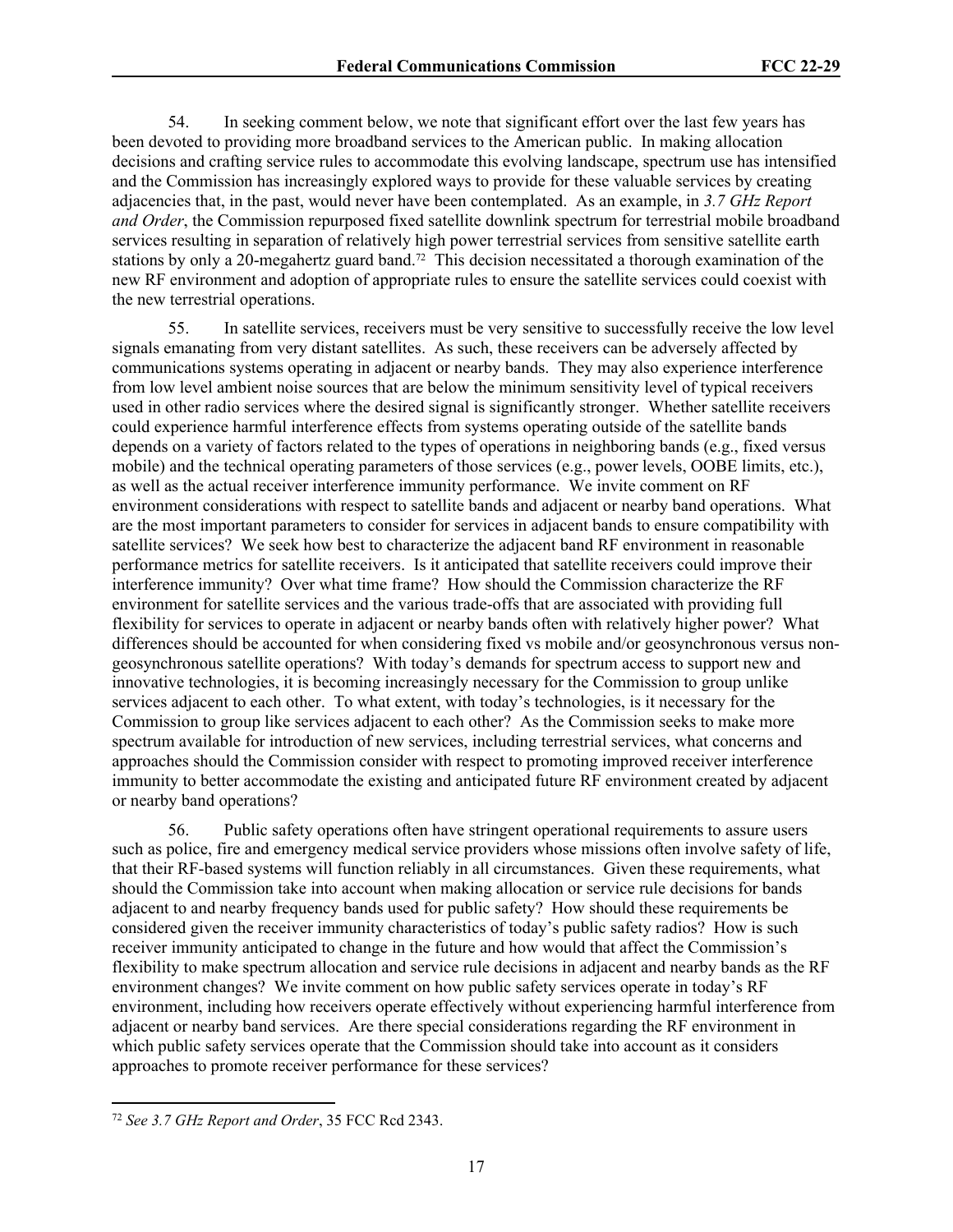57. We seek similar information as it pertains to various mobile services, fixed services, broadcast services, and other services. Each service category presents different use cases with different dependencies on the RF environment. Mobile services include commercial mobile cellular networks that are characterized by a high degree of station and user density as well as movement of end-user devices in the vicinity of sectorized base stations with both fixed and steerable high gain antennas, public land mobile radio systems with comparatively lower density base stations and user devices but higher elevation base station antennas, and myriad other services with distinct configurations and parameters. Fixed services are often characterized by highly directional (e.g., point-to-point microwave) transmit and receive antennas, engineered to meet very high link reliability requirements. Broadcast services are often characterized by very tall antennas radiating high-powered signals to user terminals, either mobile or in fixed locations over large distances. Transmitters and receivers that serve location (position), navigation, timing, and space-based sensing services also may have particular RF performance characteristics. While receivers used in all of these services perform similar functions (e.g., filtering, amplification, frequency conversion, etc.), the varied RF environment and applications for each service affect receiver design. How does the RF environment from adjacent and nearby bands affect the ability of users in each of these services to operate? What are the characteristics of current receivers that enable this coexistence and what is anticipated for future improvements? How does the current RF environment affect these services and how would more intensive spectrum use in the future change this RF environment? What steps can the Commission take to allocate services or assign users within and amongst these services with less spectral separation? What can users in these services do to adapt to the changing RF environment? Are there aspects of any of these services that may necessitate particular approaches to receiver performance, and if so what steps can be taken to ensure that receivers in any such service are sufficiently immune to interference from adjacent and nearby operations as the RF environment continues to change? Finally, we ask if we should consider international implications for services that may have large international components, such as international flights or cargo shipping? Are there specific issues the Commission needs to consider regarding receivers that need to operate in a multitude of countries and territories? Commenters should address any international regulations (e.g., for aviation safety) that should be taken into account.

58. Finally, we invite comment on any other services that commenters believe have particular concerns not addressed above, and on which particular considerations should be given by the Commission with respect to RF environment.

#### **a. Information on transmitters and receivers**

59. We inquire below about what information is currently available regarding existing incumbent wireless systems – with respect to transmitter characteristics, receiver characteristics, and an "integrated systems analysis" approach and receiver interference immunity performance concerns. In addition, we request comment below on the changing RF environment, including what kinds of changes are anticipated that we might better prepare for, and how we might establish Commission approaches that can effectively help ensure that receiver interference immunity performance concerns are addressed as the Commission takes future actions affecting the current RF environment to enable greater access to spectrum for new services and more efficient spectrum use.

#### **(i) Specific information on transmitter characteristics**

60. We note that, under the Commission's long-standing approach to providing for the introduction of new services, the Commission and relevant stakeholders generally already have much significant information already available to them about transmitter characteristics based on the Commission's existing regulatory framework in which transmitters in particular services are required to meet various technical parameters (e.g., power limits, antenna height, OOBE, etc.). This information is available for the transmitter operations whether authorized pursuant to rules associated with the licenses or authorized on an unlicensed basis (under Part 15 rules). These rules often have been the primary means by which the Commission protects adjacent and nearby band operations, including incumbent receiver operations, from harmful interference.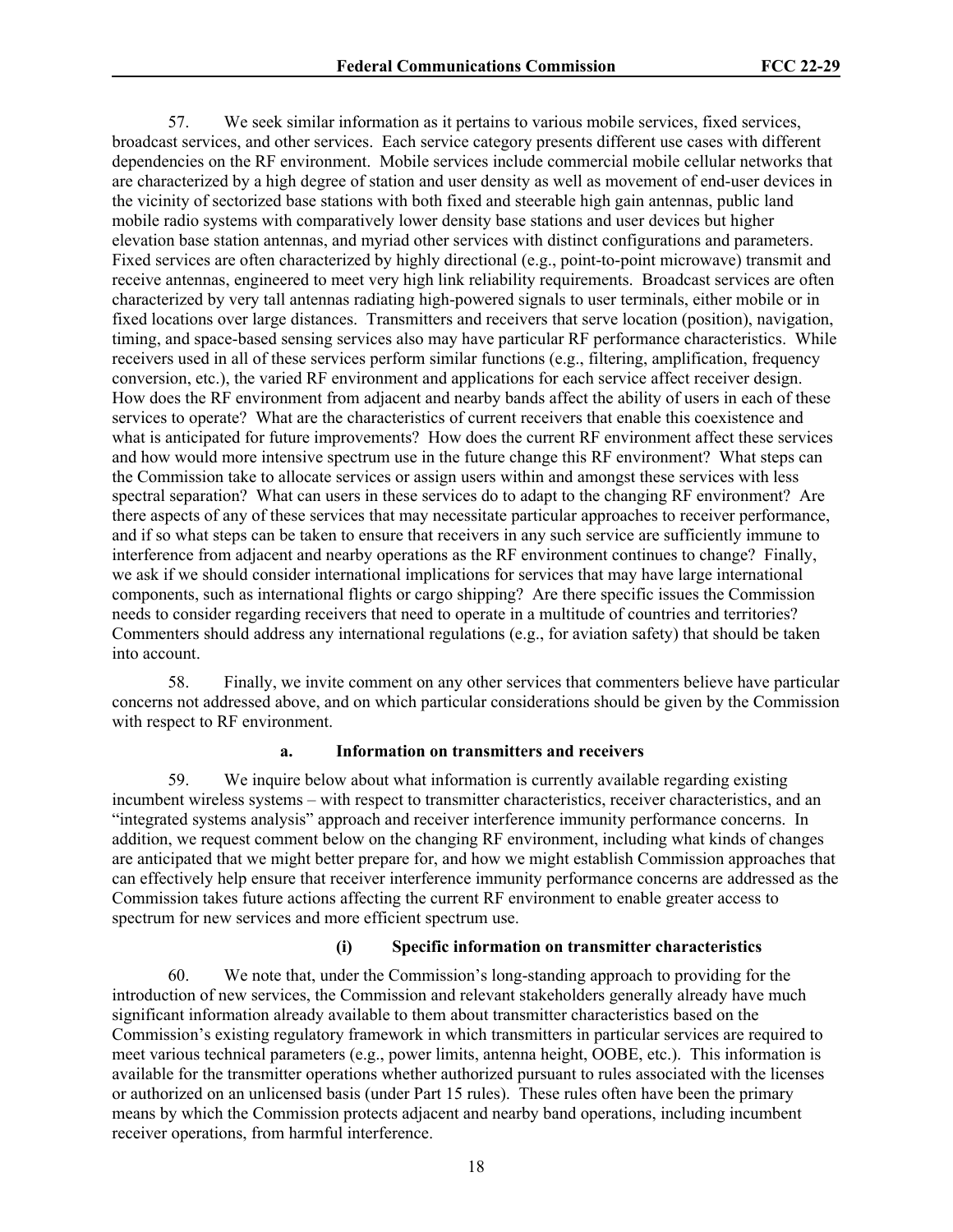61. As we discuss in this NOI, efficient spectrum management seeks to optimize the ability of different types of services to operate in different allocations under specified rules in a manner that does not cause harmful interference to others' operations. As we consider approaches to promoting receiver interference immunity performance, both transmitter and receiver characteristics are important for our consideration. This information is useful on a range of spectrum management issues, including adjacent band interference concerns, interference limits policies such as harm claim thresholds, quantitative riskbased assessment of interference, legacy devices, and cost-benefits, among others.

62. *Discussion*. We invite comment on transmitter characteristics, as well whether more information would be useful as it pertains to this inquiry into receiver immunity performance.

63. We seek comment on the availability of information on transmitter characteristics in various frequency bands and the different services allocated to those bands. We note, of course, that the Commission's rules already provide limits for transmitters (e.g., maximum power, OOBE limits, etc.), but we seek information on how typical operating values, both median and maximum levels, might differ from those regulatory limits. In cases where transmitters may typically operate below the regulatory limits, what factors influence those operating parameters? We seek this information for conducted and radiated power as well as for OOBE. How does the choice of antenna affect operational levels?

64. We also inquire about additional transmitter characteristics that might be helpful to the Commission as it considers spectrum management options to improve receiver performance. How can the Commission implement an integrated systems approach that could promote spectrum policy that balances the burdens on transmitters and receivers and promotes improved receiver interference immunity performance where appropriate? In this context, we note that transmitters and receivers in different radio services (e.g., fixed, mobile, satellite, broadcast, radio astronomy, etc.) have differing requirements. Should different metrics be used when evaluating systems in different services? What factors should the Commission take into account? In some instances, the Commission has used tools such as requiring PFD or field strength limits at various geographic boundaries or specific locations. Should the Commission use these techniques more often to provide additional protection to receivers? Likewise, are there requirements that can be placed on receivers if PFD, field strength limits, or other limits are placed on transmitters that would improve their immunity to harmful interference? What is the right balance for requiring either or both transmitters and receivers to comply with certain standards?

#### **(ii) Specific information on receiver characteristics**

65. We request up-to-date information on what is currently known about receiver characteristics with respect to different services and operations across the radio spectrum bands. As noted in the TAC *White Paper on Interference Limits Policy* and TAC *White Paper on Risk-informed Interference Assessment*, relevant knowledge of both transmitter and receiver characteristics would be crucial for implementation of those approaches.73 Similarly, the *White Paper on Basic Principles for Assessing Compatibility of New Spectrum Allocations* recommended that services under Commission jurisdiction that seek protection from harmful interference should be expected to disclose the relevant standards, guidelines, and operating characteristics of their systems.74 While we note that several commenting parties supported gathering additional information on receiver characteristics,<sup>75</sup> others opposed this based on proprietary and other concerns.<sup>76</sup>

<sup>73</sup> *See White Paper on Interference Limits Policy* at 5-7; *White Paper on Risk-informed Interference Assessment* at 3.

<sup>74</sup> *White Paper on Basic Principles for Assessing Compatibility of New Spectrum Allocations* at 18-20 (principle 7).

<sup>75</sup> *See, e.g.,* CTA Comments (ET Docket No. 17-340) at 5, 7; CTIA Reply Comments (ET Docket No. 17-340) at 11.

<sup>76</sup> *See, e.g.,* EchoStar Hughes Comments (ET Docket No. 17-340) at 3; TIA Comments (ET Docket No. 17-340) at 5; T-Mobile Comments (ET Docket No. 17-340) at 9.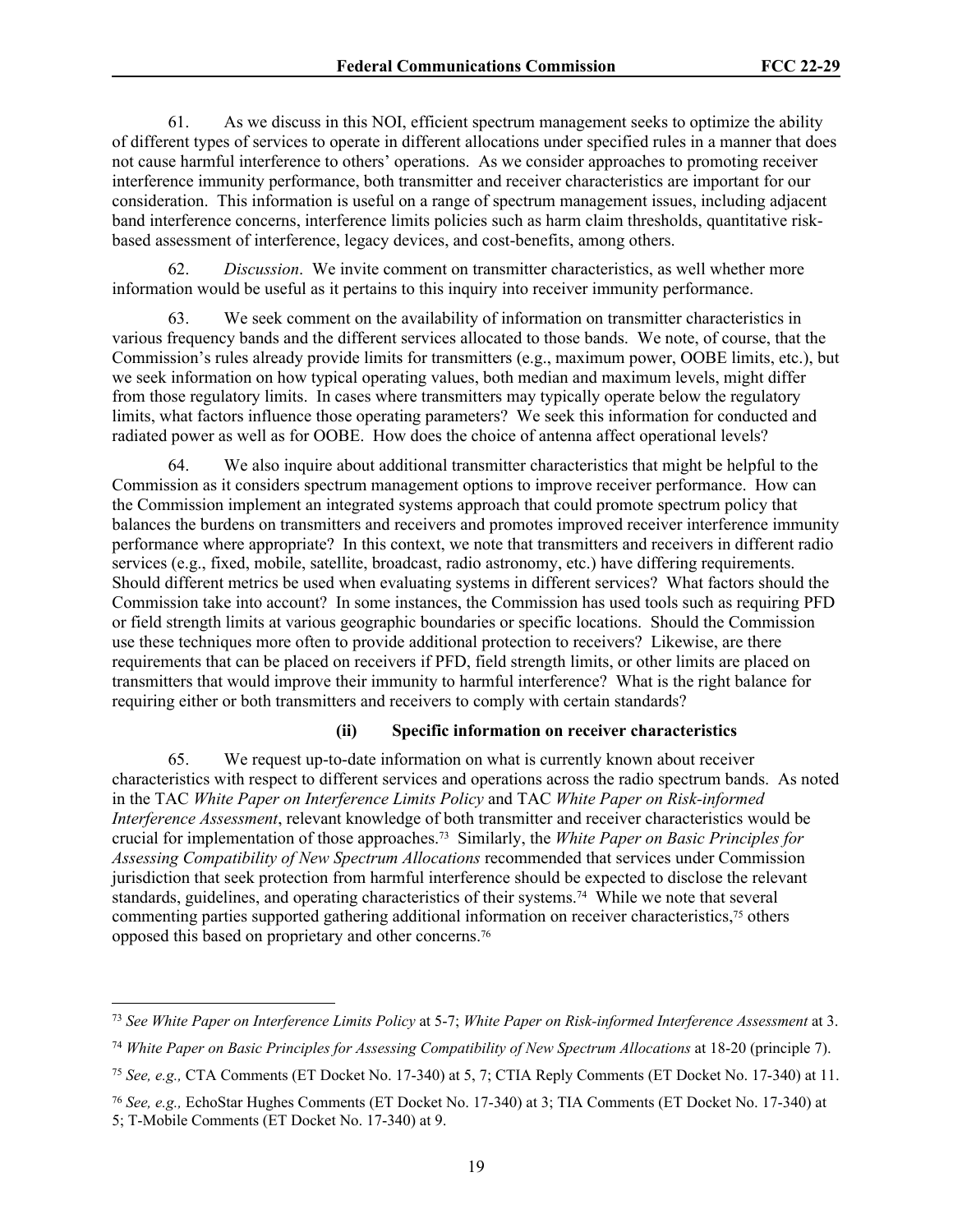66. In addition, some reports have emphasized the importance of clarity about the RF environment and how the lack of information (often in the form of asymmetric information) available to relevant stakeholders, particularly with regard to receiving systems, can impede the ability of parties seeking to introduce new services to make appropriate choices to reduce potential interference, and have recommended improving transparency for operators by requiring the sharing of more information on technical characteristics that affect adjacent band operations.77 GAO also identified a lack of sharing among different industries when developing receiver specifications, and noted that one option for the Commission would be to gather additional information on the characteristics of the different systems, including receiver characteristics.78 CSMAC also believed that new entrants accessing spectrum should be made aware of the interference characteristics of receiving and transmitting equipment, and noted that filter performance of both receivers and transmitters were important considerations.79 Both GAO and CSMAC suggested consideration of establishing a repository or clearinghouse of information.80 Several reports, including GAO's, also have noted that, were the Commission to consider requiring that more information on receiver characteristics be made available, such a requirement raises concerns about confidential, proprietary, or classified information.<sup>81</sup>

67. *Discussion.* We invite comment on whether the Commission should consider requiring that more information about receiver characteristics be made available. Are there certain circumstances in which having additional information available to the Commission and relevant stakeholders would be helpful to introducing new services in adjacent or nearby bands? Could this information help serve the Commission's goal of providing for more efficient use of spectrum so that there is greater access to spectrum for new services? We ask that commenters help the Commission as it considers whether to require additional information on receiver characteristics. If commenters support the availability of more information, we invite commenters to indicate the types of information on receiver interference immunity performance would be most helpful in serving our goals of promoting more efficient use of spectrum and how best to manage the information.

68. We request that commenters discuss particular contexts in which having more information on receiver characteristics would be helpful, provided of course that any proprietary or classified concerns can be effectively addressed. As discussed elsewhere in this NOI, having sufficient relevant information regarding both transmitters and receivers is seen as a critical ingredient to promoting more efficient use of spectrum and providing a more effective pathway for addressing issues related to legacy receivers. With regard to voluntary approaches in which potential adjacent band use is under consideration, information on receiver characteristics could be helpful to all relevant stakeholders in order to address interference concerns.

69. We seek comment on whether there are services or bands in which commenters believe that additional information on receiver characteristics is not necessary, such as bands where necessary incentives are already in place for promoting receiver performance? On the other hand, what services or bands have insufficient available information on receiver characteristics, especially where the incentives are not sufficient with regard to promoting receiver performance? We ask that commenter provide their thoughts about what factors the Commission might consider if it were to consider requiring the availability of more information on receiver characteristics.

<sup>77</sup> *See, e.g.*, *Silicon Flatirons Report on Efficient Interference Management* at 3; *Silicon Flatirons Report on Receivers* at 5-6.

<sup>78</sup> *GAO Report on Receiver Performance* at 34-35.

<sup>79</sup> *CSMAC Report* at 64; *see also PCAST Report* at xii, Recommendation 3.1 (recommending that the Commission and NTIA should establish methodologies for spectrum management that consider both transmitter and receiver characteristics to promote spectrum sharing).

<sup>80</sup> *GAO Report on Receiver Performance* at 34; *CSMAC Report* at 61.

<sup>81</sup> *See, e.g.*, *GAO Report on Receiver* Performance at 30.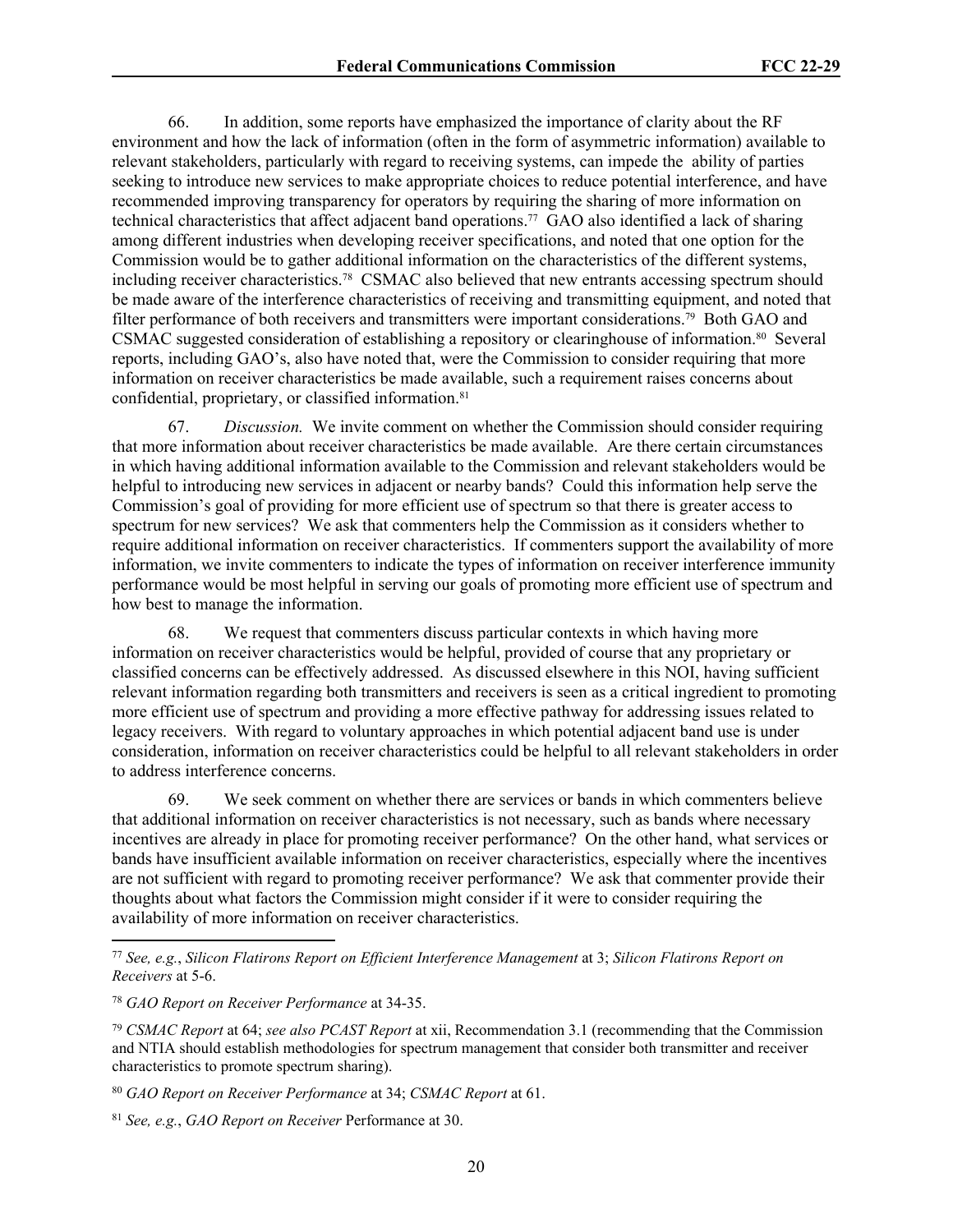70. Also, as noted, if the Commission were to consider requiring that more information be provided regarding receiver characteristics, how should the Commission address concerns around proprietary information, or other concerns? As for propriety concerns, would, for instance, the Commission's existing procedures for addressing parties' proprietary concerns in proceedings be an appropriate model? We invite commenters to assist the Commission as it considers any potential requirements regarding information on receiver characteristics and the need to protect information that should not be publicly disclosed.

### **(iii) Integrated systems analysis**

71. Understanding whole systems – both transmitters and receivers and their interaction under current rules and requirements can be an important consideration as the Commission seeks comment on the current RF environment. Two TAC White Papers proposed that the Commission focus more on an "integrated systems" approach as part of its spectrum management activities. An integrated systems approach takes into account every component of a radio based communication system involved with either the transmission and/or reception of a signal.<sup>82</sup> The *White Paper on Spectrum Efficiency Metrics* discusses the potential role of an "integrated systems" approach in more effectively evaluating spectrum efficiency metrics.83 The *White Paper on Risk-informed Interference Assessment* recommends that the Commission should seek to include in its assessment of harmful interference a quantitative risk analysis, one which considers the various likelihood/consequence combinations for multiple different potential interference hazard scenarios among transmitters and receivers, which would complement the Commission's evaluation of other assessments as it determines how best to serve the public interest.<sup>84</sup> Both of these approaches requires that relevant information on potentially affected radio systems be available – including characteristics of both transmitters and receivers.

72. As we have noted above, several reports have called for more transparency with respect to relevant information on both transmitters and receivers.<sup>85</sup> Some also have called for developing a repository of information on transmitters and receivers.<sup>86</sup>

73. *Discussion.* We invite comment on whether the Commission should consider developing more of an integrated systems approach to spectrum management. What kinds of information regarding transmitters and receivers would be relevant and helpful? Is there some way that more information on transmitters and receivers should be made more transparent and more readily available for the Commission or relevant stakeholders? To what extent would some form of repository be appropriate and helpful? If so, how would commenters suggest that any proprietary concerns be addressed.

### **b. Managing the changing RF environment**

74. As we have discussed, the RF environment continues to change in face of the need for greater access to spectrum for new uses. Given this, it is critical to address considerations affecting potential adjacent and nearby band interference concerns in an appropriate and timely fashion. It is important that as the Commission anticipates these changes the relevant stakeholders (e.g., incumbents adjacent or nearby to bands that may be reallocated) are notified so that appropriate steps can be taken to

<sup>82</sup> *See White Paper on Spectrum Efficiency Metrics* at 3*.*

<sup>83</sup> *See White Paper on Spectrum Efficiency Metrics* at 3*.*

<sup>84</sup> *See White Paper on Risk-informed Interference Assessment* at 12*.*

<sup>85</sup> *Silicon Flatirons Report on Receivers* at 5-6; *GAO Report on Receiver Performance* at 34; *CSMAC Report* at 61- 64; *White Paper on Basic Principles for Assessing Compatibility of New Spectrum Allocations* at 18-20 (principle 7).

<sup>86</sup> *GAO Report on Receiver Performance* at 34; *CSMAC Report* at 61; *White Paper on Basic Principles for Assessing Compatibility of New Spectrum Allocations* at 19-20.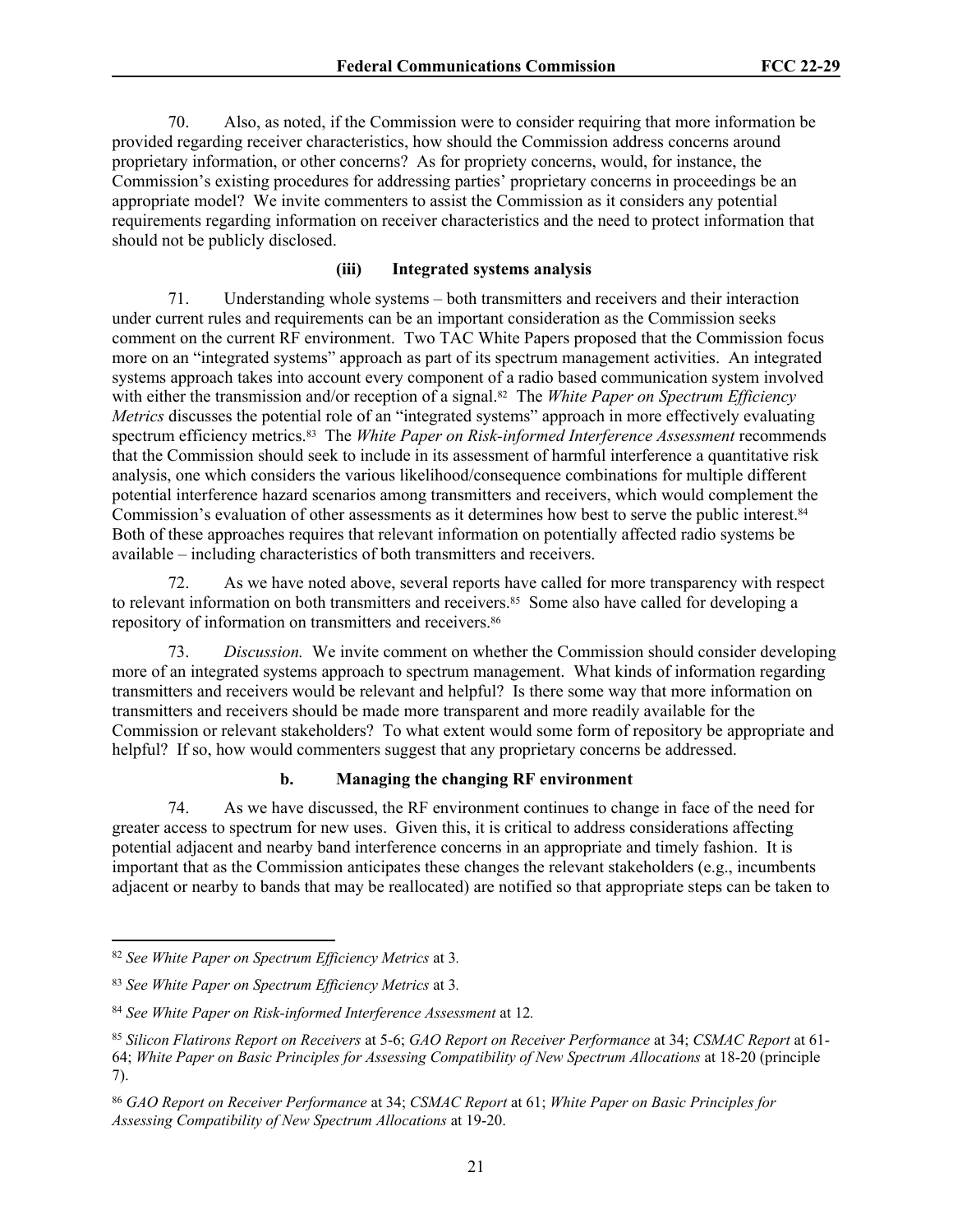address those stakeholders potentially affected.<sup>87</sup> If improved receiver interference immunity performance would be appropriate, several also have recommended that the Commission provide for an appropriate transition or phase-in approach.88 GAO noted the lack of predictability about the changing future spectrum environment made it more difficult to accommodate repurposed uses of spectrum, and that it could take significant time and effort to upgrade and replace receivers where necessary.<sup>89</sup>

75. *Discussion.* We seek comment on how the Commission can promote smoother and more effective transitions among potentially affected users as the RF environment continues to change to accommodate greater access to spectrum that serve the public interest. What steps should be taken to provide for greater predictability or transparency for potentially affected stakeholders, including those whose receivers may potentially be affected? How much advance notice from the Commission might be appropriate to provide to potentially affected stakeholders as the RF environment continues to change? In what ways should such advance notice be provided? What steps should the Commission consider to identify and inform potentially affected incumbent operators? To the extent that commenters believe that any particular past experiences regarding particular steps that either were taken, or could or should have been helpful if taken, we ask that commenters offer their thoughts and recommendations for the Commission's consideration as it seeks to develop policies and take actions that promote better transitions in the future.

76. Also, considering that the RF environment can be anticipated to continue to change, we seek comment to whether and how the Commission could best clarify expectations for the performance of all radio equipment – both transmitters and receivers – in a changing RF environment. We also invite comment on the importance of promoting more spectrally efficient devices that are designed to anticipate or assume that potential new uses of spectrum might occur in adjacent or nearby spectrum.

77. We note that we also raise some of these issues in a separate section below on potential Commission policy and guidance. In that section, we request comment on whether the Commission should consider providing additional policy or guidance specifically as to expectations that would apply to transmitters and receivers in adjacent band operations, including regarding expectations relating to receiver interference immunity performance.

### **3. Approaches for Promoting Improved Receiver Interference Immunity Performance**

78. As the Commission seeks comment on various approaches to consider as it moves forward, it is important to provide an overall framework for considering how the Commission might incorporate receiver performance considerations into its spectrum management decision-making. We inquire about whether and how to factor receiver interference immunity performance into spectrum policy in the form of incentives, guidelines, or regulatory requirements. These could include industry-led voluntary approaches, such as industry-developed guidelines and standards. They also could include additional Commission guidance, whether in terms of clarifying Commission policy, issuing a policy statement, or considering ways to advance approaches such as an interference limits policy, and/or a harm claim threshold approach where that might be helpful. We also note that in particular circumstances the Commission might want to consider adopting specific rule requirements if other approaches would not be sufficient.

<sup>87</sup> *See, e.g.*, *Silicon Flatirons Report on Efficient Interference Management* at 10-11; *White Paper on Interference Policy Limits* at 37-38.

<sup>88</sup> *See, e.g.*, *GAO Report on Receiver Performance* at 26-28; *Silicon Flatirons Report on Efficient Interference Management* at 10-11; Public Safety Wireless Network Comments (ET Docket No. 03-65) at 6-7; NPSTC Comments (ET Docket No. 17-340) at 5.

<sup>89</sup> *GAO Report on Receiver Performance* at 26-28.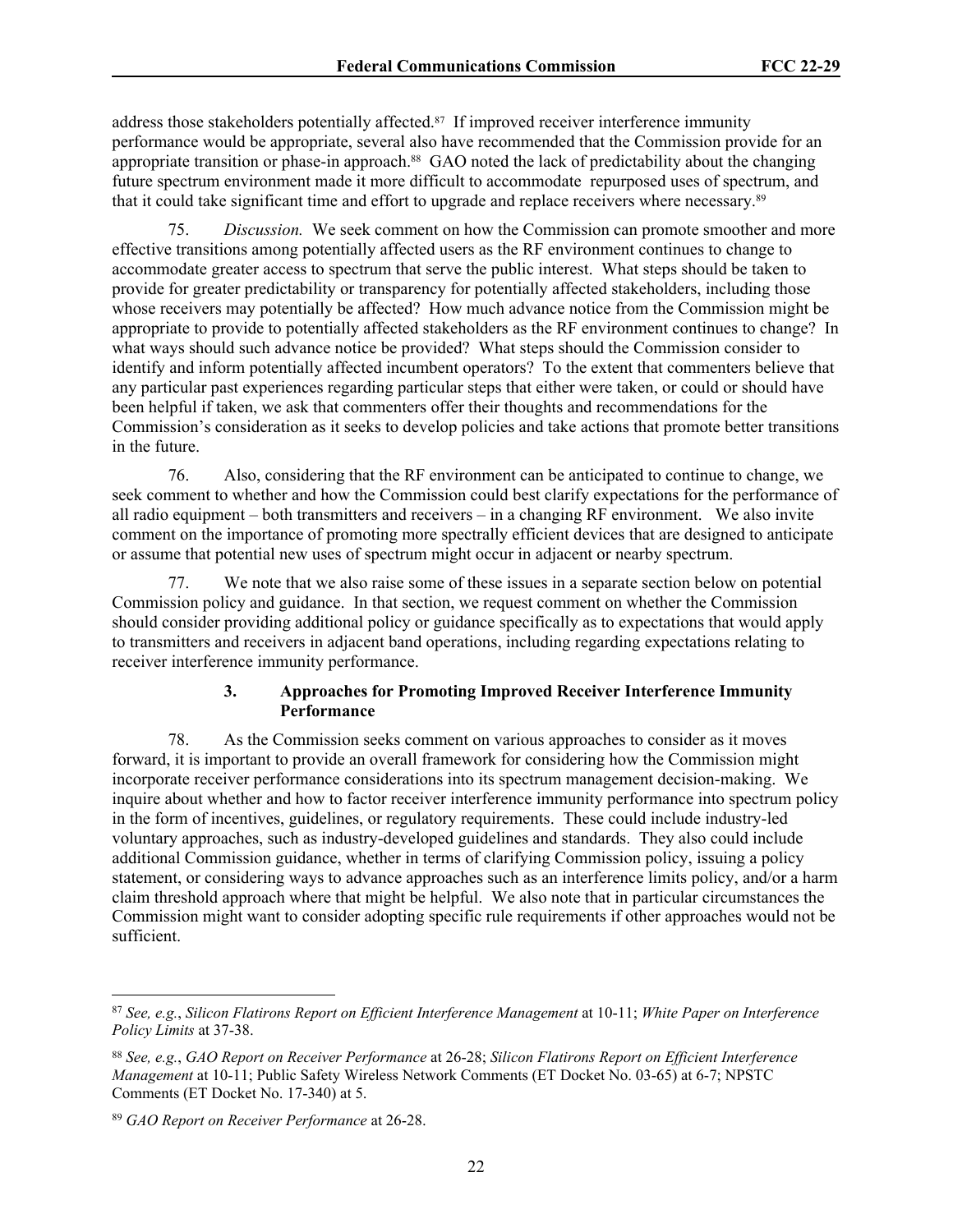79. We invite interested parties to provide their up-to-date views, observations, and recommendations on these different types of approaches that we discuss below. We envision that these approaches could include industry-led voluntary guidelines and efforts, additional Commission policy or guidelines, and specific mandatory requirements, and can be part of the solution in promoting improved receiver performance where that may be appropriate. We seek general comment here as to how these different approaches can work together to help optimize the promotion of receiver performance and other system design measures that would reduce susceptibility to interference and best serve the public interest. We invite comments on how Commission might find an appropriate balance or mix of these different approaches.

### **a. Industry-led voluntary approaches**

80. In this section, we request that commenters provide up-to-date information on various industry-led voluntary approaches, including standards and guidelines, that currently promote receiver performance. We request comment on where voluntary approaches are effective, where they could be more effective, and what the Commission could consider in order to enhance the effectiveness of voluntary approaches.

81. We note that in the 2003 *NOI on Receiver Performance Specifications* the Commission expressed a general preference for relying primarily on voluntary approaches and guidelines that are supported and managed by industry, in conjunction with user groups as appropriate, believing this approach is most flexible and responsive to changes in technology, consumer desires, and economic conditions. We believe that spectrum users such as commercial spectrum licensees often have the requisite incentives to reach voluntary agreements that provide for additional spectrum use. At the same time, however, it recognized that a purely voluntary approach may produce an incumbency problem if owners of non-conforming receivers limit efficient use of spectrum.<sup>90</sup> The Commission inquired specifically about various voluntary approaches at that time,<sup>91</sup> and many commenters in that proceeding generally supported a voluntary approach to improving receivers (such as through development of industry standards and guidelines).<sup>92</sup> Since that time, many have continued to assert that voluntary approaches are the most efficient and effective means of promoting receiver performance and promote more efficient use of spectrum.

82. We continue to believe that the development and implementation of various voluntary approaches, taken together throughout the wireless sector, in many situations can provide the best and most effective means of promoting interference immunity in the most efficient and effective way. We seek detailed comment on the various ways in which voluntary standards and guidelines have, and will continue to, serve our goal of promoting improvements in receiver performance that will enable greater access to spectrum. To what extent are voluntary approaches sufficient to ensure that minimum receiver interference immunity performance can be achieved in some or all bands?

83. As we consider voluntary standards and guidelines, we also note that several studies and commenters have pointed out challenges that may be associated with the development of voluntary approaches in certain situations, either because the necessary incentives may not be present or the necessary information may not be available.<sup>93</sup> While describing several voluntary efforts have helped

<sup>90</sup> *NOI on Receiver Performance Specifications*, 18 FCC Rcd at 6046, para. 81.

<sup>91</sup> *See generally NOI on Receiver Performance Specifications*, 18 FCC Rcd at 6045-47, paras. 18-21*.* 

<sup>92</sup> *See, e.g.*, Nokia Comments (ET Docket No. 03-65) at 6 (voluntary programs supported and managed by industry are the best method for ensuring improved receiver performance, particularly where market forces drive the need to use spectrum efficiently); Consumer Electronics Association Reply Comments (ET Docket No. 03-65) at 11 (mandatory standards would inhibit innovation and delay technological advances being incorporated in consumer products).

<sup>93</sup> *GAO Report on Receiver Performance* at 25-26; *CSMAC Report* at 12, 61, 76; *PCAST Report* at ix; *Silicon Flatirons Report* at 13.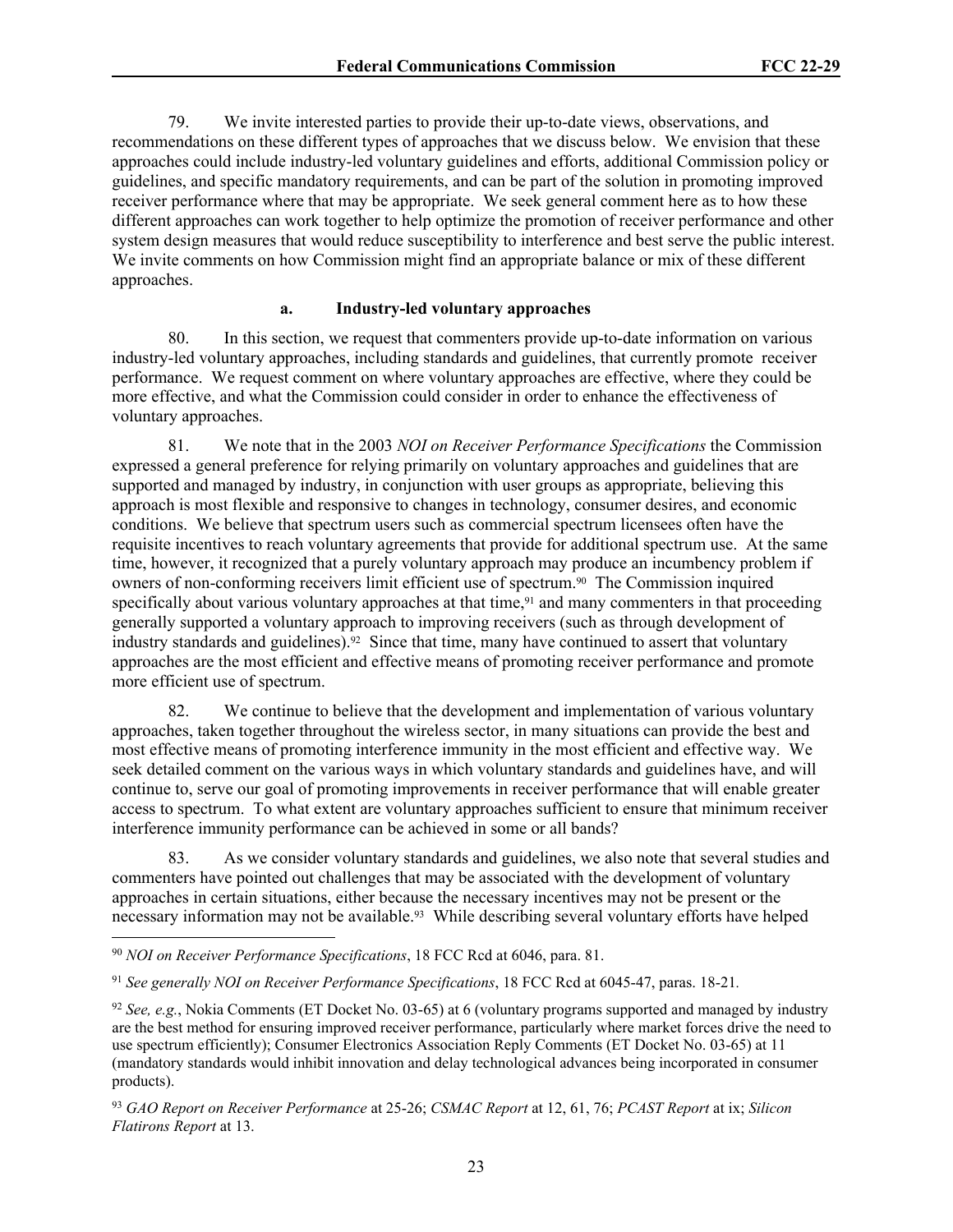improve receiver interference immunity performance, GAO also noted that in many situations there were challenges that affect the development of voluntary standards,94 including the lack of coordination across industries when developing voluntary standards (e.g., while standards may be developed by a single industry, these standards may not be coordinated with representatives of others that could be affected, such as adjacent band users).<sup>95</sup> GAO also noted that there could be a lack of incentives for manufacturers and spectrum users to incur costs associated with using more robust receivers (noting that there may be few incentives for users in one band to incur costs to improving receivers for operations if the adjacent band users gain the benefits); it concluded that, even though there can be sufficient incentives for addressing receiver performance within the same service, such incentives often do not exist for different services or adjacent band services.<sup>96</sup>

84. Several reports and commenters have suggested that voluntary approaches could benefit from the use of multistakeholder groups in helping develop appropriate voluntary standards.97 Several also noted, however, that oftentimes not all of the relevant stakeholders (e.g., those potentially affected by the development of voluntary standards, including those with interests associated with adjacent band use), participated in the development of voluntary standards.<sup>98</sup>

85. GAO also noted that a compendium of current industry standards or guidance may not always be available, and could help facilitate knowledge on any standards or guidelines.99 Finally, GAO pointed out that, while voluntary standards and guidelines could help promote receiver performance, the extent to which they are in fact used is generally unknown.<sup>100</sup>

86. *Discussion*. In this Notice, we invite comment from interested parties to provide up-todate information on the various voluntary approaches, including industry-led approaches, that currently serve to promote better receiver performance and generally more interference-resistant system designs. We inquire about their views on the role of voluntary standards and guidelines to promote improved receiver performance by providing greater resilience to harmful interference, promote more efficient use of spectrum, and enable innovative new services to be introduced. We also inquire about the steps the Commission might take to promote development and use of voluntary standards and guidelines.

87. We invite comment on whether voluntary standards and guidelines that have previously existed or currently exist serve as an effective means of promoting receiver performance. What are these standards and guidelines, and how effective have they been in promoting receiver performance? Which industries helped to establish them, and which stakeholders were involved in their development? Are these standards or guidelines publicly available? We invite broad comment on where these approaches work well and help promote receiver performance in today's RF environment and could help promote improvements in a changing RF environment. We ask commenters to comment on the extent to which the necessary incentives are in place to develop effective voluntary approaches.

<sup>&</sup>lt;sup>94</sup> The report noted that for some services, industry associations (comprised of manufacturers, commercial licensees, and others) have developed voluntary standards that are used to design and procure receivers (e.g., cell phones, televisions, aviation) to help improve receiver performance (citing the work of TIA and the Advanced Television Systems Committee (ATSC)). It also noted that some stakeholders privately negotiate to resolve interference problems, and that some manufacturers and licensees share information and have adopted best practices guides. *GAO Report on Receiver Performance* at 12-16.

<sup>95</sup> *GAO Report on Receiver Performance* at 24-25.

<sup>96</sup> *Id.* at 25-26.

<sup>97</sup> *See, e.g.*, *GAO Report on Receiver Performance* at 12-16; *Silicon Flatirons Report on Receivers* at 9; CTIA Comments (ET Docket No. 17-340) at 13.

<sup>98</sup> *See, e.g., GAO Report on Receiver Performance* at 24-25; *CSMAC Report* at 59.

<sup>99</sup> *GAO Report on Receiver Performance* at 24.

<sup>100</sup> *GAO Report on Receiver Performance* at 24.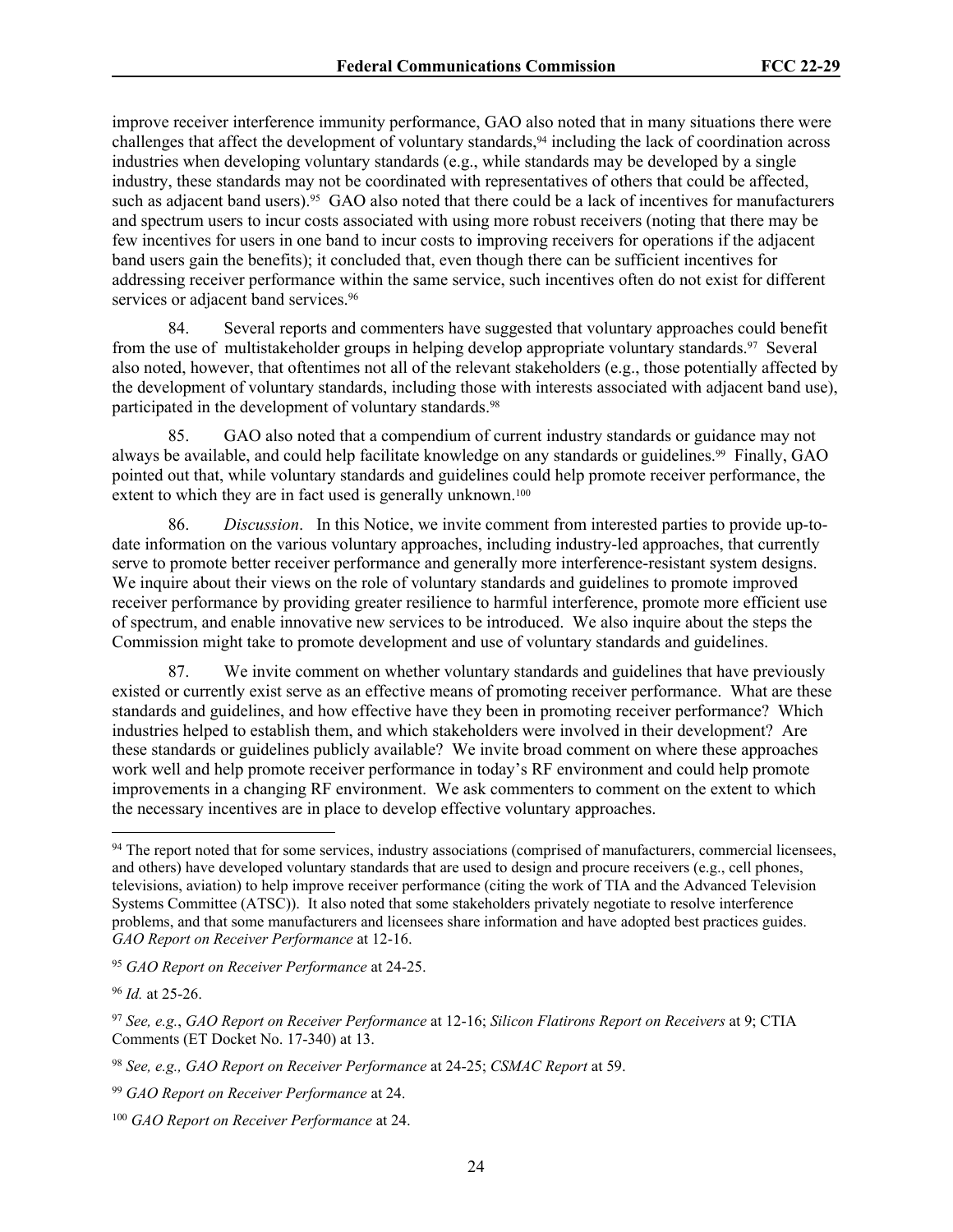88. We request comment on whether there could be improvements in the ways that voluntary approaches can be developed and used. To what extent have such efforts included relevant stakeholders? If additional stakeholders could help improve such voluntary efforts, how might they be involved in future efforts.

89. We also request comment on situations or cases in which current voluntary approaches may not be sufficient with respect to promote improved receivers in certain situations and contexts (e.g., addressing adjacent band compatibility issues). We ask that commenters identify and discuss situations in which voluntary approaches may not promote improvements in receiver performance where that would help promote more efficient use of spectrum. Are there ways to ensure that there are appropriate incentives for promoting effective voluntary approaches?

90. We invite comment as to the appropriate role for multi-stakeholder groups in this process. Are there particular situations in which commenters believe a multi-stakeholder group involvement would be appropriate? If so, which stakeholders should be involved, and how?

91. As discussed elsewhere in this NOI, the Commission is seeking comment about both transmitter and receiver characteristics as it considers approaches to improving receiver performance. We seek comment on whether more transparent or available information on transmitters and receivers could help promote more effective voluntary approaches.

92. Finally, we request comment on whether and how the Commission could help promote effective voluntary approaches.

### **b. Commission Policy and Guidance**

93. In this section, we inquire about the kinds of Commission policy and guidance that could be helpful as the Commission considers whether and how to incorporate receiver performance more directly into spectrum management decisions. We recognize that such policy and guidance could take many forms, and some mix of approaches may be appropriate; we invite commenters to help the Commission as it considers these various approaches.

94. Many contend that the Commission's general spectrum management policy on the role of receiver interference immunity performance should be clarified. Some have suggested that the Commission's approach to date on receiver performance is not been sufficiently conducive to promoting more efficient spectrum use or promoting greater access to the spectrum resources for new services and uses. For instance, in the *White Paper on Interference Limits Policy* the TAC Working Group suggested that expectations of receiver performance have almost always been implicit and often based solely on the ability of the receiver to perform its desired function in the existing spectral environment, which has led to conflicts due to a change in the RF environment and/or a differing understanding of requisite receiver performance.101 Authors in one paper recommended that, in order to provide better incentives to build more interference-robust systems in future allocations and put more spectrum to its highest and best use, the Commission should move away from any general interference protection model in spectrum management that, when considering permitting new services in adjacent bands, often provides incumbent users (those licensed first) protection against any interference resulting from subsequent rule changes. They stated that adjacent band interference protection for incumbents should not be static, and that incumbents should be incentivized to improve their systems' interference resilience in the most costeffective way, including the use of receivers that are more interference-immune to interference exposure from adjacent bands.<sup>102</sup>

<sup>101</sup> *White Paper on Interference Limits Policy* at 8.

<sup>102</sup> *Kwerel and Williams Paper on Forward-Looking Interference* Regulation, 9 J. on Telecomm. & High Tech. L. at 516-18.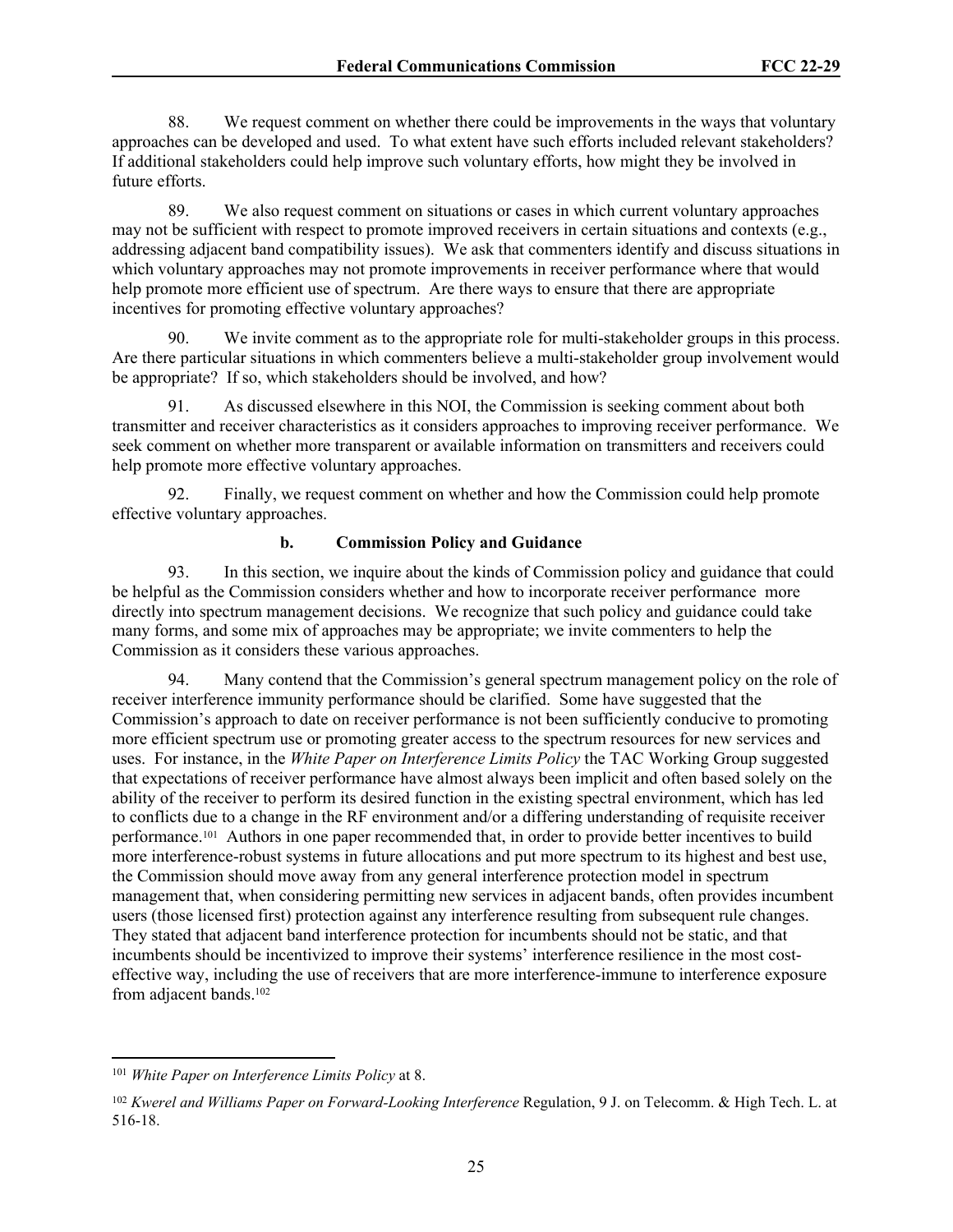95. One report observed that certain assumptions that many spectrum users make are not conducive to promoting more efficient use of spectrum – including that operators of wireless systems tend to rely on their neighbors being quiet, often do not account for changes in the RF environment, and often do not realize that receivers are a part of the problem (and instead assume that the neighboring transmitters are the problem). That report also concluded that there is "poor knowledge transfer" among all affected parties regarding the interference problems related to receiver performance and potential resolution,103 and suggested that regulators could provide more helpful notice to operators regarding the need for better receivers.<sup>104</sup> Another report recommended improved transparency for operators (e.g., sharing more information on the characteristics of their neighbors' adjacent operations, establishing a device performance registry, incentivizing operators to divulge the required information); they also stated that more incentives should be provided for promoting more robust receivers, possibly including issuance of a Commission Policy Statement (e.g., to the effect that receivers would no longer be protected if they do not include appropriate receiver selectivity).<sup>105</sup>

96. GAO also noted in its report that current practices and policies related to receiver performance may in effect constrain repurposing of spectrum, and that the lack of predictability about future spectrum management also could be a hindrance to a more effective spectrum policy.106 CSMAC stated that spectrum managers should consider incentives, rules, and policies to improve the capability of receiving devices to reject adjacent channel interference.107 We also note that the *Presidential Memorandum on Wireless Innovation* encouraged the development of measures concerning receivers that would promote design and deployment of receivers that are protected from harmful interference from adjacent band operations in cases where there is "reasonable use" of adjacent band spectrum.108Several have emphasized that as the Commission considers developing new policies or guidance, it also consider whether some transition or phase-in period would be appropriate.<sup>109</sup>

97. Below we consider several possible approaches and invite comment. These include (1) providing clearer Commission policy guidance on the role of receivers and expectations about their performance; (2) gathering relevant information on receiver characteristics; (3) issuing a policy statement; and (4) promoting an interference limit policy such as harm claim threshold approaches where that might be appropriate. We also inquire about whether, were the Commission to consider any of these approaches, a transition or phase-in of some kind might be appropriate.

### **(i) General policy guidance**

98. We first seek comment on whether the Commission should consider establishing clearer guidance on Commission policies relating to receivers and receiver performance in spectrum management going forward. We inquire whether such policy guidance could serve to establish clearer expectations for all spectrum users as to receiver performance, including in the future as the Commission seeks to enable

<sup>104</sup> *Id.* at 10.

<sup>105</sup> *Silicon Flatirons Report on Receivers* at 5-6.

<sup>108</sup> The memorandum stated: "The FCC is strongly encouraged, in consultation with NTIA, where appropriate, the industry, and other stakeholders, to develop to the fullest extent of its legal authority a program of performance criteria, ratings, and other measures, including standards, to encourage the design, manufacture, and sale of radio receivers such that emission levels resulting from reasonable use of adjacent spectrum will not endanger the functioning of the receiver or seriously degrade, obstruct, or repeatedly interrupt the operations of the receiver." *Presidential Memorandum on Wireless Innovation*, Section 4.

<sup>109</sup> *See, e.g.*, *Silicon Flatirons Report on Receivers* at 7; Boeing Reply Comments (ET Docket No. 17-340) at 5; Greenwood Telecommunications Consultants Comments (ET Docket No. 17-340) at 4.

<sup>103</sup> *Silicon Flatirons Report on Efficient Interference Management* at 8-9.

<sup>106</sup> *GAO Report on Receiver Performance* at 27.

<sup>107</sup> *See CSMAC Report* at 61-66.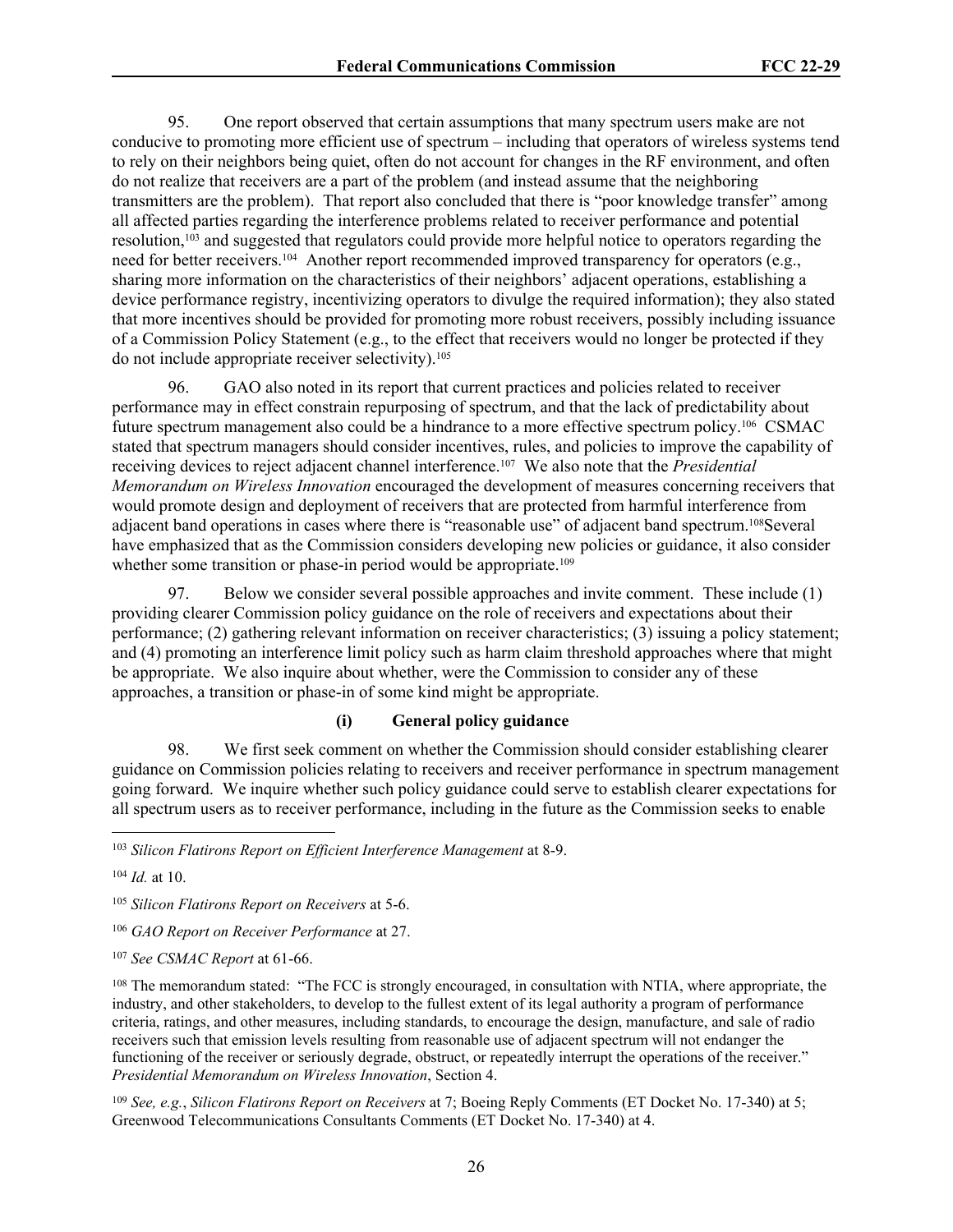greater access to spectrum for new users and promote more efficient use of spectrum by receivers. We also inquire whether and how a clearer policy could help incentivize a more forward-looking approach to the role of improved receiver performance in a changing RF environment.

We offer possible approaches below and seek comment. We also invite commenters to identify other approaches regarding Commission policy that we should consider.

100. *Establishing clearer expectations about the extent to which incumbent receivers will receive interference protection as new services are introduced.* As noted above, some have suggested that in order to promote greater access to spectrum and promote more efficient use of spectrum, the Commission should establish clearer policies on the extent to which incumbent receivers will be protected in the future regardless of spectrum efficiency concerns.110 In particular, some state that the Commission should be more transparent that incumbent receiver operators should not simply assume that the introduction of transmitters in adjacent or nearby bands is the entire focus for addressing interference compatibility issues or that receiver performance will not be considered in the Commission's spectrum management decisions.111 We invite comment on whether the Commission should establish a clearer or explicit policy regarding the extent to which incumbent receivers will receive interference protection as the RF environment continues to change and new services are introduced into adjacent or nearby bands. We also request that, to the extent commenters believe such policy clarification would be beneficial, they suggest the types of clarifications that the Commission should consider. To what extent would such a policy-based expectation require clarification of incumbent users spectrum rights and responsibilities?

101. We also invite comment on how such a policy clarification might be implemented with regard to incumbent users. When might such a policy make sense? How might such a policy be implemented with respect to adjacent band operations, including when both services have primary allocations? As to implementation of such an approach, what kinds of factors and timeframes should be considered? For instance, should the amount of time an adjacent band incumbent has been operating be a factor in considering what action the Commission should take? Should the expected life (e.g., average useful life) of receivers in the affected band be considered to reduce the potential for stranded investments?

102. *Clarifying the importance of assigned frequency bands and allocations with respect to receiver performance.* Several have suggested or recommended that one component of better spectrum management would include Commission clarification of the respective responsibilities associated with both transmitters *and* receivers in spectrum allocations and assignments, and that this could include being more explicit regarding whether receiver interference immunity performance should be tied to the allocation or assignment under which the receivers are authorized. In the 2003 *NOI on Receiver Performance Specifications*, for instance, the Commission specifically inquired about how receiver performance should be related to the management of spectrum and uses in adjacent bands, including whether the definition of assigned frequency bands and areas already provided "substantial definition to the interference environment in which licensees must design their systems."<sup>112</sup>

103. We also note that the TAC's *White Paper on Basic Principles for Assessing Compatibility of New Spectrum Allocations* proposed that the Commission consider establishing "Basic Principles" regarding both transmitters and receivers with respect to spectrum allocations, and specifically proposed as one principle that "[r]eceivers are responsible for mitigating interference outside their assigned channels" (while it also proposed that "[t]ransmitters are responsible for minimizing the amount of their transmitted energy that appears outside their assigned frequencies and licensed areas").<sup>113</sup>

<sup>110</sup> *See, e.g.*, *Kwerel and Williams Paper on Forward-Looking Interference Regulation*, 9 J. on Telecomm. & High Tech. L.at 516-18.

<sup>111</sup> *See, e.g.*, *Silicon Flatirons Report on Efficient Interference Management* at 8-9.

<sup>112</sup> *NOI on Receiver Performance Specifications*, 18 FCC Rcd at 6047, para. 21.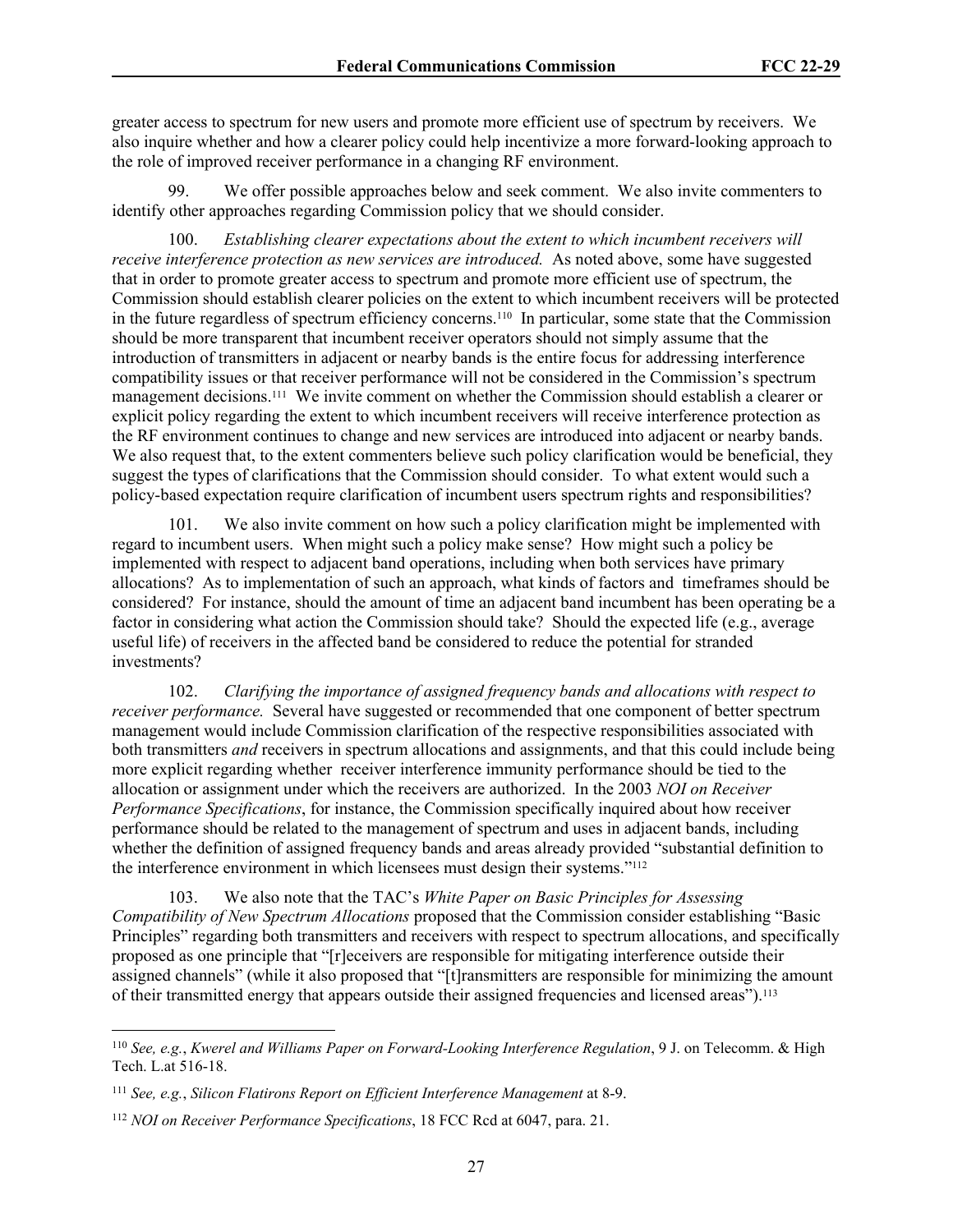Further, we note that ITU Radio Regulations, for instance, recognize the importance of expectations regarding receiver performance, and provide that receivers should provide adequate performance such that they do not suffer from interference from transmitters operating at a reasonable distance.114 Also, as we have discussed above, recent Commission proceedings have highlighted the relationship of receiver performance vis-à-vis assigned frequency bands and allocations, as well as expectations on receiver performance regarding interference from adjacent or nearby operators.

104. Accordingly, we inquire whether the Commission's spectrum management policy should clarify that, as a general matter of the spectrum regulatory policy, receiver manufacturers and operators are expected to take into account their allocation and assignment, or take into consideration designing and using receivers that include interference immunity parameters that would ensure coexistence with transmitters operating with reasonable spectral separation from the band in which the receivers are authorized to operate. To the extent that commenters believe that policy guidance is appropriate, we ask that they propose specifics about the guidance they think appropriate, explain why, and, depending upon the guidance they suggest, indicate the extent to which a transition period may be appropriate.

105. *Development of performance criteria or ratings.* We also invite comment on whether the Commission should consider developing particular receiver performance criteria, or some form of ratings, that would serve to encourage the design, manufacturer, and deployment of receivers that promote receiver interference immunity and adequately protect the receivers from interference from current and future uses of adjacent band spectrum. If the Commission were to consider developing performance criteria or ratings, how would these be developed? With regard to performance criteria, what specific metric(s) should the Commission consider? For instance, should the criteria be tied to a certain level of performance at the edge of the allocation? We ask that commenters suggest specific criteria and explain their rationale for such criteria. Similarly, we invite comment on whether some form of ratings should be considered. If so, what would comprise the ratings, how many levels of ratings would be appropriate, and how would the ratings be determined? Can ratings effectively be designed that would aide operators and consumers in using more interference immune receivers? Could particular receiver performance criteria or ratings be developed that could be incorporated into voluntary standards or Commission requirements? How might performance criteria or ratings best be implemented?

106. *Informing relevant stakeholders of any Commission forthcoming policy guidance.* If the Commission were to provide additional policy guidance, we recognize that it would be important that potentially affected stakeholders are apprised of the guidance. We ask for comment on how the means by which the Commission and others could most effectively identify and communicate such policy guidance.

107. *Transitions.* If the Commission were to consider providing additional policy guidance, we invite comment on the considerations that would be associated with policy implementation. Depending on the policy guidance, are there particular transition concerns that the Commission should take as to receivers that may need to be repaired, modified, or replaced? Would such considerations depend on the particulars involved as to specific situations and bands? We ask that commenters help the Commission take into account the various factors that should be considered.

108. *Other policy guidance.* We invite commenters to offer other ideas or measures for Commission consideration regarding further guidance. Commenters should explain their suggestions and provide detailed discussion of why such policy guidance would be appropriate and how the Commission might consider implementing such guidance.

<sup>(</sup>Continued from previous page)

<sup>113</sup> *White Paper on Basic Principles for Assessing Compatibility of New Allocations* at 13-14, 17-18 (Principles 4 and 6, respectively).

<sup>114</sup> ITU RR No. 3.13; *see also id,.* at RR Nos. 3.3., 3.9, 3.11, 3.12.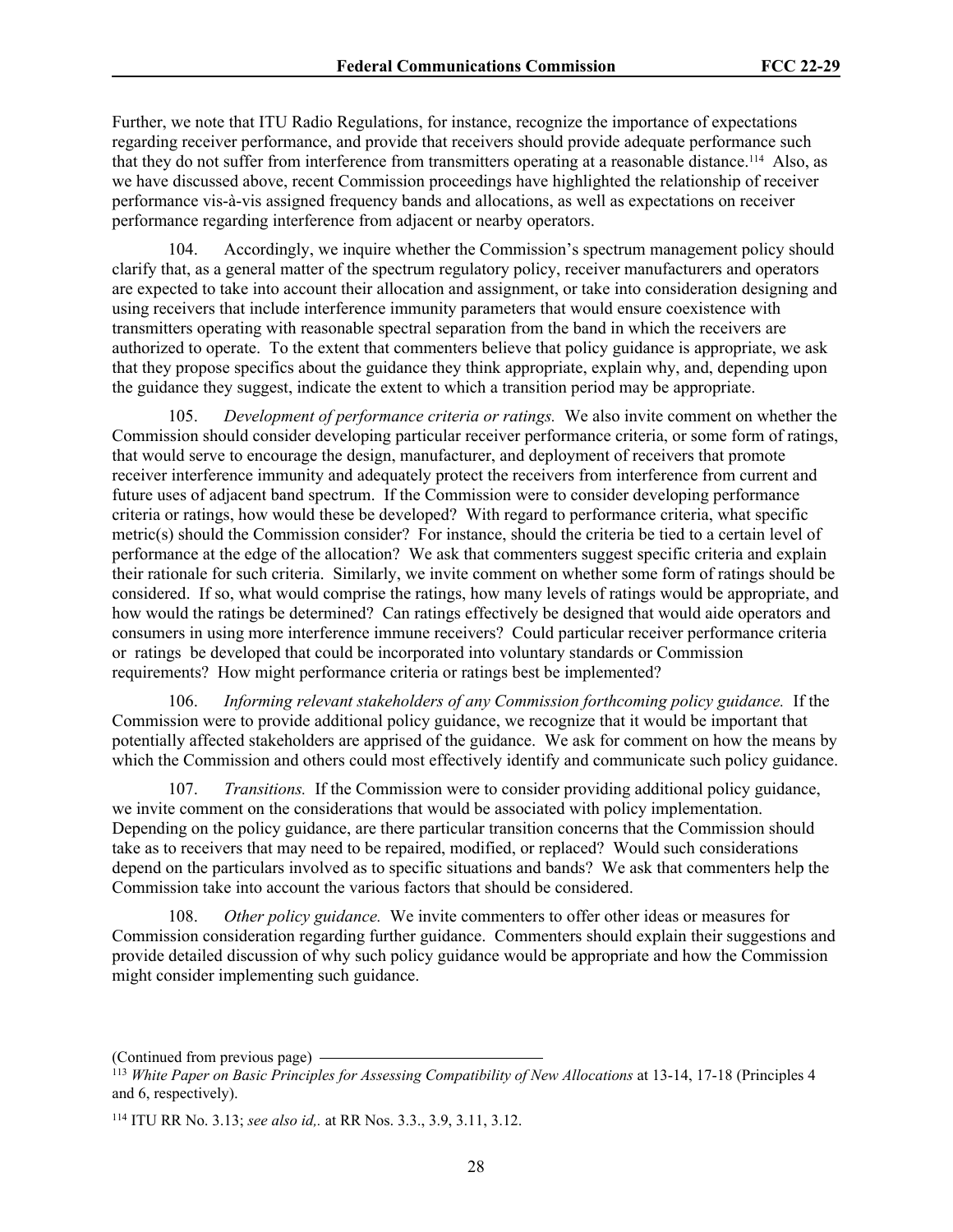### **(ii) Policy statement**

109. In this section we invite comment on whether the Commission should consider issuing a policy statement to establish a clear and transparent Commission policy that can help bring receiver interference immunity performance into fuller consideration in spectrum management decisions, as some have suggested. We first inquire generally whether a policy statement would be constructive. We then inquire about possible models for a policy statement.

*Issuing a policy statement.* Through the years, the Commission has issued various policy statements to guide public considerations and to advance spectrum management pursuits. For instance, in 1999 the Commission issued a Policy Statement on "Principles for Reallocation of Spectrum to Encourage Development of Telecommunications Technologies for the New Millennium," in which the Commission noted the unparalleled growth of wireless services in the 1990s and "set forth guiding principles for the Commission's spectrum management activities" – including ways to promote greater efficiency in spectrum markets, make more spectrum available, and identify new bands for spectrum reallocation – as the Commission engaged in spectrum management in 2000 and beyond.115 In 2000, the Commission issued its Policy Statement on "Principles for Promoting the Efficient Use of Spectrum by Encouraging the Development of Secondary Markets," in which it set forth the Commission's vision and plans for facilitating secondary markets for radio spectrum that will allow and encourage licensees to make all or portions of their assigned frequencies or service areas available to other entities and uses.<sup>116</sup> Both Policy Statements helped lay the foundation for the Commission's forthcoming rulemakings implementing some of the enunciated policies in the early 2000s.<sup>117</sup>

111. In recommending that the Commission create more incentives for building more robust receivers, Silicon Flatirons suggested that issuance of a policy statement could be useful.<sup>118</sup> Also as discussed above, many commenters and reports have called for greater Commission clarity on how receiver performance considerations should be factored into the Commission's spectrum management in

<sup>115</sup> *Principles for Reallocation of Spectrum to Encourage Development of Telecommunications Technologies for the New Millennium*, Policy Statement, 14 FCC Rcd 19868 (1999) (*Policy Statement on Principles for Reallocation of Spectrum*).

<sup>116</sup> *Principles for Promoting the Efficient Use of Spectrum by Encouraging the Development of Secondary Markets*, Policy Statement, 15 FCC Rcd 24178 (2000) (outlining in general terms a series of initiatives that the Commission intends to undertake to promote secondary markets for spectrum usage rights, including facilitating spectrum leasing, joint operating agreements, and improving the conditions for transferability of spectrum usage rights through partitioning or disaggregation; the Commission noted that it sought to significantly expand and enhance the existing secondary markets for spectrum usage rights to permit spectrum to flow more freely among users and uses in response to economic demand, to the extent consistent with our other statutory mandates and public interest objectives).

<sup>117</sup> *See, e.g.*, *Amendments to Parts 1, 2, 27, and 90 of the Commission's Rules to License Services in the 216-220 MHz, 1390-1395 MHz, 1427-1429 MHz, 1429-1432 MHz, 1432-1435 MHz, 1670-1675 MHz, and 2385-2390 MHz Government Transfer Band*, WT Docket No. 02-8, Memorandum Opinion and Order, 18 FCC Rcd 16920, 16921-22, para. 3 (2003) (citing *Policy Statement on Principles for Reallocation of Spectrum*); *Promoting Efficient Use of Spectrum Through Elimination of Barriers to the Development of Secondary Markets*, WT Docket No. 00-230, Notice of Proposed Rulemaking, 15 FCC Rcd 24203 (2000); *Promoting Efficient Use of Spectrum Through Elimination of Barriers to the Development of Secondary Markets*, WT Docket No. 00-230, First Report and Order and Further Notice of Proposed Rulemaking, 19 FCC Rcd 14165 (2003) (establishing new Commission rules permitting certain types of secondary market transactions); *Promoting Efficient Use of Spectrum Through Elimination of Barriers to the Development of Secondary Markets*, WT Docket No. 00-230, Second Report and Order, Order on Reconsideration, and Further Notice of Proposed Rulemaking, 19 FCC Rcd 17503 (2004).

<sup>118</sup> *Silicon Flatirons Report on Receivers* at 6 (specifically proposing a policy statement to the effect that receivers would no longer be protected if they do not include appropriate receiver selectivity).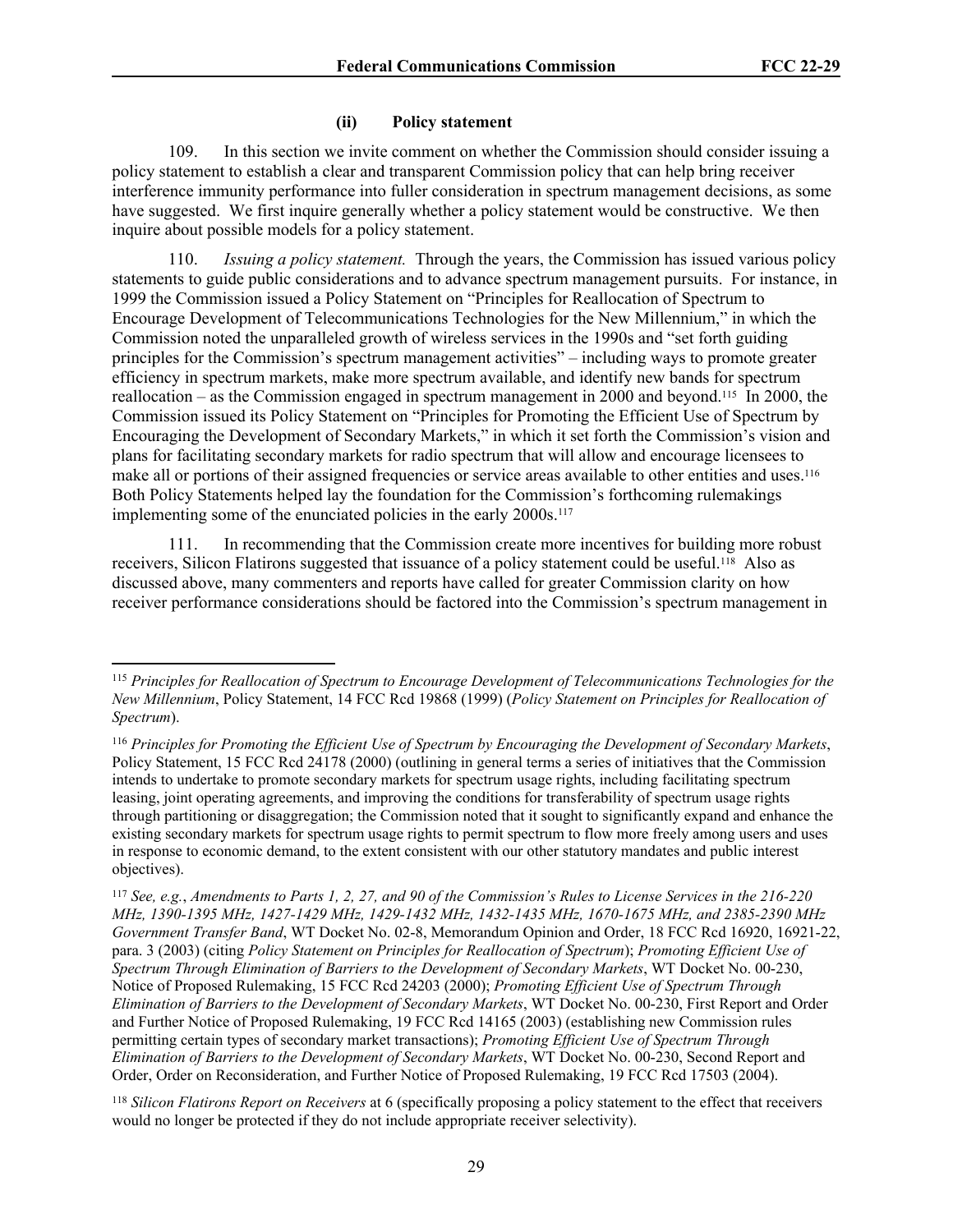ways that would provide clearer expectations and greater predictability for all spectrum users in the future.<sup>119</sup>

112. We seek comment on whether the Commission should consider issuing a policy statement to more directly and transparently incorporate relevant and appropriate focus on receivers as part of a balanced approach – i.e., considering the important role of both transmitters and receivers – to promoting more efficient spectrum use in the Commission's spectrum management decision-making. Would adoption of a policy statement be helpful in promoting the Commission's efforts to incorporate receiver interference immunity performance considerations and promote more efficient spectrum use in the current and evolving RF environment? What purposes could be served by issuance of a policy statement? Would a policy statement, for instance, help establish clearer expectations and greater predictability for spectrum users going forward?

113. If the Commission were to consider issuing a policy statement, what specific framework, features, factors, or statements should be included? We ask that commenters in favor of the issuance of a policy statement set forth their recommendations, including discussion of the various goals of the policy statement, any suggested language, and the reasons for such language.

114. *Possible models for a policy statement.* We invite comment on possible models for crafting a policy statement. Commenters should identify any such models, and any specific framework or language in those models that they believe should be considered.

115. In particular, we inquire whether the TAC's *White Paper on Basic Principles for Assessing Compatibility of New Spectrum Allocations*120 or some modification or variant of that framework, could supply a possible and constructive framework for consideration in developing a future Commission policy statement. As the TAC explained:

> Basic principles of spectrum utilization are important for all involved parties to consider, not just the regulatory authorities. Realization of certain facts of communications technology will temper the expectations of the incumbent services using spectrum resources as well as the new services that are trying to gain entry into the spectrum.<sup>121</sup>

As contemplated, with the nine "basic principles" the TAC sought to promote "good neighbor policies" among spectrum users (generally found at spectral boundaries) that better enable adjacent and nearby spectrum users to "get along" with each other.<sup>122</sup> Several of these principles directly related to expectations about both transmitters and receivers. Given the many differences between the requirements of various types of systems, the TAC did not expect the application of these principles to result in a concrete set of regulations that fit all radio services in the same way, but nonetheless believed that the principles can be applied to all systems and result in an optimal solution for each service.<sup>123</sup> As discussed in the Basic Principles below, several of the principles focused on establishing expectations and responsibilities concerning receiver performance within the larger context of spectrum management, including establishing that harmful interference is affected by the characteristics of both a transmitting service and a nearby receiving service, that

<sup>122</sup> *Id.* at 3.

<sup>123</sup> *Id.* at 4.

<sup>119</sup> *See, e.g.*, *GAO Report on Receiver Performance* at 27; Enterprise Wireless Alliance Comments (ET Docket No. 17-340) at 5-6; Wireless Broadband Alliance Comments (ET Docket No. 17-340) at 7-8; T-Mobile Comments (ET Docket No. 17-340) at 1-2, 5; *cf. Kwerel and William Paper on "Forward Looking Interference Regulation*, 9 J. on Telecomm. & High Tech. L. at 516-17.

<sup>120</sup> *White Paper on Basic Principles for Assessing Compatibility for New Spectrum Allocations*.

<sup>121</sup> *Id.* at 3.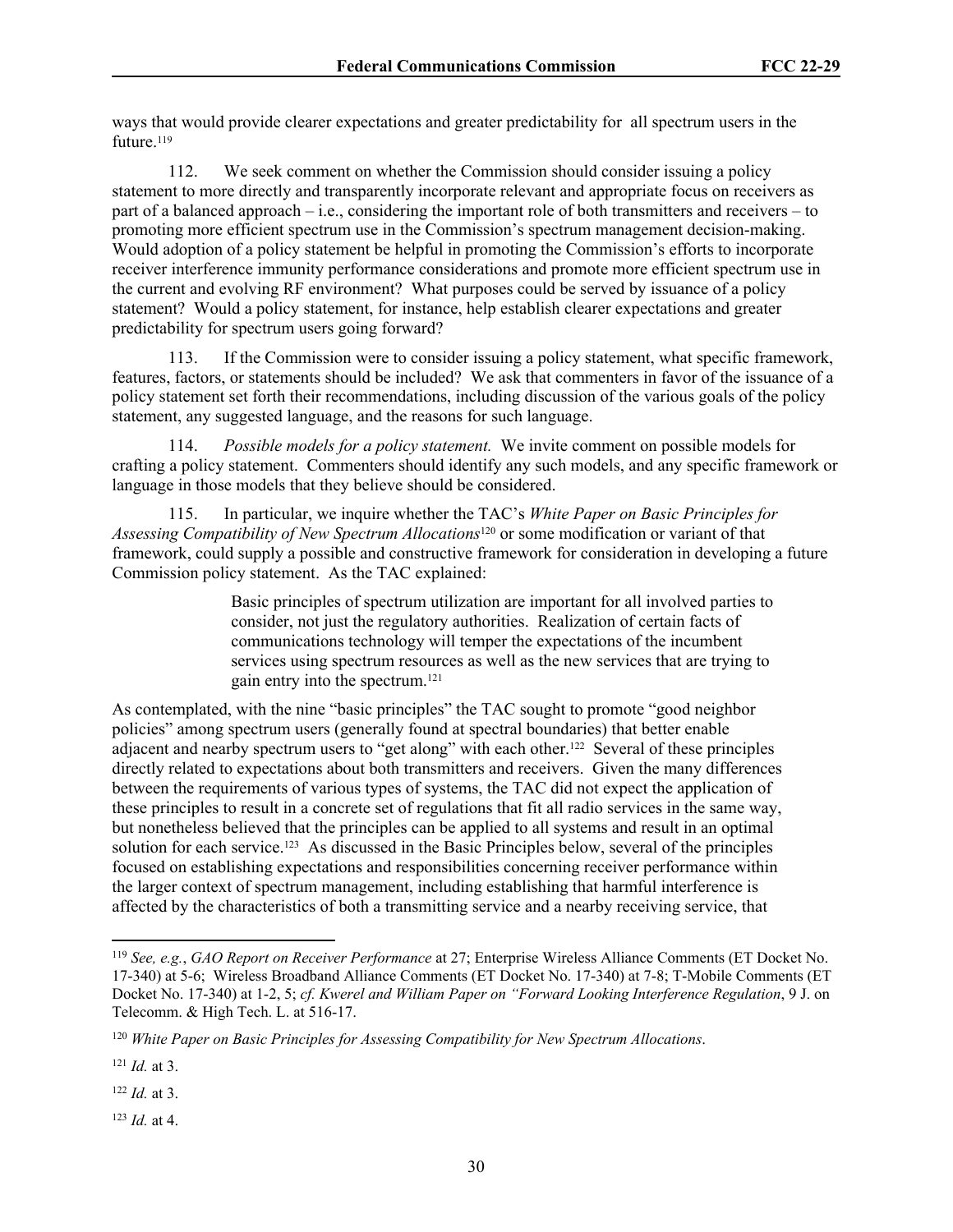receivers are responsible for mitigating interference outside their assigned channels, and that services under the FCC's jurisdiction are expected to disclose the relevant standards, guidelines and characteristics of their systems if they expect protection from harmful interference.

116. The Basic Principles identified by the TAC Working Group included three functional groups – "Interference Realities" (realities of interference everyone must accept), "Responsibilities of Services" (responsibilities that services have to mitigate their interaction with other services), and "Regulatory Requirements and Actions" (requirements for, and actions that should be taken by, regulatory authorities with respect to spectrum allocations):

Interference Realities –

- *Principle 1*: Harmful interference is affected by the characteristics of both a transmitting service and a nearby receiving service in frequency, space or time.
- *● Principle 2*: All services should plan for non□harmful interference from signals that are nearby in frequency, space or time, both now and for any changes that occur in the future.
- *Principle 3*: Even under ideal conditions, the electromagnetic environment is unpredictable. Operators should expect and plan for occasional service degradation or interruption. The Commission should not base its rules on exceptional events.

Responsibilities of Services.

- *Principle 4*: Receivers are responsible for mitigating interference outside their assigned channels;
- *Principle 5*: Systems are expected to use techniques at all layers of the stack to mitigate degradation from interference; and
- *Principle 6*: Transmitters are responsible for minimizing the amount of their transmitted energy that appears outside their assigned frequencies and licensed areas.

Regulatory Requirements and Actions.

- *Principle 7*: Services under FCC jurisdiction are expected to disclose the relevant standards, guidelines and operating characteristics of their systems to the Commission if they expect protection from harmful interference;
- *Principle 8*: The Commission may apply Interference Limits to quantify rights of protection from harmful interference.
- *Principle 9*: A quantitative analysis of interactions between services shall be required before the Commission can make decisions regarding levels of protection.<sup>124</sup>

We note that several commenters expressed interest in having the Commission explore these principles insofar as they pertained to expectations and responsibilities associated with receivers and receiver interference immunity performance,<sup>125</sup> while others expressed particular concern about particular principles and their application to certain types of receivers.126 We invite comment on the principles in the White Paper as they concern a Commission policy statement. Commenters should discuss their views and concerns on particular principles, and whether revisions or clarifications on any of the principles or on their applicability should be considered.

117. We also ask whether there are other models that the Commission could draw from as it considers a policy statement. For instance, would ITU Radio Regulations (RR) or relevant ITU-R

<sup>124</sup> *See generally id.* 

<sup>125</sup> *See, e.g.*, CTIA Comments (ET Docket No. 17-340) at 1-2 (generally supporting examination of principles, but noting that the principles should be considered case-by-case); CTA Comments (ET Docket No. 17-340) at 2 (TAC's Basic Principles are a useful starting point)..

<sup>126</sup> *See, e.g.*, ASRI Comments (ET Docket No. 17-340) at 3 (safety-of-life); NPSTC Comments (ET Docket No. 17- 340) at 9 (safety-of-life); NSMA Comments (ET Docket No. 17-340) at 8 (public safety and critical infrastructure); GPSIA Comments at 1-6 (radionavigation receivers)..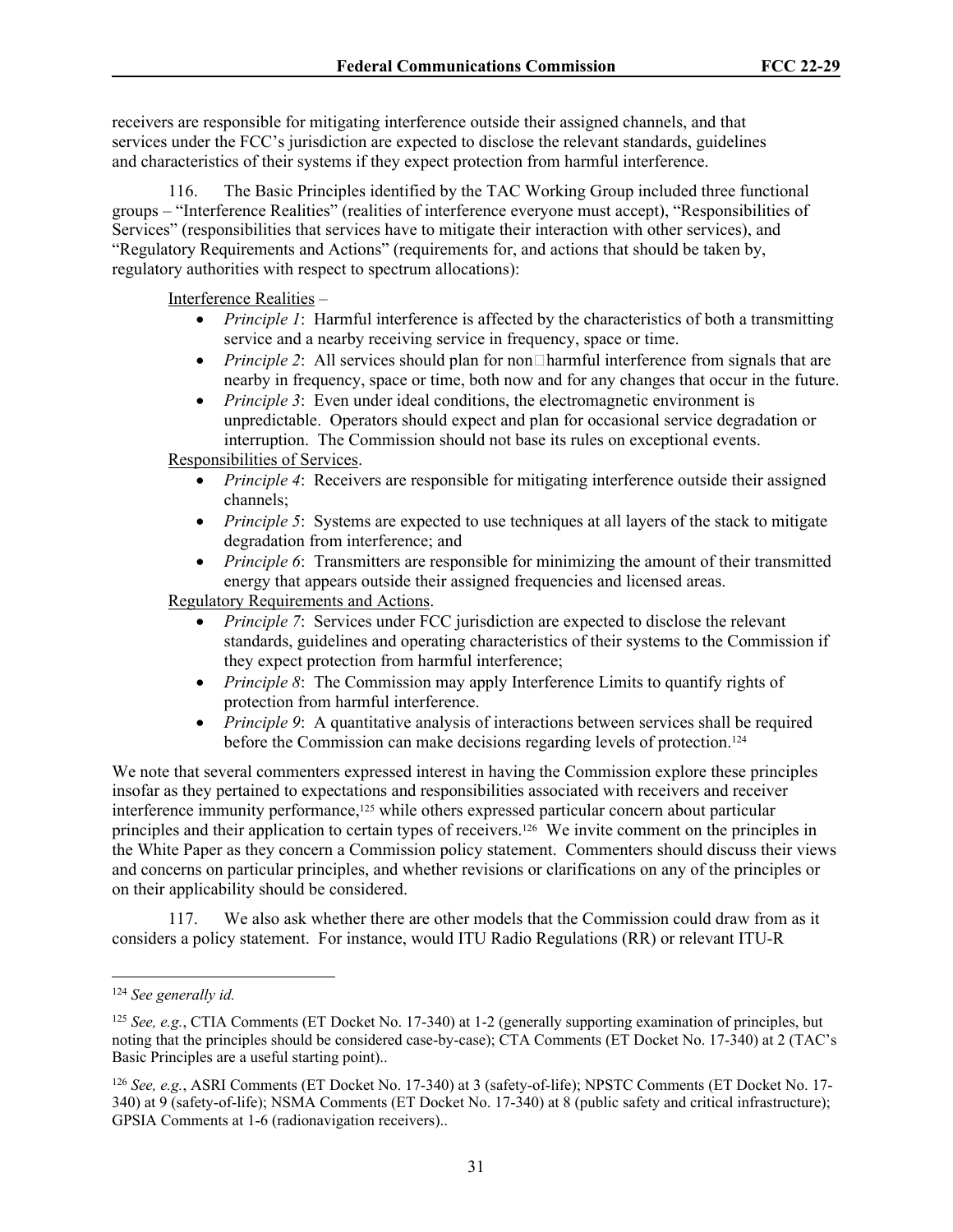publications (e.g., ITU-R recommendations) that pertain to receiver performance (along with transmitter performance) provide a useful framework or particular language for consideration? As discussed above, several provisions in the Radio Regulations concern "technical characteristics of stations" associated with both the transmitter and receiver equipment and performance with respect to each other and in promoting more efficient and effective use of spectrum. As regards receivers in particular, the ITU provided regulations on several aspects on the role of receiver design and performance that would that serve to promote more efficient use of spectrum – including receiver design (RR No. 3.3 – taking into account technical measures to reduce susceptibility to interference), bandwidth considerations (RR No. 3.9 – keeping bandwidths at lowest values that the service permits), spectrum efficiency (RR No.  $3.11$ receivers should promote efficient use of spectrum), technical characteristics (RR No. 3.12 – receiver selectivity that ensures efficient utilization of spectrum), and performance characteristics (RR No. 3.13 – sufficient levels of receiver interference immunity performance so that receivers do not suffer from interference from transmitters operating at "a reasonable distance").127 Would any of these ITU references provide helpful guidance for consideration to be included in a Commission policy statement? Similarly, would the European Union Radio Equipment Directive provide useful guidance? That Directive also recognized the important role of both transmitter and receiver equipment in spectrum management.<sup>128</sup> The Directive further indicated that "Essential Requirements" includes a requirement that radio equipment (both transmitters and receivers) should be constructed so as to ensure "an adequate level of electromagnetic compatibility" and in a manner that "both effectively uses and supports the efficient use of radio spectrum in order to avoid harmful interference.<sup>129</sup>

118. Finally, we invite comment on any other models or other sources (e.g., proposals, reports, studies, etc.) that could provide useful discussion for Commission consideration about a policy statement and specific features or language that should be included.

#### **(iii) Interference limits policy, including harm claim thresholds**

119. In the *White Paper on Interference Limits Policy* issued in 2013, the TAC discussed an interference limits policy as well as one particular form of such a policy, harm claim thresholds.<sup>130</sup> In 2014, the TAC followed up this discussion with its *White Paper on Harm Claim Thresholds*. <sup>131</sup> The TAC Working Groups authoring these two White Papers believed that an interference limits policy would promote more transparent consideration of receivers in spectrum management and promote better receiver performance policy in a more flexible manner if the Commission adopted receiver performance mandates. As discussed below, many commenters were in favor of the Commission further exploring interference limits policy, and harm claim thresholds in particular.

<sup>127</sup> *See* ITU RR Nos. 3.3, 3.9, 3.11, 3.12, and 3.13. In addition, we note that there are a series of relevant published ITU-R recommendations consistent with the Radio Regulations that address radiocommunication transmitter and receiver technical and operational characteristics.

<sup>128</sup> *EU Radio Equipment Directive 2014/53/EU* at L 153/63, No. 10 (to ensure that a receiver uses the radio spectrum effectively and supports the efficient use of radio spectrum, that equipment should be constructed so that "it has a level of performance that allows it to operate as intended and protects it against the risk of harmful interference, in particular from shared or adjacent channels, and, in so doing, supports improvements in the efficient use of shared or adjacent channels").

<sup>129</sup> *Id.*, Article 3 ("Essential Requirements"), 1(b) & 2.

<sup>130</sup> *White Paper on Interference Limits Policy*.

<sup>131</sup> *White Paper on Harm Claim Thresholds*. "Interference limits policies" are defined in these papers as "ways to describe the environment in which a receiver must operate without necessarily specifying receiver performance"; "harm claim thresholds" are defined as "[i]n-band & out-of-band interfering signals that must be exceeded before a system can claim that it is experiencing harmful interference." *White Paper on Harm Claim Thresholds* at 2.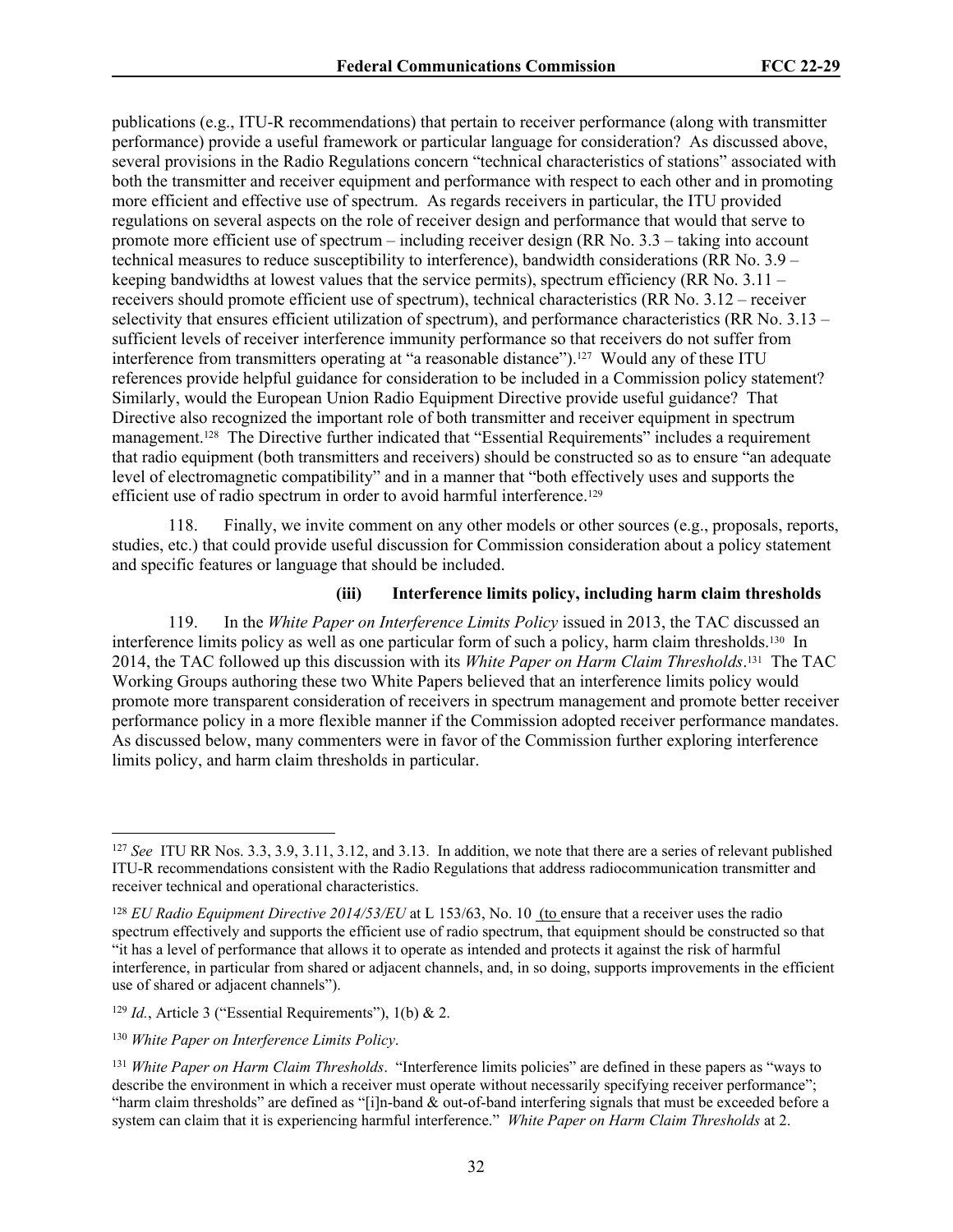120. We summarize at a high level these approaches below – but we direct commenters to review and address the details set forth in the two White Papers themselves.132 We invite comment on whether and how an interference limits policy, and a harm claim thresholds approach in particular, should be considered by the Commission.

121. In these papers, the TAC working groups noted that, in order to meet the growing demand for wireless service, the number of wireless systems that operate in close proximity in frequency, space, and time need to increase, and that while there are many benefits derived from packing wireless systems among these dimensions (i.e., higher system density), there is also an increased risk of service disruption due to inter-service interference.133 The TAC stated that implementing an interference limit policy would bring receivers into the spectrum management picture, and do so with minimal regulatory intervention. As explained in the *White Paper on Interference Limits Policy*:

> Increased density requires more care in optimizing the whole wireless system structure, particularly regarding the interactions between transmitters and receivers on either side of band boundaries. … [R]eceivers that cannot reject interfering signals transmitted outside their assigned frequencies can preclude or constrain new allocations in adjacent bands. A holistic system view that facilitates trade-offs between receiver and transmitter performance requirements is needed.

> Receivers can be brought into the policy picture with minimal regulatory intervention by introducing an "interference limits" policy; that is, the establishment of ceilings, called *harm claim thresholds*, on in-band and out-ofband interfering signals that must be exceeded before a radio system can claim that it is experiencing harmful interference. Manufacturers and operators are left to determine whether and how to build receivers that can tolerate such interference, or even determine that they will choose to ignore these limits. Harm claim thresholds thus allow the FCC to provide guidance on the optimization of receiver performance without unduly restricting technical and commercial choice.<sup>134</sup>

122. The TAC contemplated rules that explicitly state when receivers may and may not claim harmful interference. Such rules would be a necessary complement to existing transmitter regulation that could facilitate the transition to more intensive frequency use by providing more clarity to service providers about the baseline regulatory and radio interference context going forward.135 The TAC stated that harm claim thresholds could be particularly useful in bands with many diverse and frequently emerging new technologies. As envisioned, the approach would delegate decisions about system design, including receiver performance, to manufacturers and operators, giving operators the flexibility to decide best how to deal with the RF environment (i.e., signal levels in adjacent or nearby bands which may be viewed as interference) they need to tolerate, whether by improving receiver selectivity, deploying more base stations, using internal guard bands, or accepting occasional service degradation given their choice of receiver design. Further, under such an approach, the private sector would play a key role in developing receiver specifications and standards that ensure adequate performance given the harm claim

<sup>132</sup> We again provide links to those White Papers here. *See White Paper on Interference Limits Policy* (found at [https://transition.fcc.gov/bureaus/oet/tac/tacdocs/WhitePaperTACInterferenceLimitsv1.0.pdf\)](https://transition.fcc.gov/bureaus/oet/tac/tacdocs/WhitePaperTACInterferenceLimitsv1.0.pdf); *White Paper on Harm Claim Thresholds* (found at

[https://transition.fcc.gov/bureaus/oet/tac/tacdocs/meeting61014/InterferenceResolution-Enforcement-Radio-Noise-](https://transition.fcc.gov/bureaus/oet/tac/tacdocs/meeting61014/InterferenceResolution-Enforcement-Radio-Noise-White-Paper.pdf)[White-Paper.pdf](https://transition.fcc.gov/bureaus/oet/tac/tacdocs/meeting61014/InterferenceResolution-Enforcement-Radio-Noise-White-Paper.pdf)).

<sup>133</sup> *White Paper on Interference Limits Policy* at 3; *White Paper on Harm Claim Thresholds* at 2.

<sup>134</sup> *White Paper on Interference Limits Policy* at 3.

<sup>135</sup> *White Paper on Interference Limits Policy* at 7.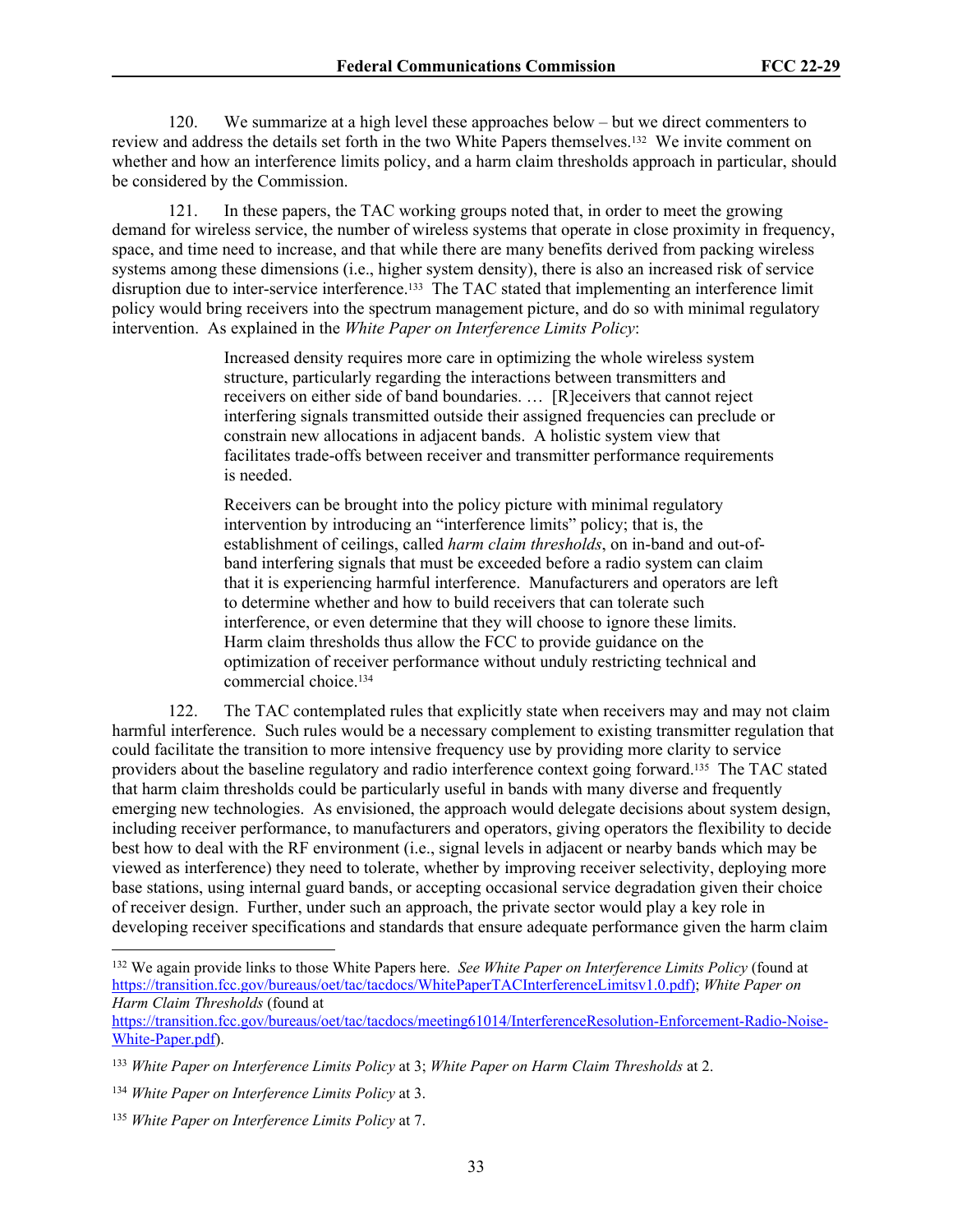thresholds of a particular allocation. The TAC also recognized, however, that a harm claim threshold approach may require special consideration in cases where receivers are not controlled by a license holder or for life-safety systems like aviation and public safety.<sup>136</sup>

123. As the *White Paper on Harm Claim Thresholds* explained, the goal of a harm claim threshold is to reduce the uncertainty among radio system operators regarding the level of interference that one operator is entitled to impose on another operator, and that a related goal has been to find ways the Commission could encourage more efficient radio service coexistence, including ways to encourage receiver performance improvement without mandating receiver performance specifications.137 As articulated in the *White Paper on Interference Limits*, a guiding principle of this approach is that the number of interference disputes that require Commission resolution could be reduced if the responsibility to mitigate interference is more clearly assigned (i.e., if lines are more clearly drawn between the rights of transmitters and receivers).

124. The TAC recommended that the Commission develop, where necessary, the expertise and that multi-stakeholder groups form to investigate interference limits policy at suitable high-value inter-service boundaries138 and suggested potential ways about implementing an interference limits policy.<sup>139</sup> The TAC suggested introducing a harm claim thresholds approach on a gradual basis<sup>140</sup> and suggested a three-step process for how the Commission might roll out rules and regulations on an interference limits policy, including harm claim thresholds.<sup>141</sup> First, the Commission could identify frequency allocation boundaries where harm claim thresholds would bring immediate value, such as adjacent allocations where intensified use is anticipated. Second, the Commission would initiate a consultation process involving stakeholders in multiple services that span band boundaries. Such multistakeholder groups could work collectively to develop options at these spectrum boundaries (e.g., methods for determining harm claim thresholds, enforcement and conflict adjudication mechanisms) as well as develop guidelines (and perhaps standards) for receiver performance parameters such as receiver sensitivity, selectivity, intermodulation rejection, and dynamic range, that, together with the transmitter power, signal modulation and deployment assumptions applicable to a particular service, would ensure that conformant receivers would operate satisfactorily within an RF environment where signal levels are no greater than the harm claim threshold. Third the Commission would monitor the progress of the multi-stakeholder process, representing the interests of future licensees and other absent stakeholders while also ensuring that the record developed provides a thorough basis for a rulemaking should that be appropriate.<sup>142</sup>

125. Many commenters on the *White Paper on Interference Limits Policy* believed that the concepts deserved further consideration.<sup>143</sup> Others, while acknowledging the need to consider an

<sup>136</sup> *White Paper on Interference Limits Policy* at 3-4.

<sup>137</sup> *White Paper on Harm Claim Thresholds* at 3.

<sup>138</sup> *White Paper on Interference Limits Policy* at 2, 37 (a multi-stakeholder group could work to develop the appropriate parameters, methods to determine parameter values, and detailed enforcement mechanisms that would be appropriate to the particular stakeholder interests in each case); *see also White Paper on Harm Claim Thresholds*  at 6-7.

<sup>139</sup> *White Paper on Interference Limits Policy* at 24-25.

<sup>140</sup> *White Paper on Interference Limits Policy* at 37.

<sup>141</sup> *White Paper on Interference Limits Policy* at 4; *White Paper on Harm Claim Thresholds* at 7.

<sup>142</sup> *White Paper on Harm Claim Thresholds* at 7.

<sup>143</sup> *See, e.g.*, Pericle Communications Company Comments (ET Docket No. 13-101) at 1; CTIA Comments (ET Docket No. 13-101) at 2; Aeronautical Frequency Committee Comments (ET Docket No. 13-101) at 2; Consumer Electronics Association Comments (ET Docket No. 13-101) at 6; GPS Innovation Alliance Comments (ET Docket No. 13-101) at 4.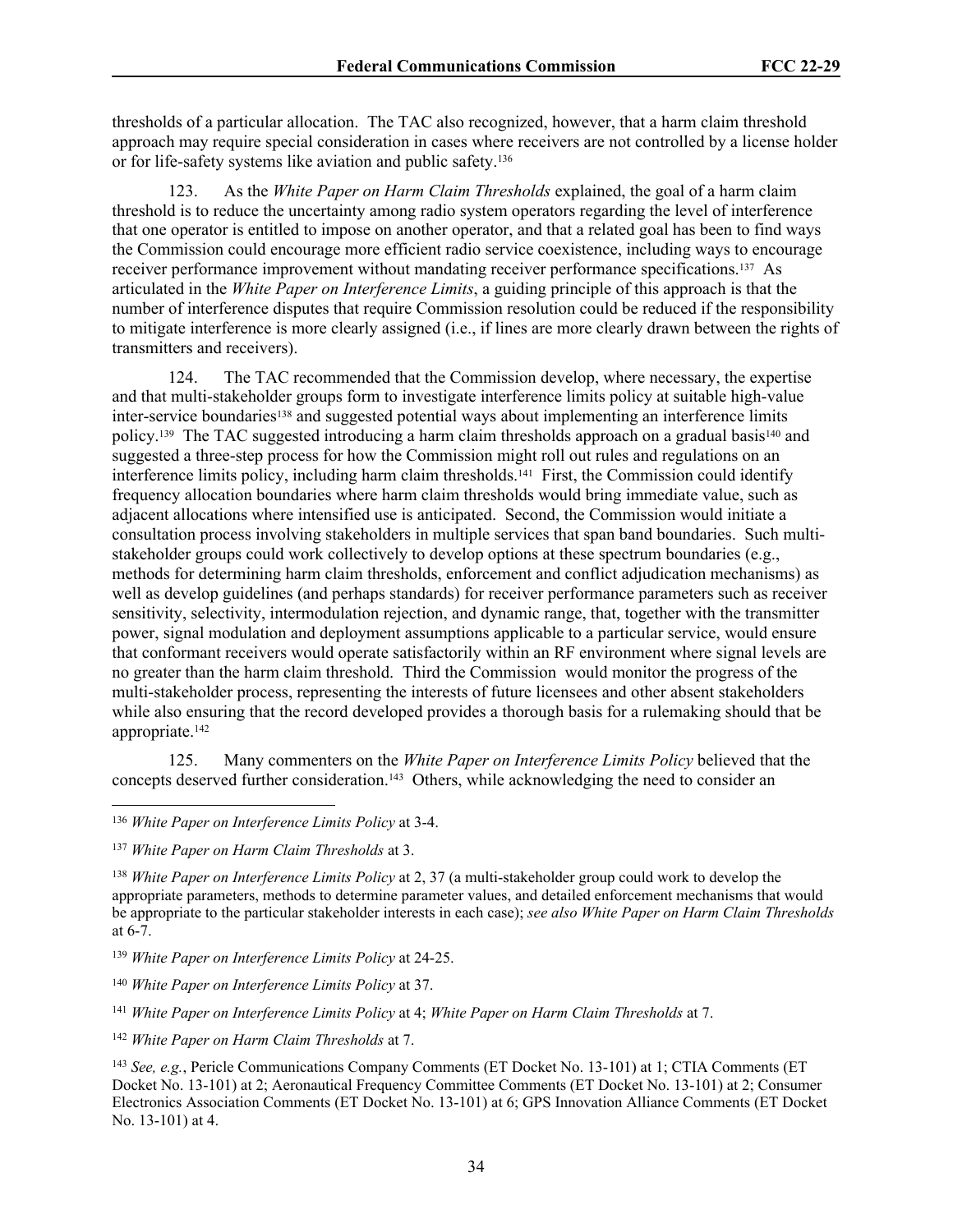interference limits approach, opposed applying such an approach to particular services (e.g., aviation safety, safety-of-life services, amateur radio, or commercial mobile services) stating that a one-size-fitsall approach would not be appropriate.144 Some commenters, noting the difficult methodological and administrative implementation issues associated with this approach, stated that the Commission should explore and promote industry receiver performance measurements and some thought it important to develop appropriate enforcement mechanisms for any limits adopted.145 Many supported use of multistakeholder groups for formulating possible interference limits provided that appropriate representatives would participate.146 Some commenters supported the Commission using a pilot project to explore the approach in an appropriate band.<sup>147</sup>

126. In addition to the TAC, other entities recommended that the Commission further explore an interference limits policy, including harm claim threshold approaches. These included reports noting panelists' consensus that a protection limits approach generally was preferable to adoption of receiver standards,148 and a later report largely supportive of developing an interference limits policy approach, including harm claim thresholds approach along with using multi-stakeholder groups to help develop appropriate technical solutions.149 One paper has proposed a specific harm claims threshold approach in which the threshold would be based on the interference environment associated with flexible use in the adjacent bands.150 PCAST also supported the harm claims threshold approach for receiver interference limits, which it contrasted with use of "heavy regulation of spectrum and devices" to solve receiverdriven interference issues. It believed that such an approach would provide a framework for defining harmful interference, could provide clarity on the requirements that a new entrant must meet to co-exist with legacy systems in adjacent bands, and would give device manufacturers freedom to address those requirements as they see fit.151 GAO also noted one of the Commission's clear options for promoting receiver performance was further consideration of an interference limits approach.<sup>152</sup>

127. *Discussion.* In this NOI, we seek to develop an up-to-date record on whether the Commission should further explore implementing an interference limits policy, and in particular, a harm claim thresholds approach. We ask that commenters review the two TAC whitepapers, and offer their

<sup>144</sup> *See, e.g.*, Rockwell Collins Comments (ET Docket No. 13-101) at 3-5; ARRL, The National Association of Amateur Radio Comments (ET Docket No. 13-101) at 5; GPS Innovation Alliance Comments (ET Docket No. 13- 101) at 11-14; Motorola Mobility Comments (ET Docket No. 13-101) at 4; National Association of Broadcasters Comments (ET Docket No. 13-101) at 6.

<sup>145</sup> *See, e.g.*, Pericle Communications Company Comments (ET Docket No. 13-101) at 5; Motorola Solutions Comments (ET Docket No. 13-101) at 4; CTIA Comments (ET Docket No. 13-101) at 9; GPS Innovation Alliance Comments (ET Docket No. 13-101) at 3-4.

<sup>146</sup> *See, e.g.*, Wireless Innovation Forum Comments (ET Docket No. 13-101) at 2-4; National Association of Broadcasters Comments (ET Docket No. 13-101) at 4-5; CTIA Comments (ET Docket No. 13-101) at 7-8; GPS Innovation Alliance Comments (ET Docket No. 13-101) at 3-4; Motorola Solutions Comments (ET Docket No. 13- 101) at 2.

<sup>147</sup> *See, e.g.*, CTIA Comments (ET Docket No. 13-101) at 8-9; National Association of Broadcasters Comments (ET Docket No. 13-101) at 5; Motorola Solutions Comments (ET Docket No. 13-101) at 5.

<sup>&</sup>lt;sup>148</sup> Silicon Flatirons Report on Efficient Interference Management at 11-12.

<sup>149</sup> *Silicon Flatirons Report on Receivers* at 7-8, 10.

<sup>150</sup> *Kwerel and Williams Paper on Forward-Looking Interference Regulation*, 9 J. on Telecomm. & High Tech. L.at 516-18 (for example, if the bands adjacent to a new allocation are likely to be reallocated for high-value flexible use within the foreseeable future, the new allocation would need to self-protect against future deployments of such systems in adjacent bands regardless of the current use).

<sup>151</sup> *PCAST Report* at 34; *see also id.* at 111-13.

<sup>152</sup> *GAO Report on Receiver Performance* at 30.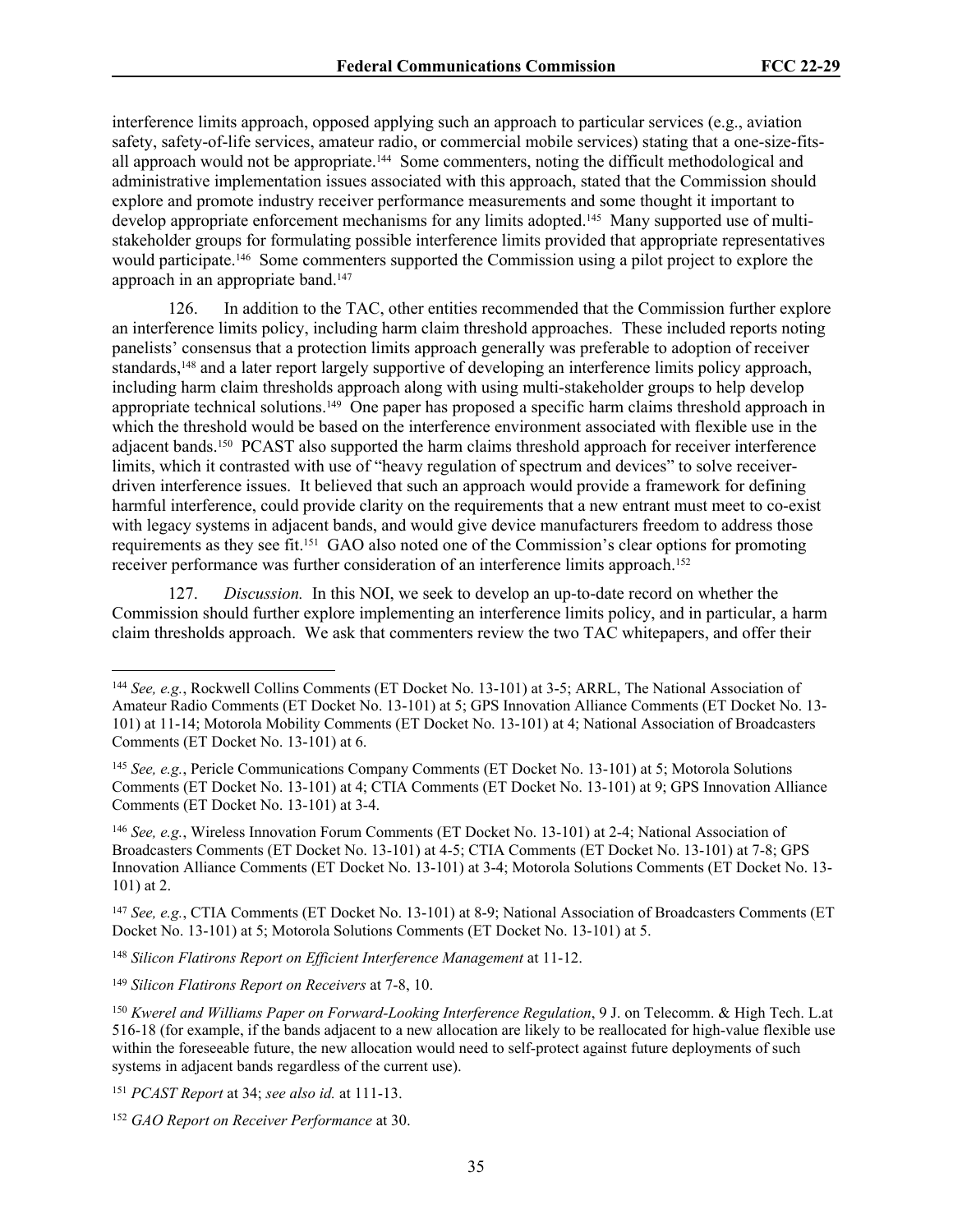thoughts on the details discussed there, the issues and concerns raised, and how the Commission might proceed in consideration of interference limits policy and harm claim thresholds. In particular, we seek comment on how such an approach would fit into today's spectrum environment characterized by much more intensive use compared to when these recommendations were developed. How could this approach alleviate spectrum issues the Commission is currently addressing as well as anticipated trouble spots as the Commission continues to examine opportunities for reallocating spectrum for higher valued uses? Should the Commission consider adopting any rules to implement such a policy?

128. We note that the TAC recommended in the *White Paper on Interference Limits Policy* that the Commission issue a Notice of Inquiry seeking public comment on interference limits policy. First, we seek comment on the use of an interference limits policy at service boundaries in general, including the tradeoffs between interference limits policy and three alternatives to an interference limits policy that were noted in the *White Paper on Interference Limits Policy*. To focus this inquiry quantitatively, we seek comment on the use of an interference limits policy at service boundaries where there are legacy receivers for one of the radio services for which there are no published or industrystandard minimum out-of-band blocking threshold(s). Commenters should identify inter-service boundaries where there are some legacy receivers that are unable, for example, to tolerate fundamental signal levels outside their receive band that are more than 2%-10% displaced from the legacy receiver band edge and less than -15 dBm at the receiver input port (after antenna losses, prior to RF filter attenuation).153 Commenters that support different metrics for examining inter-service boundaries are encouraged to provide such metrics along with detailed explanations to support their choices as well as the boundaries where they should apply. We are interested in knowing where legacy receivers are deployed that are designed and compliant with widely accepted industry receiver standards that include minimum out-of-band blocking (i.e., overload) tolerance specifications (e.g., radio receivers such as 3GPP base stations, user devices, aviation certified GPS receivers, etc.). Similarly, we seek information on where receivers are deployed that are not built to such standards, yet seek protection from signals outside their band. And we request that commenters identify the types of legacy receivers that are in the category identified by the TAC where interference limit policies may not be necessary at all. Our goal is to build a quantitative record based on commenters' experience and spectrum viewpoints to inform the Commission where they believe high-value interservice boundaries exist and where interference problems can be foreseen that could benefit from proactively implementing a harm claim threshold approach to specify licensees' responsibilities for interference risk mitigation.

Second, we seek comment on institutional approaches for implementing harm claim thresholds, including the use of multi-stakeholder processes, rulemaking, and in particular, inter-industry standards setting processes. We seek comment on specific tasks or reports that a multi-stakeholder group should address that would aid the Commission if it were to further examine implementing a harm claim threshold approach. For example, would a multi-stakeholder group be able to evaluate any high value interservice boundaries identified by commenters and provide consensus insight into which spectrum allocations should be addressed first or which would provide the largest benefits? Additionally, could a multi-stakeholder group compile data and produce a report or database regarding relevant technical specifications of deployed receivers including, but not limited to relative and absolute dynamic range, <sup>154</sup> out-of-band blocking tolerance, and selectivity, where public owners of such receivers, other potentially

<sup>153</sup> -15 dBm was chosen here because for over 20 years, billions of (3GPP) mobile phone receivers and millions of certified aviation GPS receivers and 3GPP base station have been designed and deployed with this value of receiver blocking tolerance at a far range of frequencies from the allocated spectrum band. The 2%-10% frequency displacement is an approximate range over which various frequency dependent rejection masks for well-designed receivers are able to attenuate and tolerate out-of-band signals that are widely spaced from the allocated spectrum band, while legacy receivers with poor out-of-band rejection may not be able to tolerate out-of-band signals (i.e., they are receiving signals far removed from their band allocation).

<sup>&</sup>lt;sup>154</sup> The absolute power range between the power of the minimum discernible signal and the maximum signal strength for which a distortion metric is not exceeded.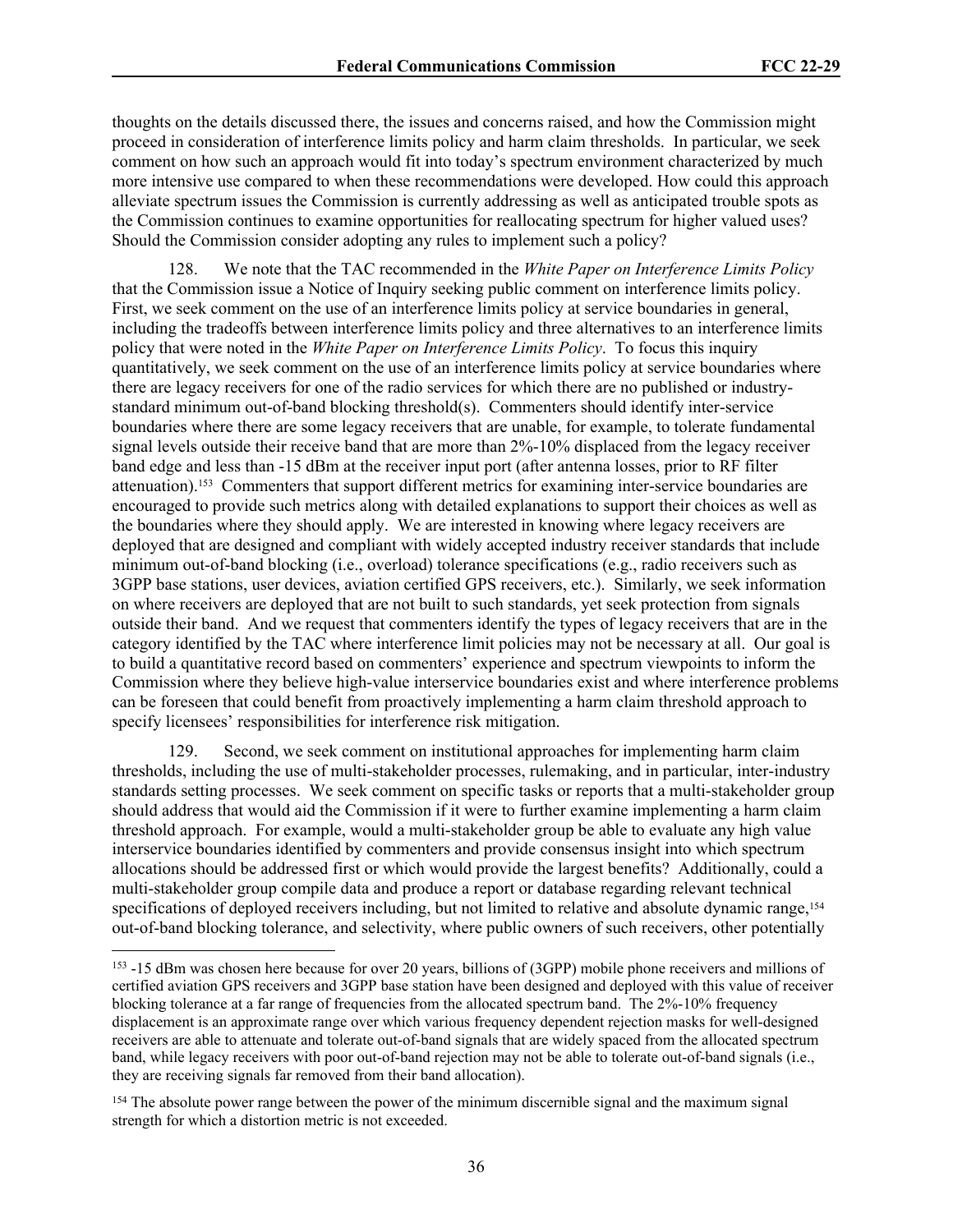affected spectrum users, and the Commission, do not have transparent insight? Such information could inform policy decisions and actions to balance transmitter emission power with receiver reception limits. What other tasks could a multi-stakeholder group tackle to help this process?

130. Similarly, how can industry standards processes be leveraged to provide for improved receiver performance to support a harm claim threshold approach? In this regard, the Commission is not seeking to build a record to mandate the "design" of receivers that could chill technology evolution, but instead, the Commission is seeking ideas on how the importance of good receiver design can more effectively be represented in the lifecycle of receiver development and product evolution processes. For example, for receivers that require protection from fundamental signals in adjacent or nearby spectrum bands, the minimum undesired out-of-band power at which those receivers can operate without a degradation metric exceeding a low minimum, could be specified in an industry standard. We note that this is already done in some standards groups.155 Alternatively, specific receiver requirements can be specified as a receiver mandate in our rules or absent such specificity, left to industry to meet a harm claim threshold signal strength or power flux over-the-air specification (i.e., signal-in-space) which could be codified in our rules. We seek comment on these alternatives and their tradeoffs.

131. Third, we seek comment on suitable parameters for harm claim thresholds, engineering methods to determine their values, and ongoing reporting, analysis, and enforcement challenges. For example, should the Commission consider whether to adopt a standard "reference value of far out-of-band blocking power" to evaluate inter-radio-service interference scenarios. If so, what value would be appropriate? Would a standard reference value such as -15 dBm at the input to a receiver's front-end filter, be useful in the early identification of suitable harm claim thresholds; i.e., identifying harm claim thresholds that may be "at," "above," or "below" a standard reference value? If this value is inappropriate, what value would be appropriate? Should different values be specified for different radio services? If so, we request that commenters justify their position and provide detailed comment regarding recommended values and which radio services are applicable. Are there instances in which the harm claim threshold should be set based on assuming that the allocation in the adjacent band would be flexible use? How can the Commission incentivize industry segments where there are no consensus receiver standards, yet there is a desire for "protection" from inter-band interference? Since the responsibility for spectrum coexistence lies with both transmitters and receivers, can these (or other) harm claim threshold parameters be used to achieve the Commission's policy goals?

132. We also seek comment on whether a harm claim threshold approach should incorporate two parameters that 3GPP has used to study the balance of transmitter impairments with receiver impairments: Adjacent Channel Leakage Ratio (ACLR) and Adjacent Channel Selectivity (ACS). These parameters are used to analyze and determine the balance between transmitter and receiver impairments within spectrum bands shared between multiple mobile broadband service providers using a basic formulation called Adjacent Channel Interference Ratio (ACIR).156 While we are unaware of anyone applying this concept "between inter-service spectrum bands" (i.e., between different radio services) to assess whether out-of-band transmitter impairments or out-of-band blocking receiver filter impairments dominate the interference equation between spectrum bands, we seek comment on whether these concepts

<sup>155</sup> For example, 3GPP specifies a far OOB undesired power level of -15 dBm for base stations and user devices. For 4G/LTE, see 3GPP TS 36.101 v17.4.0 (2021-12) User Equipment, Table 7.6.2.1-2 Out of band blocking, Range 3 &  $4, P_{interferer} = -15$  dBm; and 3GPP TS 36.104 v17.4.0 (2021-12) Base station radio transmission and reception, Table 7.6.1.1-1 Blocking performance requirement for Wide Area BS for E-UTRA, -15 dBm interfering signal mean power; for 5G/NR, see 3GPP TS 38.101-1 v17.4.0 (2021-12) User Equipment, Table 7.6.3-2 Range 3, and Table 7.6.3-4 Range 3, Pinterferer = -15 dBm; and 3GPP TS 38.104 v17.4.0 (2021-12) Base station radio transmission and reception, Table 7.5.2-1 Out of band blocking performance requirement for NR, -15 dBm interfering signal mean power.

<sup>156</sup> *LTE – The UMTS Long Term Evolution: from theory to practice,* 2nd ed, 2011, Sesia, Toufik, Baker; Section 21.4.5; "The ACIR is the ratio of the total power transmitted from a source to the total interference power affecting a victim receiver, resulting from both transmitter and receiver imperfections."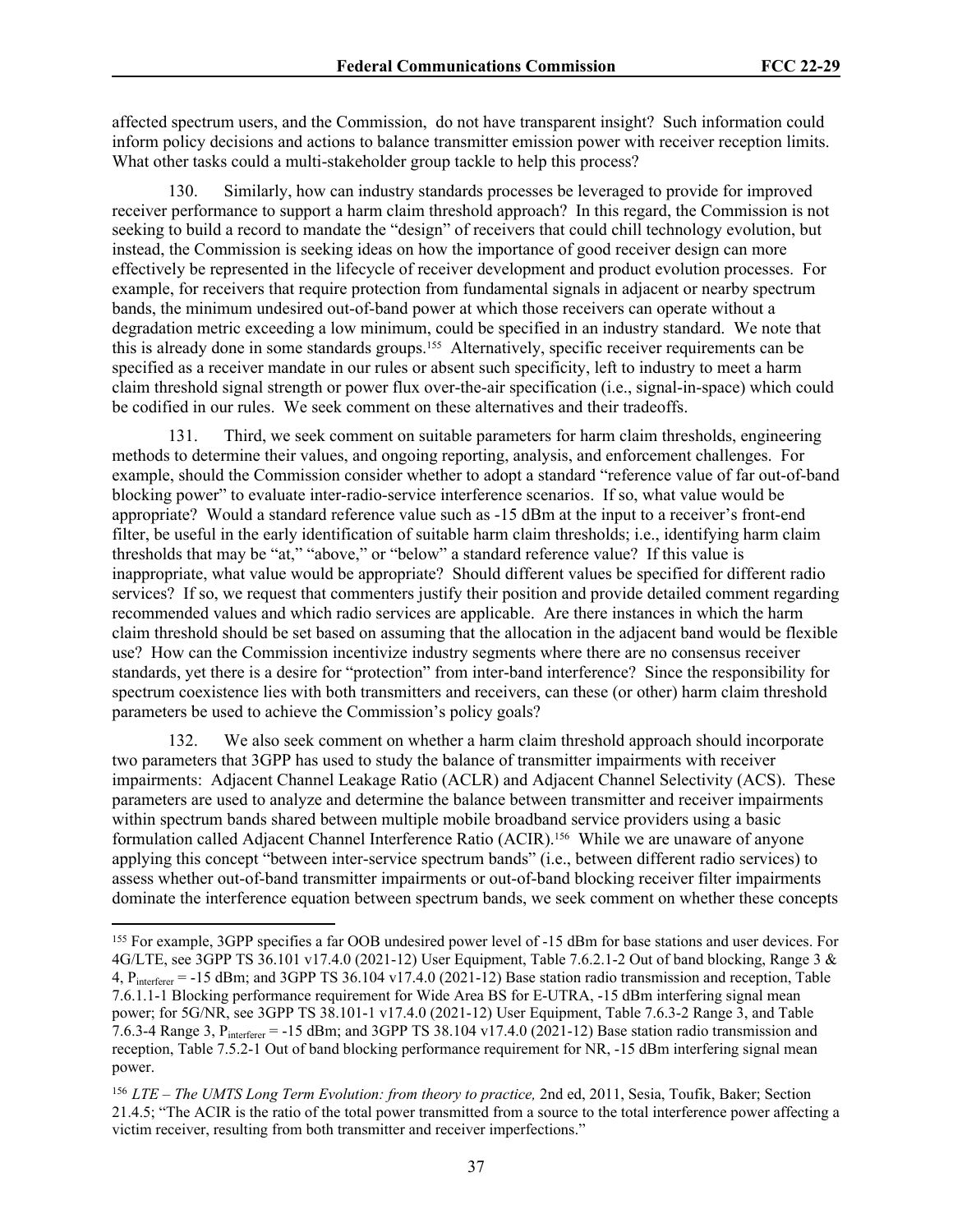can be used in this context. For commenters that support such an approach, we request specific information regarding how these concepts could be applied and what values should be considered for evaluation purposes for various radio services.

133. Are there specific engineering methods or analysis tools that lend themselves to analyses necessary to support a harm claim threshold approach? In particular, a harm claim threshold approach may require specifying an "over the air" power flux or field strength threshold, over which "claims of harm" could be made, and under which claims of harm could not be made. Spatial and temporal variables associated with transmitters and receivers, especially mobile radio, present a statistical challenge to assess probabilistic bounds versus deterministic bounds (e.g., a receiver dynamic range certification requirement). Moreover, radio propagation is highly variable and radio waves are "polarized" and "directional" creating more statistical uncertainty. Further, technology advancements such as 5G Advanced Antenna Systems (AAS) enable more effective "directionality" to optimize wireless network coverage and performance, but technologies such as AAS also pose a dimension of uncertainty (e.g., RF emissions 'below the horizon' versus 'above the horizon'). How can these probabilistic variables be accounted for in analyses to produce trusted results agreed upon by interested parties? Can a standard methodology and modeling tools be used to implement these processes?

We also seek comment on whether a standard reporting or measurement scale can be developed to categorize levels of interference or impairment. For example, most people are familiar with the Fujita (tornadoes), Saffir-Simpson (hurricanes), and Richter (earthquakes) scales, that stratify the consequences of undesired environmental effects in a manner that is understandable by the public. Can something similar be developed for spectrum and RF interference? Currently, some parties point to a relative change in the noise floor as a single indicator of harmful interference. However, given the orders of magnitude of variation between transmitter and receiver impairment conditions for different services and situations, a single-value relative change metric may not be meaningful. Moreover, under a harm claim threshold approach, there should be flexibility to determine a range of relevant values and associated responsibilities or ability to claim inference protection. Should the Commission establish a few basic and standard reference categories of interference, to enable quantitative / statistical risk assessment? As with the examples above, the absolute values of the scale can be different between different radio services. There is no "one size fits all." However, the notion here is that "sizes" (or ranges of power) are potentially describable and more meaningful to the public. What categories and levels do commenters believe would be both easy to describe and lend relevance to this approach?

135. We seek comment on how a harm claim threshold could be enforced given the spatial and temporal variations of various radio systems. We seek comment on how persistent and intermittent interference would or could be detected, reported, and used to identify a "claim" of interference? How would such a process distinguish external sources of interference from self-interference sources such as "cross coupling" between the transmit and receive paths within a radio transceiver, which could be misinterpreted as interference from an external source? How would sources of intermodulation interference be detectable and analyzed to distinguish (a) intermodulation interference generated from within a receiver, from (b) intermodulation products from the receiver's antenna system, from (c) intermodulation interference from the local environment (e.g., rusty bolts, corroded metal infrastructure nearby), from [d] intermodulation interference generated from high power nearby RF emissions (e.g., fundamental signals  $F_1$  and  $F_2$  can create interference at  $F_3 = 2*F_2 - F_1$ ) when impressed on a nonlinear element can cause co-channel interference within a receiver? We seek comment on these and other relevant interference reporting processes and best-practices that can be employed for specific radio services, regardless of whether receiver performance minimum expectations are established by industry standards or harm claim threshold methods. What other factors need to be addressed to effectively enforce a harm claim threshold? Commenters should be specific regarding what they and industry stakeholders can proactively and specifically do, and what role the Commission should undertake to enforce a harm claim threshold approach, especially in maintaining a "light touch" regulatory approach.

136. Finally, we inquire about whether a harm claim thresholds approach should be expected to evolve as receiver performance improves over time. Should receivers that may meet a standard when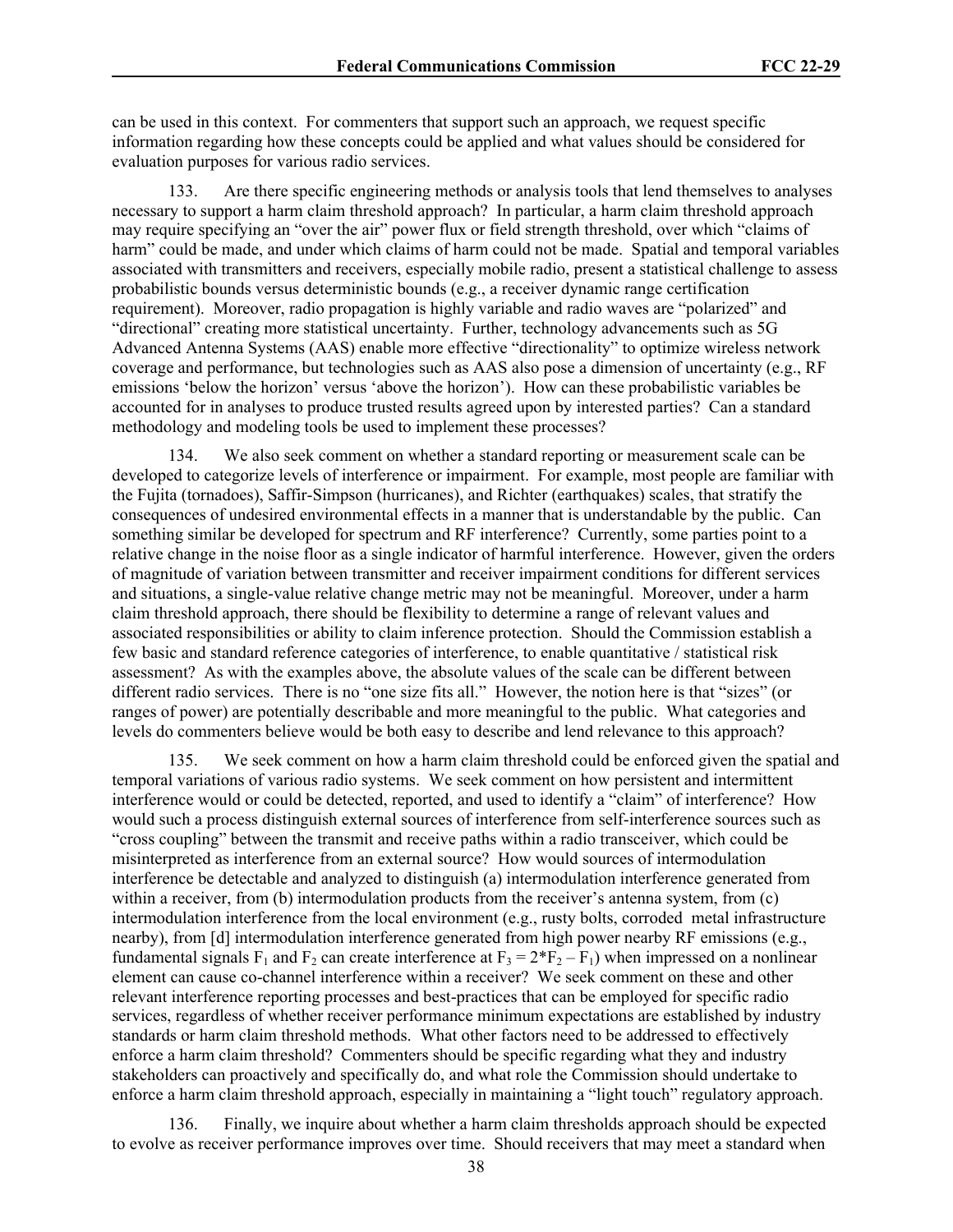they are deployed be upgraded or replaced in the future to merit interference protection under the Commission's rules if new receiver standards are developed that provide increased interference immunity? We note that different systems have different expected lifecycles. We request comment on whether the Commission should consider a specified time frame from the date a receiver was deployed after which it should be expected to meet newer standards. Similarly, we invite comment on whether limits should be reevaluated periodically and adjusted based on newer technology standards and capabilities, or whether receiver protection should be tied to certain required maintenance or replacement schedules.

### **c. Receiver Performance Mandates**

137. As noted above, the Commission has not generally imposed requirements on receiver performance and relies instead on establishing technical and operational rules associated with transmitters. As to receiver performance, the Commission has relied largely on market forces rather than mandatory requirements to provide incentives for manufacturers to produce equipment with good receivers, though better performing receivers may come with increased cost. As discussed above, there have been a number of occasions in which the Commission has adopted rules that either promote receiver performance or require that receivers meet certain minimal technical performance capabilities, including situations involving repurposed spectrum where receiver performance specifications were required for future operations (DTV tuner requirements), developing acceptable levels of in-band and adjacent band interference for services (800 and 900 MHz bands), and safety-of-life services (maritime and location services).157 Some commenters or studies have indicated that in certain types of situations rules promoting receiver performance may be appropriate, such as in the case where the licensee does not have sufficient control over receiver performance.<sup>158</sup>

138. *Discussion.* We request comment on whether and under what circumstances it might be appropriate for the Commission to consider adopting rules promoting receiver performance or specifying minimal receiver requirements. We also invite comment on possible regulatory approaches that promote receiver performance without specifying technical requirements.

139. We seek comment on whether the Commission should consider expanding its receiver rules to encompass more radio services or to apply rules generally across all radio services. To what extent to do the Commission's limited existing requirements on receivers provide guidance as we consider this issue? How successful were those efforts at balancing the need for a rule requirement without imposing undue costs that might be associated with such a regulatory approach? Should a particular approach already adopted by the Commission for one particular situation be appropriate for considering in an analogous situation? Are there particular services or situations today that suggest that the Commission should consider adopting a rule on receiver performance to serve the public interest? Why would such an approach be appropriate?

140. If a commenter suggests that the Commission should consider adopting a rule requirement in particular situation(s), we seek comment on why and how the rules could be applied. How specific would the requirements need to be? For example, the Commission could take a light touch regulatory approach and simply require equipment to meet certain industry standards or it could require receivers to meet certain benchmarks or a combination of the two based on radio service or type of equipment. Because some Commission licensees, such as mobile phone providers approve and certify specific phone models for use on their networks, should the Commission consider whether to adopt a requirement that those licensees ensure that their customers' equipment meets some minimal standards (e.g., 3GPP standards)? Would a rule specifying such a requirement suffice? Or would specific minimum benchmarks be needed?

<sup>157</sup> See Background Section, II.B above.

<sup>158</sup> *See, e.g.,* National Association of Broadcasters Comments (ET Docket No. 03-65) at 2.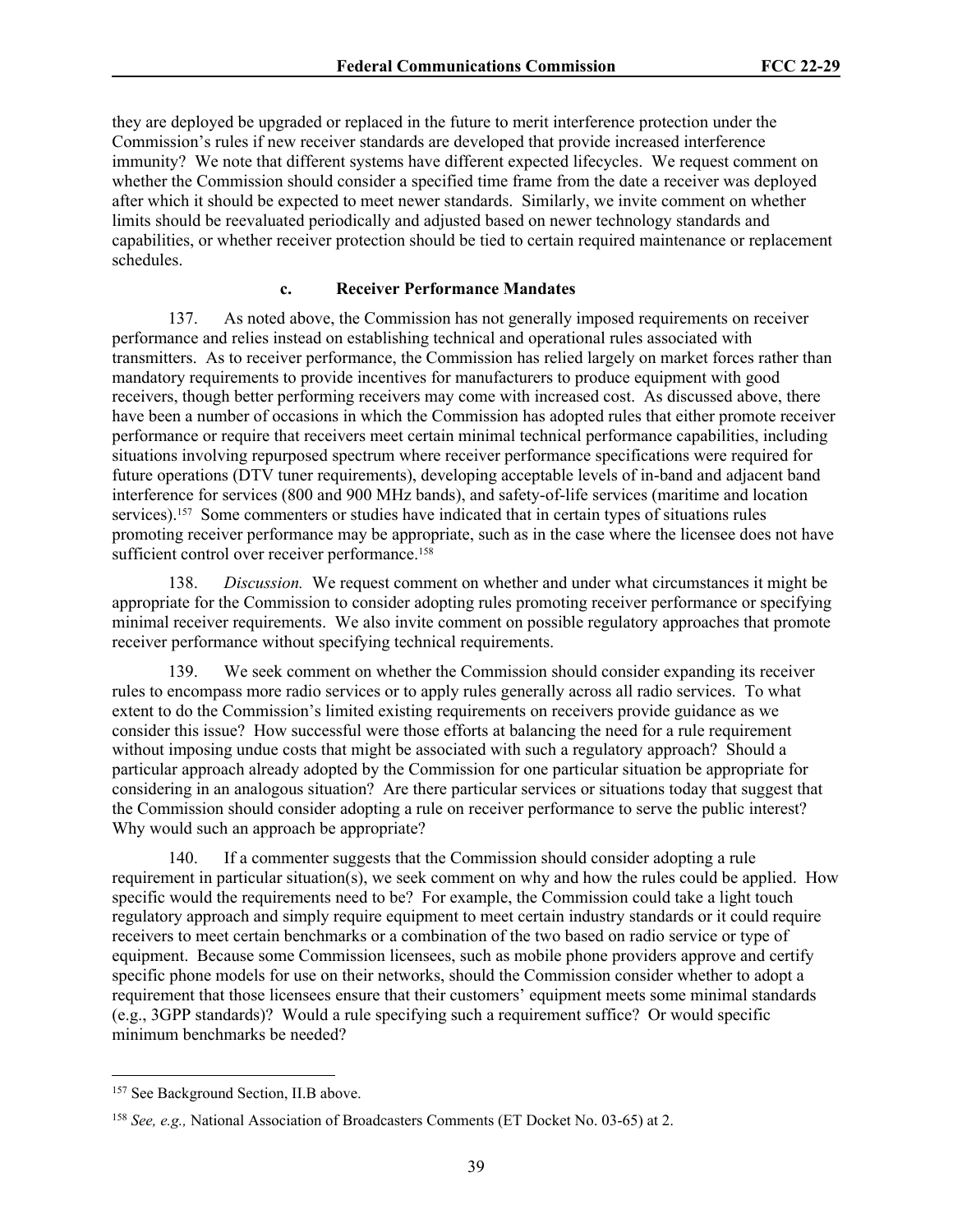141. We seek comment on whether there are certain cases where a regulatory approach should be considered because the receivers associated with a particular service are not sufficiently under the control of the licensee or may not be designed to meet particular industry specifications. We note, for instance, that in many cases consumers have a wide variety of equipment choices (e.g., in-home access point equipment, devices for use with a licensed or unlicensed services such as radar or satellite receivers), and the purchase decision is entirely in the consumer's hands without any licensee providing the role of gatekeeper on receiver performance. Would regulatory requirements to ensure minimal performance be appropriate in certain situations such as those? What are the costs and benefits of such an approach? Commenters should provide detailed justification for what type of requirements should apply to which services or user classes, if the Commission were to consider amending its rules to implement receiver requirements.

142. To what extent might it be appropriate for the Commission to consider requiring certain disclosure to consumers, and owners/operators of equipment and systems with embedded receivers or transceivers, so that they make a more informed choice about the equipment they purchase. We invite comment on whether the Commission should require radio equipment information disclosure, for example through a labeling requirement, or key metrics regarding the receiver. Would such a requirement be useful to consumers and owners/operators of integrated systems that employ receivers? If so, what type of information would be most helpful to inform consumers and operators to make an educated decision (e.g., selectivity, dynamic range, etc.)? Would such a requirement be beneficial across the board for all equipment or only for equipment designed for certain services or user bases? What would be the best way to disclose this information (e.g., on packaging, in the manual, etc.)? What burden and costs would a disclosure requirement place on manufacturers? Would this increase product costs? If so, by how much? Commenters should provide details regarding who would benefit most from such disclosures and for what type of equipment for which rule parts or portions thereof. We also seek comment on how, if the Commission deems such rules are warranted, they should be enforced? Should it be part of the equipment certification process where the Commission already imposes certain labelling requirements? Finally, we ask if such a disclosure requirement would incentivize manufacturers to build better receivers? Are there any other factors or policy issues that the Commission should consider as it pertains to the potential for requiring receiver labeling information?

143. If the Commission were to pursue consideration of possible mandatory requirements, we request comment on possible technical specifications or other requirements that would need to be considered. For example, could the rules tie a filtering requirement to the expected emissions in adjacent or nearby bands to ensure resiliency from out-of-band emissions or blocking interference? What about requirements regarding to spurious emissions or intermodulation interference? How could such requirements be implemented? What factors should go into determining such filter and other requirements? Is there a frequency separation that should be considered, either absolute or as a function of bandwidth that should be considered to adequately protect receivers against blocking interference? Should there be a required margin built in, to future proof receivers against future Commission actions that might affect the nearby RF environment? If so, how much of a margin is realistic? What issues need to be considered that affect the attenuation roll-off performance of filters? How should such requirements be contemplated for differing operational requirements (e.g., requirement differences in fixed, mobile, satellite, broadcasting, radiolocation services, etc.)?

144. In the event a regulatory requirement is considered, we seek comment on what consideration should be given for services where the expected equipment lifetime differs. For example, certain industrial equipment is expected to work for 10 or 20 years or more while consumer mobile devices are typically replaced every few years. What other technical requirements would need to be specified? How should different receivers be categorized? Can a rating scale be developed to easily assess how much additional interference protection one receiver may have over another? Should any categorization be tied to characteristics of the desired transmitters? Or the undesired transmitters in adiacent and nearby bands?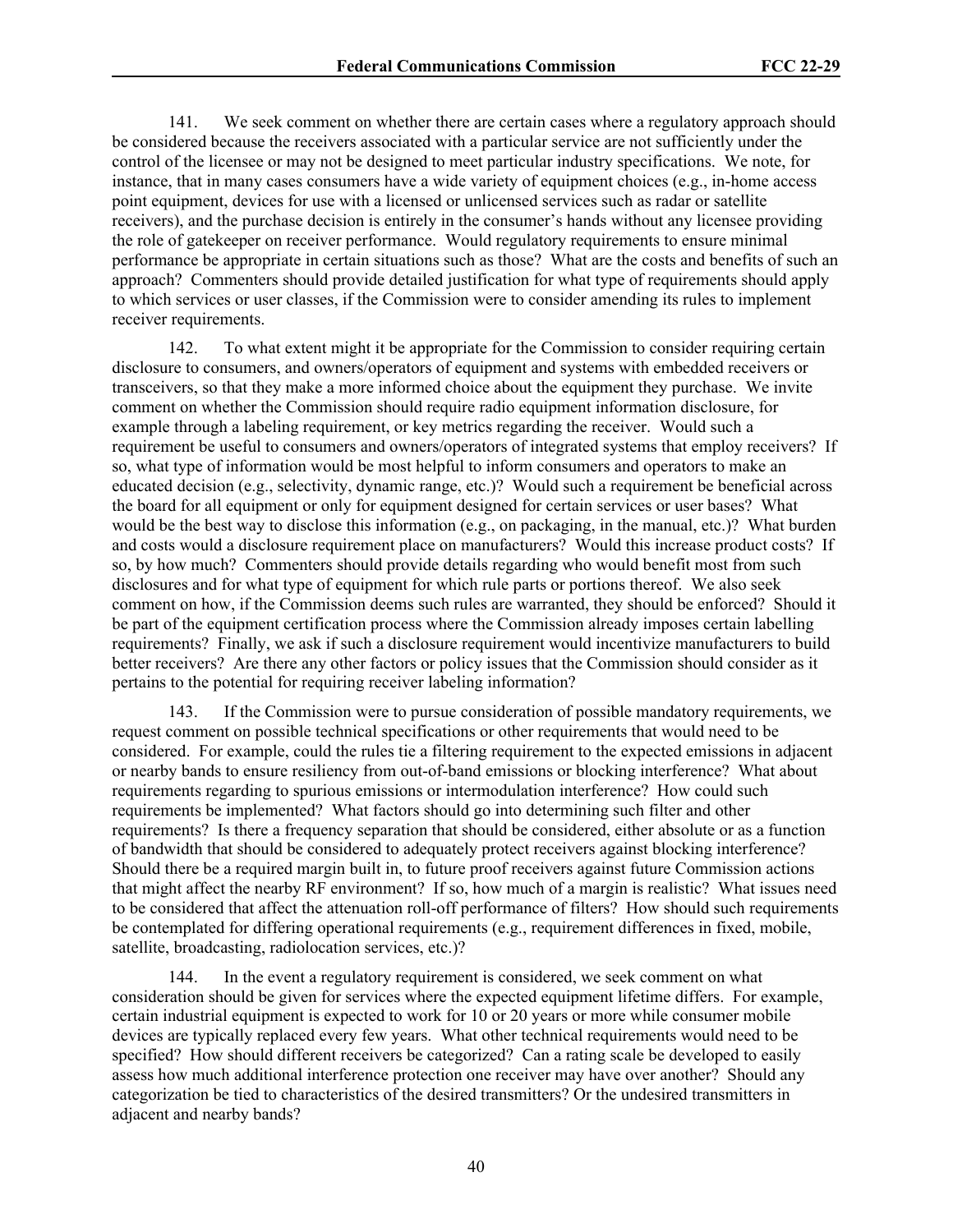145. In addition, we seek comment on how rules specifying particular receiver protection criteria may affect receiver architecture, particularly concerning implementation complexity, size, performance, form factors, number of external components, power consumption, impacts on other systems, and cost.

146. We seek comment on what type of tests may be needed if the Commission were to consider specific requirements. Should such testing be part of the equipment approval process? Which receiver parameters should be examined? How should tests for these parameters be designed and conducted? Commenters should provide information regarding specific test details. Is there other information the Commission should consider, if it were to implement rule requirements for all or certain receivers?

147. Finally, we request comment on any other regulatory approaches the Commission should consider that would promote improved receiver interference immunity performance where that would be appropriate. We ask that commenters provide sufficient explanation of their ideas and rationale for why they would be appropriate for consideration of such a regulatory approach as the best means of promoting our goal of promoting more efficient use of spectrum through improved receiver performance.

### **4. Innovation and the Marketplace**

148. As part of the Commission's overall spectrum management goals, we seek to promote innovative new technologies and uses of spectrum. We request that commenters address the various considerations and approaches that have been discussed in this Notice, and inform the Commission about how best to promote innovation.

149. We recognize that receiver interference immunity performance specifications have the potential to impact receiver markets in various ways depending on how they are implemented. As discussed above, we are examining three general types of approaches to promoting improved receiver performance – promoting industry-led voluntary approaches, providing additional Commission guidance, and possibly adopting mandatory requirements, or some combination of each. We inquire as to how innovation and the marketplace would be affected by the approaches we are considering, and how best to consider the weighing of each approach as well as a balanced combination.

150. We note, for instance, that receivers with improved interference immunity performance features may create product differentiation that is generally desirable for consumers/users. As for voluntary approaches, voluntary industry guidelines and standards that promote development of receivers that are better or more desirable would create product differentiation. At the same time, however, the cost of producing such receiver devices might be higher than the cost of producing less resilient receivers, resulting in higher prices. In such a case, consumers/users would ultimately determine whether the receivers with greater interference immunity are ultimately deployed (compared to less resilient receivers), and would generally be based on whether the users would be willing to pay any higher prices that might be charged. We seek comment on how we might assess voluntary approaches in the context of innovation and the marketplace, and which approaches would be most or least effective when it comes to facilitating innovation while promoting improved receiver performance.

151. We next seek comment on how the various approaches discussed regarding potential Commission guidance would affect innovation and the marketplace. We ask that commenters address particular types of potential Commission policy guidance discussed herein – including general policy guidance, a policy statement, or an interference limits policy such as harm claim thresholds – and how those particular approaches affect innovation and the marketplace. Which approaches would be most or least effective as to facilitating innovation while promoting improved receiver performance? For instance, would clarification of Commission policy as to the integral role that receiver interference immunity performance plays in spectrum management, and clearer guidance about receiver responsibilities associated with developing and deploying receivers that protect against adjacent and nearby spectrum uses, help promote innovations in improved receiver design, and how should the Commission consider crafting such guidance in order to promote innovation in the marketplace? We also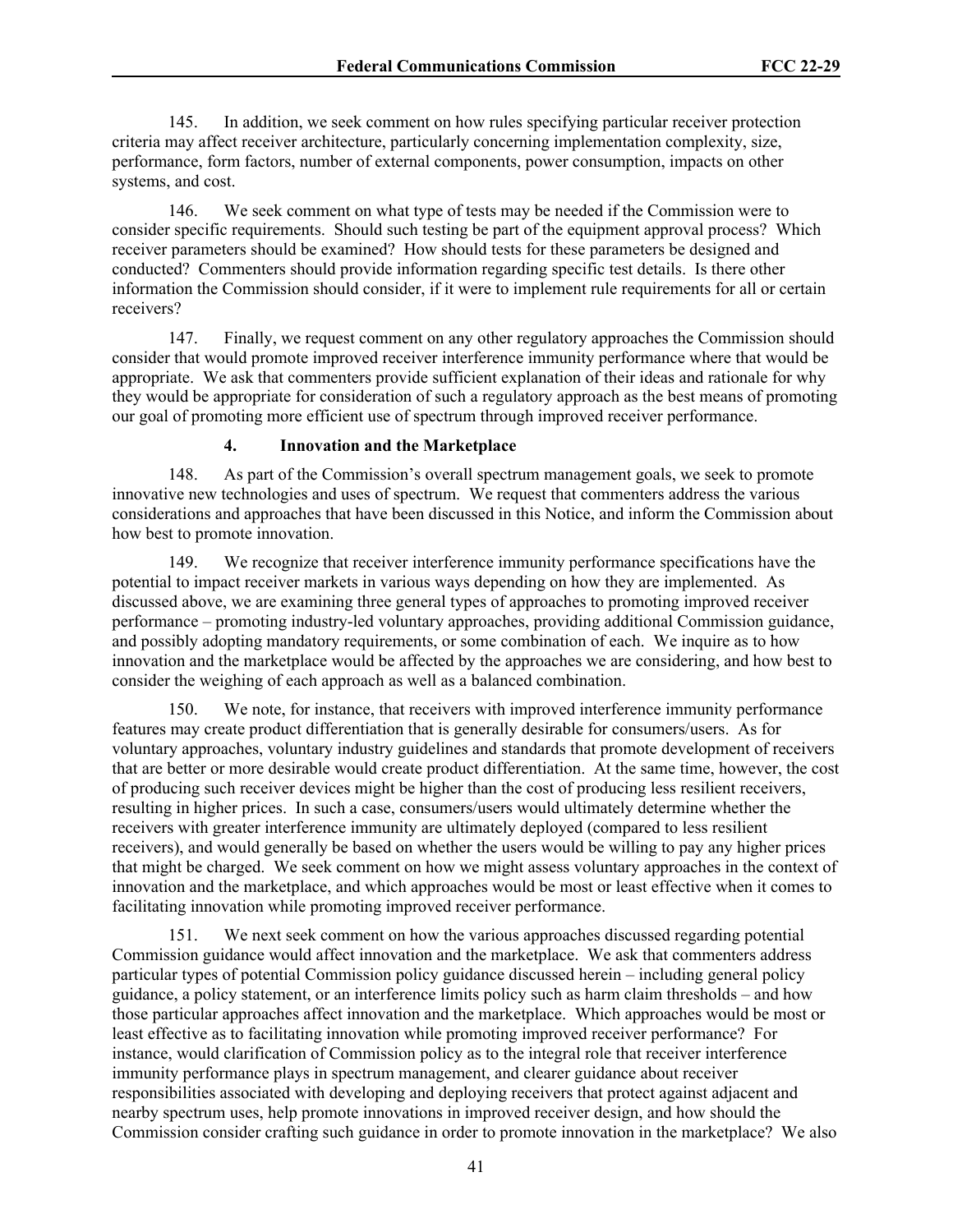note that proponents of the development of an interference limits policy or harm claim threshold approaches note many benefits of such an approach, including that it could serve as a better alternative to adopting particular mandatory requirements in the rules. We invite comment on how an interference limits policy or harm claim thresholds approaches affect innovation and the marketplace.

152. We also invite comment on the adoption of regulatory requirements or rules (including standards) that require minimal levels of receiver interference immunity performance as the means for achieving the Commission's public interest goals. We note that mandatory standards would be expected to ensure development and deployment of receivers with a minimal level of interference immunity performance that would help achieve particular Commission goals regarding particular spectrum bands, including addressing issues relating to enabling greater access to adjacent band spectrum for other spectrum users. At the same time, we note that there may be instances in which regulatory adoption of specification standards could stifle innovation by restricting the introduction of products with otherwise desirable new features that are inconsistent with the standards, or might not be the most efficient at achieving the Commission's goals for ensuring a minimal level of receiver performance. We ask for comment on how particular mandatory approaches may affect innovation and the marketplace. If a class of receivers are expected to be protected without a minimum knowable level of self-protection (selectivity) designed-in the receiver, how can protection be ensured?

153. With regard to each of the approaches discussed above, we request comment on the impacts of receiver interference immunity performance as to the following questions. What effects would interference immunity performance specifications have on innovation in equipment design, performance (especially as to performance not addressed by specifications) and features? What effects would particular approaches have on receiver markets in terms of cost of production, price and availability of equipment, and user demand? What aspects of specifications would have the greatest impacts on innovation and markets and what steps could be taken to minimize or mitigate their impacts? Since receiver filters to block OOB signals are generally a small fraction of the cost and complexity of a receiver, and generally, such components do not constrain the high-level innovative functions of a receiver, commenters should be specific and describe the impact on innovation, if any, of establishing basic minimum power reception limits from signals outside of a receiver's allocated spectrum band. Finally, to what extent should assessments of the impact on innovation and markets be a factor in the Commission's consideration of the various approaches for promoting improved receiver interference immunity performance discussed in this NOI?

154. In addition, we inquire as to how the Commission might evaluate an appropriate mix or balance among the various approaches that are discussed in this NOI as regards innovation and the marketplace. Commenters should offer their views on how the Commission might find that appropriate mix or balance. We also invite comment on how these approaches might affect innovation in spectrum utilization. For example, how might these measures affect the development and costs and benefits of innovation associated with new wireless use cases? Compared to the Commission's approach to receiver performance to date, how might any of the approaches discussed above potentially serve to promote innovation in spectrum use, including not only in receiver but in transmitter design and performance as well?

155. Finally, we invite comment on any other considerations that the Commission should take into account on how best to promote innovation as the Commission evaluates possible approaches to promoting improved receiver performance as part of its spectrum management in the future.

### **5. Legacy Receivers and Transition Pathways**

156. There are many billions of receivers currently in use in various different radio services for a multitude of purposes. Depending on the types of approaches that industry and the Commission might take into promoting improvements in receiver performance, many of these existing "legacy" receivers may be impacted. Many receivers presumably already operate efficiently and include robust interference immunity, whether it is because they comply with voluntary industry guidelines, manufacturer designs are efficient, regulatory requirements are in place, or for other reasons. Many other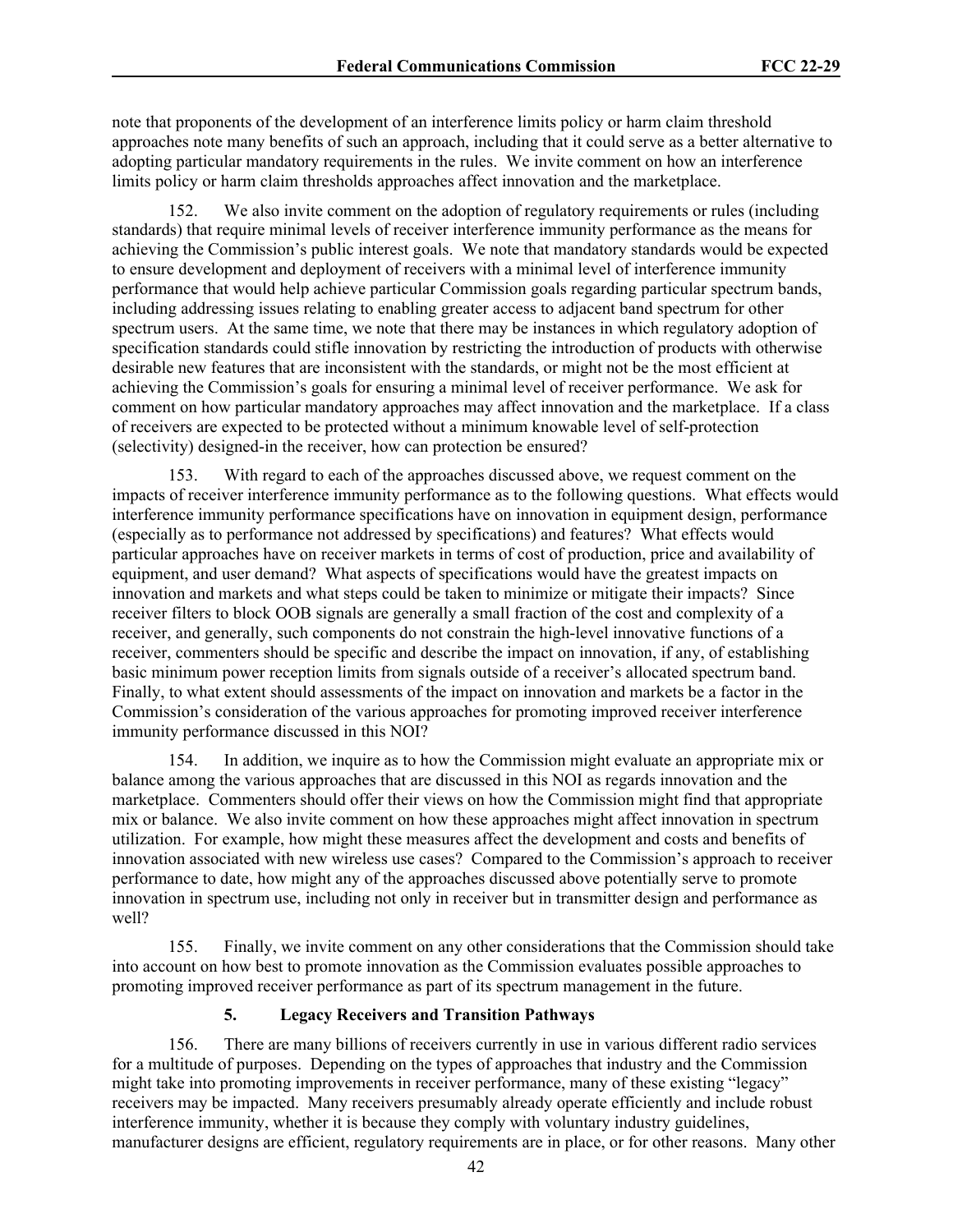receivers may currently not include the latest technologies or designs that could make the receivers more immune to interference, but also may be in the process of being replaced fairly quickly over the next few years, as is the case for consumer mobile devices over generally a five to ten year period. Then there are receivers in many different services, that may not be as immune to interference as they could be, particularly insofar as the receivers (or some subset of them) used in a particular service may be susceptible to interference from other operations in adjacent or nearby bands, or could experience interference with the introduction of new services in adjacent or nearby bands, in part because these receivers (or some subset of them) have not been designed to be more immune to interference.

157. As the Commission observed in its 2003 NOI on receiver performance, in situations where the Commission adopted spectrum policies that assumed receivers performed in accordance with a given set of interference immunity specifications, it is likely that many of the existing receivers could continue to provide satisfactory service.<sup>159</sup> Further, interference conditions that would necessitate the use of receivers meeting the applicable guidelines/standards would not be present everywhere, and they may operate in locations where potentially interfering signals were not present or were present at levels within the capabilities of existing receivers. Such receivers could provide satisfactory service. in many situations where industry or the Commission adopted spectrum policies that promote receiver performance. Accordingly, the NOI noted that one approach would be to simply allow users to change to new receivers as they encountered interference. The Commission also identified another situation, such as where the service would be of more critical importance, and suggested that it might be necessary to require replacement of receivers, including the case in which a transition is being mandated for the replacement of receivers.160 The Commission asked about how to treat existing receivers that do not comply with any new receiver immunity specifications that may be developed, and how the size of the installed receiver base should affect development of receiver guidelines/standards, what criteria should be used by the Commission if it were to take action to require replacement of receivers (either rapidly on a transitional basis) in particular services, and what would be an appropriate phase-in period.<sup>161</sup>

158. Regarding the potential replacement of legacy receivers, the GAO report noted both the lack of predictability about the future spectrum environment, and that it can take significant time and effort to upgrade and replace receivers once deployed.162 Silicon Flatirons suggested that it would be helpful if regulators could better anticipate the needs at band edges and provide proper notice (e.g., 10) years) regarding the need for better receivers, and further noted that in order to help manage costs development of a phase-in of receiver regulation would be important.<sup>163</sup> CSMAC discussed the need for future spectrum planning to give due consideration to legacy equipment and not to unnecessarily strand such equipment due to new services or devices that cause interference. It believed that when developing future spectrum sharing policies and considering technological advancements that enable improvements in legacy equipment, spectrum managers should also consider the replacement rate of existing transmitting and receiving equipment. This would avoid the potential for unnecessary stranded investment in this equipment, and balance the cost of this investment with the public benefits of more spectrum access to both federal government and other users.<sup>164</sup>

159. We further note that the matter of how best to address legacy receivers and transition to less susceptible receivers in order to allow new operations in adjacent or nearby bands continues to be an

<sup>159</sup> *NOI on Receiver Performance Specifications*, 18 FCC Rcd at 6055-56, para. 40.

<sup>160</sup> *Id.*

<sup>161</sup> *Id.* at 6055-56, paras. 39-40.

<sup>162</sup> *GAO Report on Receiver Performance* at 26-28.

<sup>163</sup> *Silicon Flatirons Report on Efficient Interference Management* at 10-11.

<sup>164</sup> *CSMAC Report* at 61-62, 64-65 (discussion on "promoting certainty and appropriate consideration of legacy" and "taking technological advancements into account with regard to legacy equipment").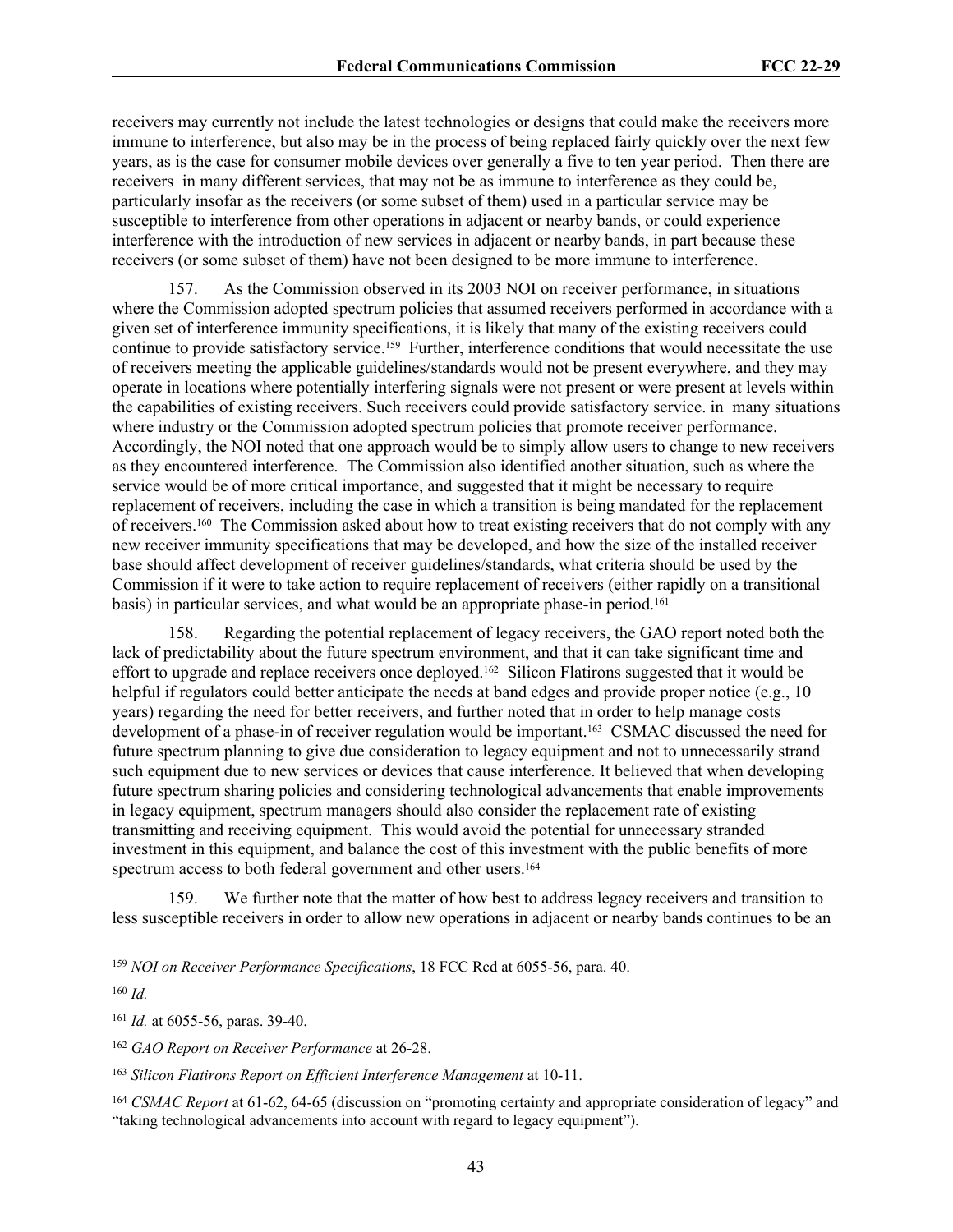important consideration as the Commission seeks to enable new uses of spectrum and promote more efficient use of spectrum. We anticipate that issues concerning legacy receivers that are not as interference-resilient as they could or should be may continue to arise, and consideration to potential pathways for addressing legacy receivers and any transitions to better performing receivers is important.

160. *Discussion.* What is the state of receiver performance across the commercial sector, including public safety, aviation and maritime safety, and federal spectrum users? We request comment and suggestions on the range of issues and considerations that the Commission should take into account as it considers the treatment of existing receivers that may not comply with any new approaches or policies adopted in the future (e.g., improved receiver minimum interference immunity performance where that might be appropriate). We note that the issues include those relating to how the Commission or others might determine the size of the installed base and identify existing or legacy receivers that potentially may be subject to approaches that lead to improved interference immunity performance. As discussed above, we recognize that in many instances receivers are replaced fairly often, and that improved receiver performance in those cases could be achieved in a relatively rapid fashion, while there may be other situations in which other approaches (as discussed herein) may be appropriate. We invite comment on each of these types of situations, including specific comment on whether and how to factor in the anticipated useful life of existing receivers.

161. We also request comment on considerations that the Commission should take into account related to transitions (e.g., repair or replacement) from use of legacy receivers to receivers that are more interference-immune in situations where that is deemed appropriate. Are there, for instance, particular approaches in previous or current Commission proceedings that provide some guidance that the Commission should consider? What are the complexities of introducing receiver requirements or harm claim thresholds in bands with existing spectrum allocations and service rules? What are realistic timelines for products in existing bands to adapt to a harm claim threshold or other regulatory actions to improve receiver performance? We invite broad comment on relevant issues pertaining to legacy receivers and potential transition approaches, including timelines for transitioning that may be appropriate, the impact on global competitiveness, and consideration to regulatory actions that other nations have taken. Are there approaches that the Commission should consider that would enable smooth transitions? Should the Commission consider approaches that could facilitate any transition deemed appropriate that would minimize the costs that would be incurred? In sum, we ask that commenters help the Commission identify and consider the range of issues and concerns that should be taken into account with regard to addressing legacy receivers and transitioning to systems with improved receiver interference immunity performance that would serve the public interest.

### **6. Costs and Benefits**

162. There are both costs and benefits that are associated with the implementation of the various approaches discussed in this NOI for the Commission's consideration as it seeks to promote improved receiver interference immunity performance in appropriate ways. We recognize that there could be a range of tradeoffs to consider.<sup>165</sup> We invite comment on ways to minimize the costs, optimize the benefits, and otherwise balance the costs and benefits, as steps are taken in the future to improve receiver interference immunity performance as part of the Commission's overall spectrum management goals in those situations in which doing so would serve the public interest.

163. We note that the TAC in its *White Paper on Risk-informed Interference Assessment,* recommended that the Commission include in its decision-making evaluation a quantitative risk-informed interference assessment (e.g., comparing various likelihood/consequence combinations for multiple different potential interference hazard scenarios among the potentially affected operators) as it considers

<sup>165</sup> *NOI on Receiver Performance Specifications* at 6024, 6044, 6047-48, 6052, paras. 10, 14, 21, 24, 33 (discussing costs and benefits and tradeoffs to consider).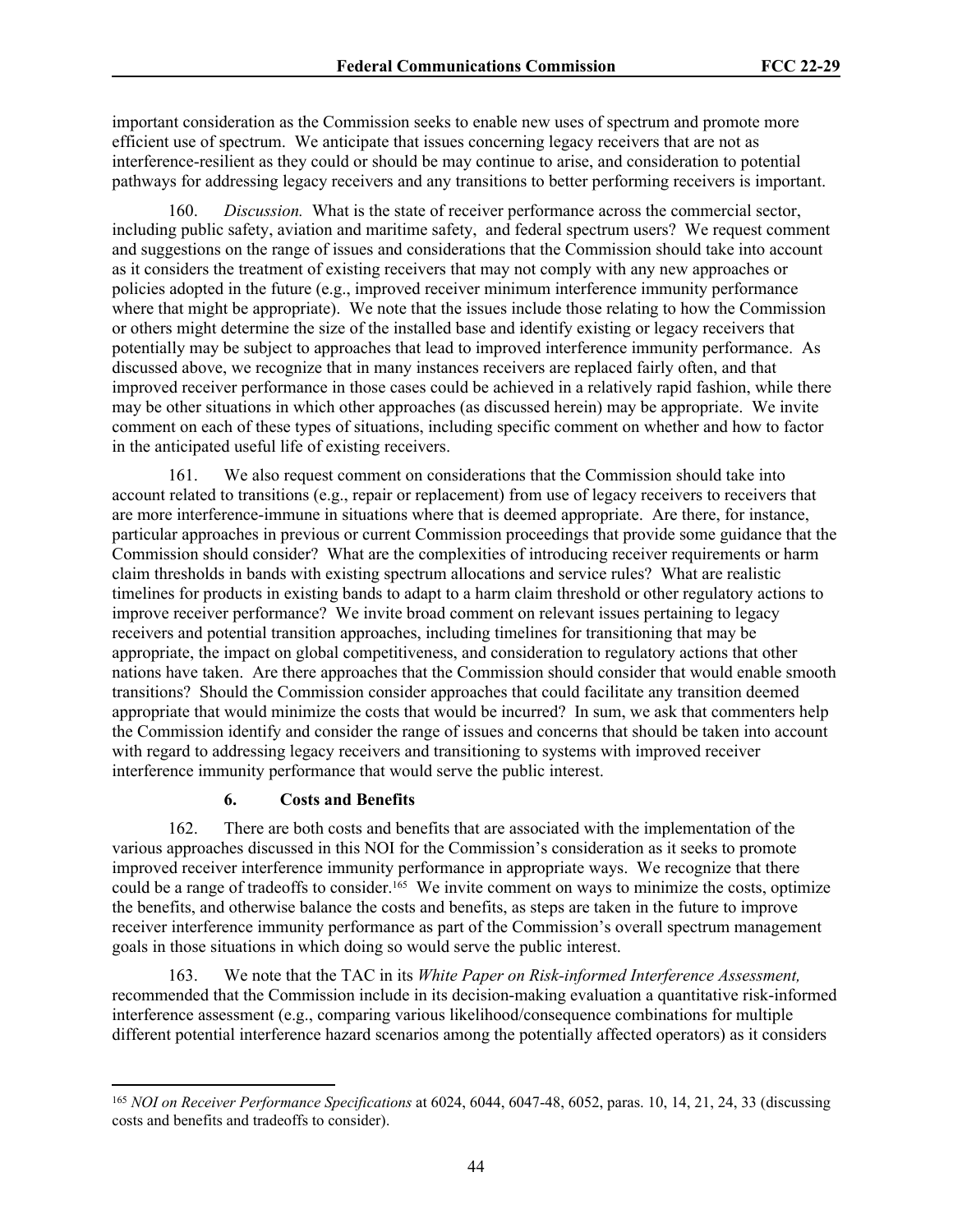the interests of incumbents, new entrants, and the public.166 Others have noted that better understanding of the costs and benefits associated with improved receiver interference immunity performance could be help "inform how to develop an incentive structure that would actually improve receiver selectivity."<sup>167</sup> CSMAC indicated that in considering costs, spectrum managers should take into account changes and improvements in legacy equipment that will occur in the marketplace, and try to minimize the cost of stranded investments.168 Several other reports have focused on considerations related to the costs associated with any new guidance or policy promoting improved receiver performance, and discussions of the need for an appropriate phase-in depending on the situation.<sup>169</sup>

164. *Discussion.* We invite comment on how the Commission should consider the associated costs and benefits of the various approaches that are discussed in this NOI for promoting improved receiver interference immunity performance – including voluntary approaches, Commission guidance (e.g., policy clarification, policy statement, interference limits policies), or regulatory approaches such as adoption of mandatory requirements for specified services.

165. We also invite comment on how the Commission might consider a phased-in approach when promoting improved receiver interference immunity performance in particular bands. As the Commission considers costs and benefits, what are the kinds of costs and the kinds of benefits that should be considered? We ask that commenters discuss not only financial impacts but also considerations relating to competition as well as public safety and national security concerns. For example, would improvements in receiver interference immunity performance (e.g., selectivity to reject unwanted emissions) enhance the ability of receivers to reject jamming and spoofing attempts? How might the Commission best consider the trade-offs concerning potentially affected stakeholders?

### **7. Legal Authority**

166. As the Commission considers possible approaches to explore further, we seek comment on the Commission's legal authority concerning the kinds of approaches it may be considering. In the 2003 *NOI on Receiver Performance Specifications*, the Commission stated its belief that the Commission had the "necessary statutory authority to promulgate receiver immunity guidelines and standards under sections  $4(i)$ ,  $301$ ,  $302(a)$ ,  $303(e)$ ,  $(f)$ , and  $(f)$  of the Communications Act, as amended."<sup>170</sup> Several commenting parties generally agree, while others suggested that the Commission's authority could be limited.<sup>171</sup>

167. *Discussion.* We continue to believe that the Commission has the necessary statutory

<sup>166</sup> *See generally White Paper on Risk-informed Interference Assessment*.

<sup>167</sup> *Silicon Flatirons Report on Receivers* at 5.

<sup>168</sup> *See CSMAC Report* at 61-66.

<sup>169</sup> *See, e.g.*, *Silicon Flatirons Report on Efficient Interference Management* at 10.

<sup>170</sup> *NOI on Receiver Performance Specifications* at 6047, para. 22.

<sup>171</sup> *See, e.g.*, Sinclair Broadcast Group Comments (ET Docket No. 03-65) at 7-9 (Commission has legal authority); Julian Gehman Comments (ET Docket No. 13-101) at 4-7 (Commission has ample authority to implement interference protection limits); *but see* AT&T Comments (ET Docket No. 03-65) at 14-15 (the Communications Act only provides authority to regulate "specifically enumerated classes of licenses and devices"); the Consumer Electronics Association (ET Docket No. 03-65) at 11-12 (Commission generally does not have legal authority to impose receiver performance standards outside of certain enumerated classes of devices). We also note that some have suggested that having additional clarification from Congress could be useful to the Commission as it considers ways to promote receiver interference immunity performance as part of its spectrum management policies and efforts. *See, e.g.*, *PCAST Report* at 35 (suggesting that, in light of its recommendations and Congressional interest in receiver performance, Congress may want to consider clarifying the Commission's authority under the Communications Act as it considers spectrum management with regard to receiver interference immunity performance).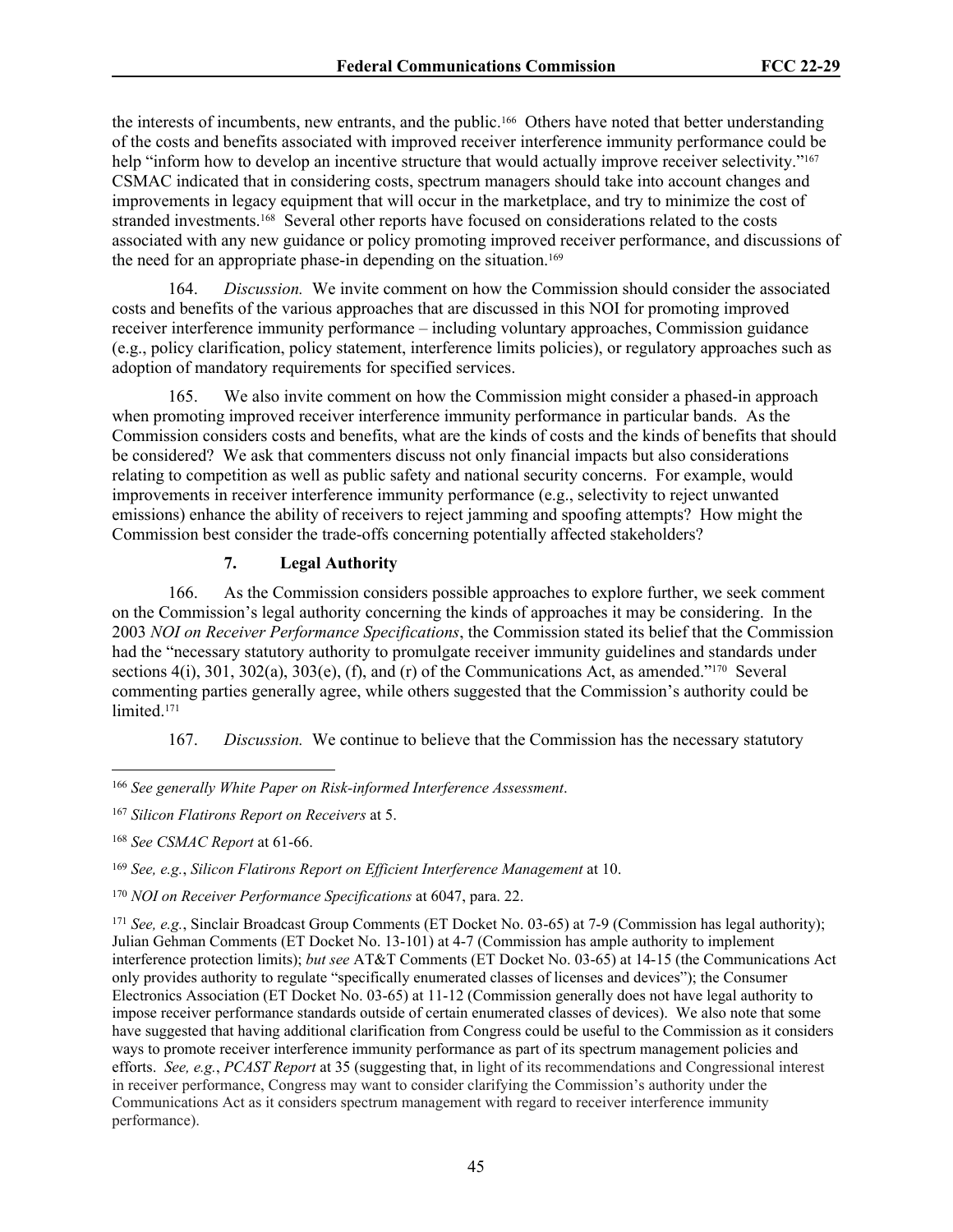authority to promulgate receiver immunity guidelines and standards under sections 4(i), 301, 302(a), 303(e), (f), and (r) of the Communications Act, as amended. We request comment on this assessment of our authority. We also invite comment on other sources of authority as the Commission considers the various approaches concerning receiver performance as discussed in this NOI. We seek comment in this NOI on whether the extent and limits of the Commission's statutory authority and enforcement mechanisms should affect its consideration of the possible approaches.

168. The Communications Act provides the Commission with broad spectrum management authority, including authority under Title III of the Act to manage the use of radio spectrum and to prescribe the nature of wireless services to be rendered.172 In particular, section 303(e) allows the Commission to "regulate the kind of apparatus to be used with respect to its external effects and the purity and sharpness of the emissions from each station and from the apparatus," section 303(f) directs the Commission to "[m]ake such regulations not inconsistent with law as it may deem necessary to prevent interference between stations and to carry out the provisions of this chapter," and section 303(r) provides the Commission with general rulemaking authority.173 In the past, the Commission has drawn on its authority under section 303 to adopt requirements designed to protect receiving devices from interference from incoming signals by defining the conditions that constitute interference, including the operating parameters of the equipment causing and receiving the interference. For example, as discussed above, in both the 800 MHz public safety service and 900 MHz Business and Industrial/Land Transportation (B/ILT) service the Commission adopted regulations that required licensees claiming protection from unacceptable interference to use receivers capable of distinguishing wanted signals from unwanted signals.<sup>174</sup> More recently, the Commission adopted rules for commercial use of the 3.5 GHz Band that included protection limits afforded to receivers, although in that proceeding the Commission found it was unnecessary to mandate receiver performance specifications.<sup>175</sup>

169. In addition to our clear authority to regulate receivers by defining the conditions that constitute interference, the Title III mandate to prevent interference "between stations" may also authorize the Commission to regulate the operations of a receiving station with respect to its compliance with technical parameters designed to ensure that it is capable of screening out certain levels of RF energy that would otherwise interfere with its reception of desired signals. We invite commenters to provide an assessment of the extent of the Commission's Title III authority over receivers. Can section 303(f) be interpreted to authorize the regulation of *either* the transmission or reception of the undesired signal in order to prevent interference? Does section 303(f), together with sections 4(i), 301, 302(a), 303(e), and (r), provide a sufficient basis for the Commission to establish interference protection rights for licensees or other authorized users of licensed devices, contingent on their devices meeting certain threshold performance requirements? Do these or other statutory provisions also provide authority for the Commission to adopt requirements that specify interference-rejection capabilities for wireless receivers or to impose direct controls on receiver devices that lack sufficient capacity to reject incoming interfering

<sup>172</sup> *See, e.g.*, 47 U.S.C §§ 301, 302a, 303, 309.

 $173$  47 U.S.C. §§ 303(e), (f), (r).

<sup>174</sup> *See Protection of Public Safety Equipment in the 800 MHz Band*, *Report and Order*, WT Docket No. 02-55, 19 FCC Rcd 14969, 15032 (para. 109) (2004) (*800 MHz Order*); *Amendment of Part 90 of the Commission's Rules to Provide for Flexible Use of the 896-901 MHz and 935-940 MHz Band Allotted to the Business and Industrial Land Transportation Pool*, *Report and Order*, WT Docket No. 05-62, 23 FCC Rcd 15856, 15870 (para. 24) (2008) (*900 MHz Order*). In 2020 the Commission revised its rules governing operations in the 900 MHz Band to allow expanded broadband use and retained the interference resistance standards previously adopted for narrowband equipment in that band. *Review of the Commission's Rules Governing Use of the 896-901 MHz and 935-940 MHz Band Allotted to the Business and Industrial Land Transportation Pool*, *Report and Order*, FCC 20-67 at para. 165 (2000).

<sup>175</sup> *Amendment of the Commission's Rules with Regard to Commercial Operations in the 3550-3650 MHz Band*, Report and Order, 30 FCC Rcd 3959 at para. 196 (2015) (*3.5 GHz Order*).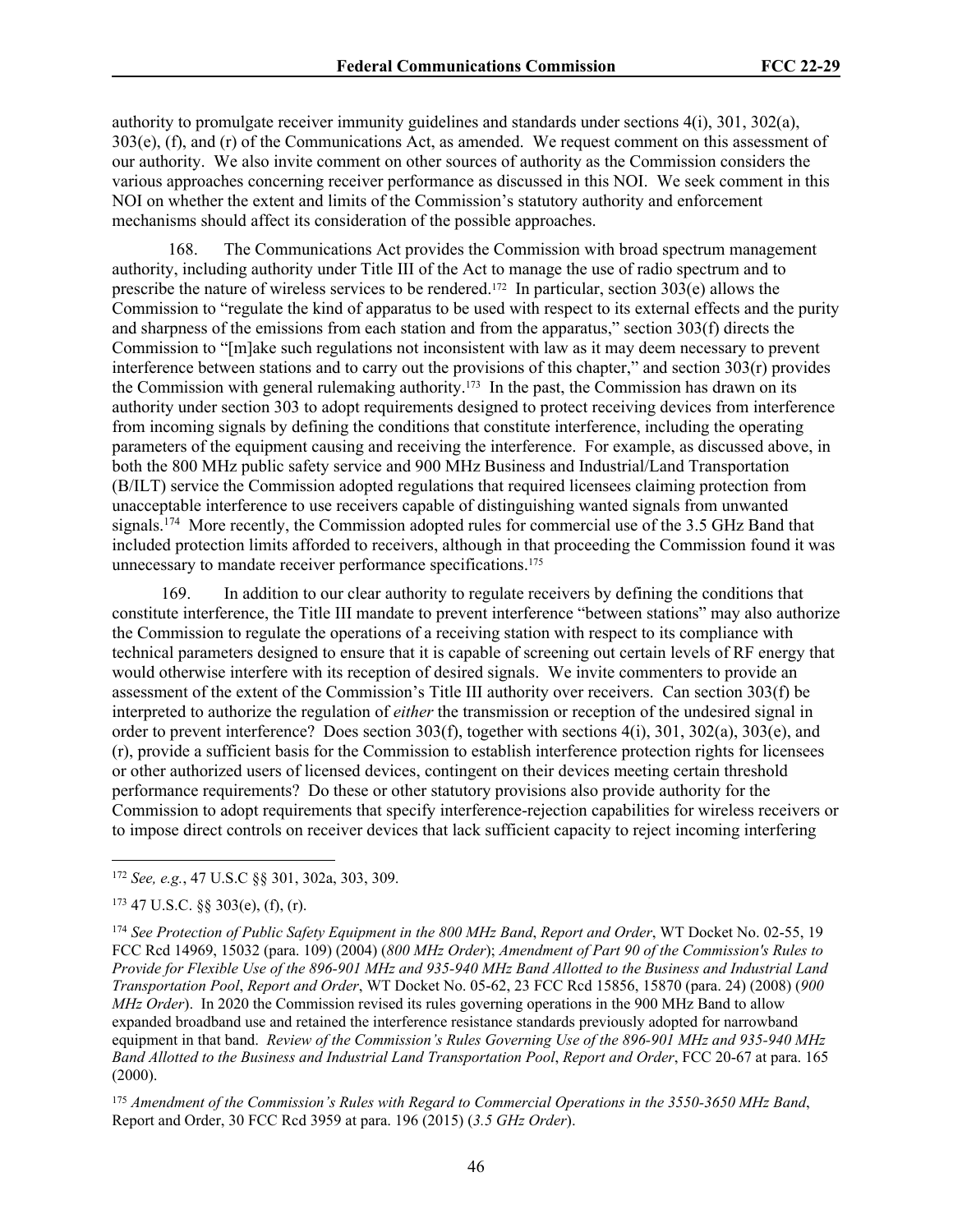signals? Are such regulations reasonably ancillary to the Commission's broad authority to ensure efficient use of radio spectrum? Prohibiting the manufacture or use of devices that are particularly susceptible to interference would prevent interference under the terms of section 303(f), insofar as that provision empowers the Commission to adopt regulations to prevent interference "between stations." If Congress had intended to limit the Commission's authority to the regulation of the *transmission* of the undesired signal, it could have made that intent clear by stating in section 303(f) that the Commission has authority to adopt regulations to prevent stations from "causing interference to other stations." By using the phrase "between stations," however, Congress arguably provided the Commission with the flexibility to address interference problems at both the transmitting and receiving ends. Do commenters agree? We seek comment on the scope of the statutory definition of "stations" in this context, including how to interpret the definition of "radio communication" or "radio transmission of energy," the former of which includes "all instrumentalities, facilities, apparatus, and services (among other things, the receipt, forwarding, and delivery of communications) incidental to such transmission."<sup>176</sup>

170. What is the Commission's authority to impose direct regulation on device manufacturers – i.e., to prohibit the manufacture or marketing of devices that fail to conform to minimum performance standards for resisting interference? Section 302(a)(2) of the Communications Act gives the Commission authority to "establish[] minimum performance standards for home electronic equipment and systems to reduce their susceptibility to interference from radio frequency energy" and provides that "[s]uch regulations shall be applicable to the manufacture, import, sale, use, offer for sale, or shipment of such devices and home electronic equipment and systems, and to the use of such systems."177 While the Commission has clear authority to adopt performance standards for receivers used as home electronic equipment under section  $302(a)(2)$ , we seek comment on the scope of the Commission's authority pursuant to this provision. To what extent does the Commission's authority extend to receivers used in commercial applications, such as on airplanes, commercial delivery trucks, or tractors on industrial-scale farms? Can consumer-facing devices used outside of the home, such as GPS devices used as navigation aids, be regulated under this authority?

171. We invite comment on any other sources of authority the Commission could rely on for the actions we consider here. Commenters should explain in detail why they do or do not believe we have authority to act if the Commission chooses to do so. Commenters should also address whether the kinds of efforts or approaches that the Commission may ultimately take (e.g., gathering more information on receiver characteristics, developing and implementing harm claim threshold approaches, requiring transitions) would affect the analysis of the Commission's authority or of its ability to enforce its rules effectively.

### **8. Other Possible Approaches and Issues**

172. We invite comment on other possible approaches for the Commission's consideration. For instance, would convening Commission-led workshops comprised of a variety of experts from industry and government be helpful? Would any pilot project be appropriate, and if so, with what particular frequency band(s) should be considered. Are there further studies that could help inform the Commission on important considerations with regard to improving receiver interference immunity performance? Are there other studies, efforts, analyses that we should consider in this proceeding? If so, we ask that commenters identify them and explain why they should be considered.

<sup>176</sup> *See* 47 U.S.C. §§ 153(40), 153(42), 153(47). The Commission's rules define "station" as "[o]ne or more transmitters or receivers or a combination of transmitters and receivers, including the accessory equipment, necessary at one location for carrying on a radiocommunication service, or the radio astronomy service." 47 CFR  $\delta$ 2.1.

<sup>177</sup> 47 U.S.C. § 302a(a)(2).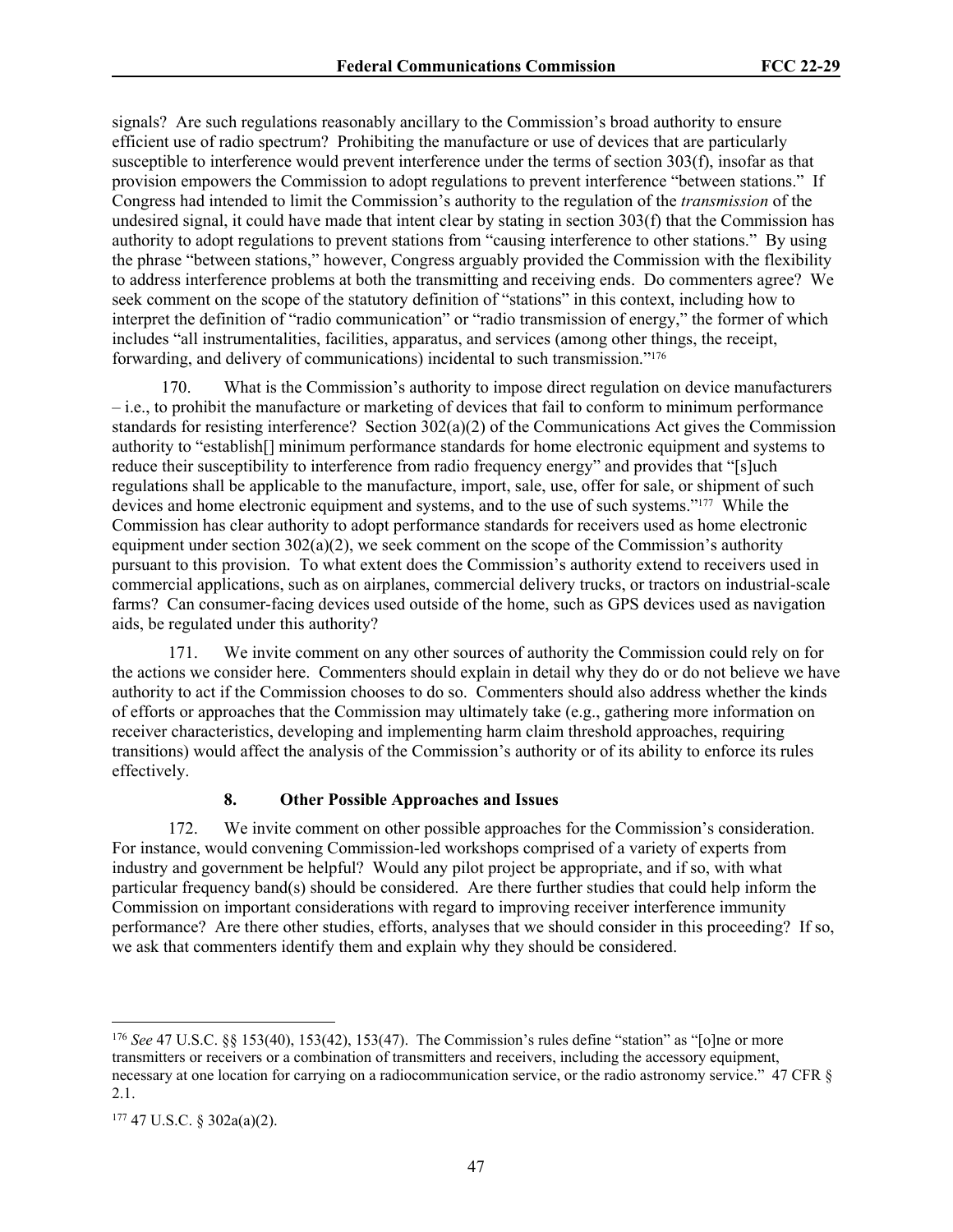173. *Digital Equity and Inclusion.* Finally, the Commission, as part of its continuing effort to advance digital equity for all,<sup>178</sup> including people of color, persons with disabilities, persons who live in rural or Tribal areas, and others who are or have been historically underserved, marginalized, or adversely affected by persistent poverty or inequality, invites comment on any equity-related considerations<sup>179</sup> and benefits (if any) that may be associated with the various approaches and issues discussed herein. Specifically, we seek comment on how the various approaches that the Commission may consider may promote or inhibit advances in diversity, equity, inclusion, and accessibility, as well the scope of the Commission's relevant legal authority.

### **IV. PROCEDURAL MATTERS**

174. *Ex Parte Rules*. This proceeding shall be treated as a "permit-but-disclose" proceeding in accordance with the Commission's *ex parte* rules.180 Persons making *ex parte* presentations must file a copy of any written presentation or a memorandum summarizing any oral presentation within two business days after the presentation (unless a different deadline applicable to the Sunshine period applies). Persons making oral *ex parte* presentations are reminded that memoranda summarizing the presentation must (1) list all persons attending or otherwise participating in the meeting at which the *ex parte*  presentation was made, and (2) summarize all data presented and arguments made during the presentation. If the presentation consisted in whole or in part of the presentation of data or arguments already reflected in the presenter's written comments, memoranda, or other filings in the proceeding, the presenter may provide citations to such data or arguments in his or her prior comments, memoranda, or other filings (specifying the relevant page and/or paragraph numbers where such data or arguments can be found) in lieu of summarizing them in the memorandum. Documents shown or given to Commission staff during *ex parte* meetings are deemed to be written *ex parte* presentations and must be filed consistent with Rule 1.1206(b), 47 CFR § 1.1206(b). Participants in this proceeding should familiarize themselves with the Commission's *ex parte* rules.

175. *Comment Filing Procedures.* Pursuant to sections 1.415 and 1.419 of the Commission's rules, 47 CFR §§ 1.415, 1.419, interested parties may file comments and reply comments on or before the dates indicated on the first page of this document. Comments may be filed using the Commission's Electronic Comment Filing System (ECFS) or by paper. All filings must be addressed to the Commission's Secretary, Office of the Secretary, Federal Communications Commission.

 Electronic Filers: Comments may be filed electronically by accessing ECFS at <https://www.fcc.gov/ecfs>.

<sup>&</sup>lt;sup>178</sup> Section 1 of the Communications Act of 1934 as amended provides that the FCC "regulates] interstate and foreign commerce in communication by wire and radio so as to make [such service] available, so far as possible, to all the people of the United States, without discrimination on the basis of race, color, religion, national origin, or sex." 47 U.S.C. § 151.

 $179$  The term "equity" is used here consistent with Executive Order 13985 as the consistent and systematic fair, just, and impartial treatment of all individuals, including individuals who belong to underserved communities that have been denied such treatment, such as Black, Latino, and Indigenous and Native American persons, Asian Americans and Pacific Islanders and other persons of color; members of religious minorities; lesbian, gay, bisexual, transgender, and queer (LGBTQ+) persons; persons with disabilities; persons who live in rural areas; and persons otherwise adversely affected by persistent poverty or inequality. *See* Exec. Order No. 13985, 86 Fed. Reg. 7009, Executive Order on Advancing Racial Equity and Support for Underserved Communities Through the Federal Government (January 20, 2021).

<sup>180</sup> 47 CFR § 1.1200(a). Although the rules do not generally require *ex parte* presentations to be treated as "permit but disclose" in Notice of Inquiry proceedings, *see* 47 CFR § 1.1204(b)(1), we exercise our discretion in this instance, and find that the public interest is served by making *ex parte* presentations available to the public, in order to encourage a robust record. *See id.* § 1.1200(a).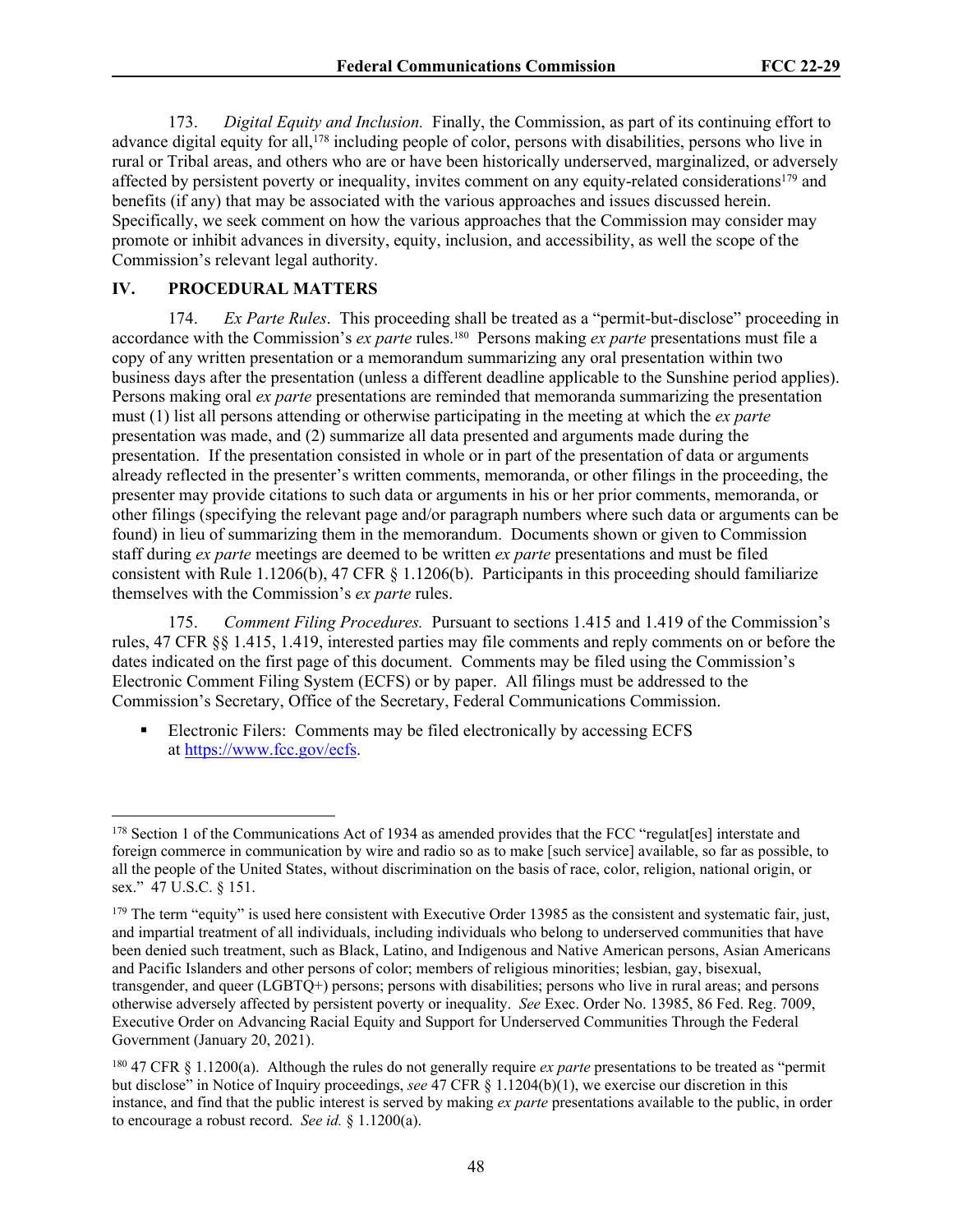- **Paper Filers:** Parties who choose to file by paper must file an original and one copy of each filing. Paper filings can be sent by hand or messenger delivery, by commercial overnight courier, or by first-class or overnight U.S. Postal Service mail.
	- **Effective March 19, 2020, and until further notice, the Commission no longer accepts any** hand or messenger delivered filings. This is a temporary measure taken to help protect the health and safety of individuals, and to mitigate the transmission of COVID-19.<sup>181</sup>
	- Commercial overnight mail (other than U.S. Postal Service Express Mail and Priority Mail) must be sent to 9050 Junction Drive, Annapolis Junction, MD 20701.
	- U.S. Postal Service first-class, Express, and Priority mail must be addressed to 45 L Street NE, Washington, D.C. 20554.

176. *Availability of Documents*. Comments, reply comments, and *ex parte* submissions will be publicly available online via ECFS. These documents will also be available for public inspection during regular business hours in the FCC Reference Information Center, when FCC Headquarters reopen to the public.

177. *People with Disabilities*. To request materials in accessible formats for people with disabilities (braille, large print, electronic files, audio format), send an e-mail to fcc504@fcc.gov or call the Consumer & Governmental Affairs Bureau at 202-418-0530 (voice), 202-418-0432 (tty).

178. *Further Information*. For additional information on this proceeding, contact Paul Murray of the Office of Engineering and Technology, at [paul.murray@fcc.gov](mailto:paul.murray@fcc.gov) or (202) 418-0688, or Michael Ha of the Office of Engineering and Technology, at [michael.ha@fcc.gov](mailto:michael.ha@fcc.gov) or (202) 418-2099.

### **V. ORDERING CLAUSES**

179. Accordingly, IT IS ORDERED that, pursuant to sections  $4(i)$ ,  $301$ ,  $302(a)$ ,  $303(e)$ ,  $303(f)$ , and 303(r) of the Communications Act of 1934, as amended, 47 U.S.C. §§ 154(i), 301, 302(a), 303(e), 303(f), and 303(r), this Notice of Inquiry IS ADOPTED.

### FEDERAL COMMUNICATIONS COMMISSION

Marlene H. Dortch Secretary

<sup>181</sup> *See* FCC Announces Closure of FCC Headquarters Open Window and Change in Hand-Delivery Policy, Public Notice, 35 FCC Rcd 2788 (2020), [https://www.fcc.gov/document/fcc-closes-headquarters-open-window-and](https://www.fcc.gov/document/fcc-closes-headquarters-open-window-and-changes-hand-delivery-policy)[changes-hand-delivery-policy](https://www.fcc.gov/document/fcc-closes-headquarters-open-window-and-changes-hand-delivery-policy).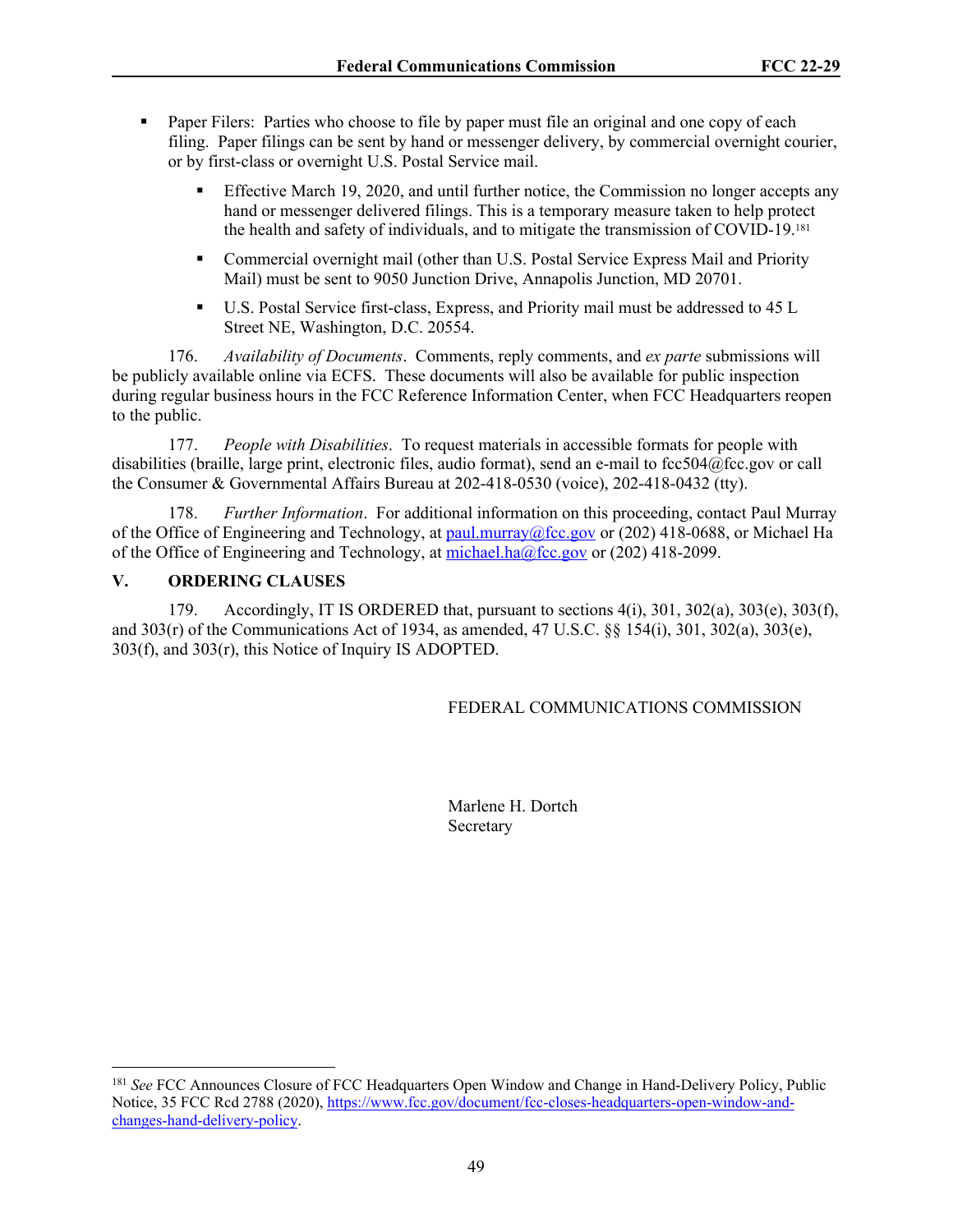#### **STATEMENT OF CHAIRWOMAN JESSICA ROSENWORCEL**

#### Re: *Promoting Efficient Use of Spectrum through Improved Receiver Interference Immunity Performance*, ET Docket No. 22-137, Notice of Inquiry (April 21, 2022)

Wireless spectrum is a scarce resource. But when we put this limited resource to creative use, we can expand communications for all, foster innovation, and support our economic and national security. Our history is full of examples of us doing just that. It's why in the United States our spectrum policies have long led the wireless world. After all, it was nearly three decades ago that the Federal Communications Commission took the academic ideas of Ronald Coase and ushered in a whole new era of spectrum auctions. We also pioneered the use of unlicensed spectrum—the airwaves we now know and use every day as Wi-Fi. More recently, we blazed a trail for two-sided incentive auctions and dynamic spectrum sharing. With each of these efforts, we took spectrum scarcity and turned it into abundance.

We need to do it again.

Today, more of our civic and commercial life relies on wireless technologies than ever before. Commercial spectrum bands are increasingly crowded. This congestion is making it harder to make room in our skies for new technologies and new services. But we have to find a way, because no one wants opportunity and innovation to grind to a halt. Moreover, staying in the same place and doing the same things we have done before is not what led us to lead in the past. It won't work in the future, either. We need to do things differently—on two fronts.

First, we need smarter coordination. Earlier this year I announced a new Spectrum Coordination Initiative with Assistant Secretary Alan Davidson at the National Telecommunications and Information Administration. This initiative involves more high-level meetings on spectrum issues, updating the twenty-yearold Memorandum of Understanding between the agencies, developing a national spectrum strategy, recommitting to scientific integrity and evidence-based policymaking, and revamping technical collaboration. I am proud to say we have already made progress in a short time.

Second, we need smarter policies. To put a finer point on it, we need policies that promote more efficient use of this scarce resource. Call it an abundance agenda.

An abundance agenda needs a target, and so we are starting with today's inquiry into wireless receiver standards. Here's why—most discussions of spectrum efficiency are a one-way effort. They focus almost exclusively on transmitters. To avoid harmful interference, we typically have rules about how and when transmitters can operate. But wireless communications systems involve transmitters *and* receivers. It's a twoway proposition. Both are vital. Both matter. So we need to rethink our approach to spectrum policy and move beyond just transmitters and consider receivers, too. That's because receivers that are not sufficiently resilient can make it more difficult to introduce additional services in the same or adjacent airwaves. They can diminish the spectral environment and shut out new uses before they even begin.

There is too little in our existing spectrum policies that recognizes this truth. There is also too little that incentivizes users or manufacturers to invest in better quality receivers. But as we expand the use of our airwaves and wrestle with different uses in adjacent spectrum, we need to give consideration to the role of reception technology.

That's where today's inquiry comes in. We survey the field. We ask about earlier studies of this issue by industry, academia, the NTIA, and the FCC's own technical and legal experts, including the work of our Technological Advisory Council. We ask about different approaches—voluntary industry-led efforts, incentive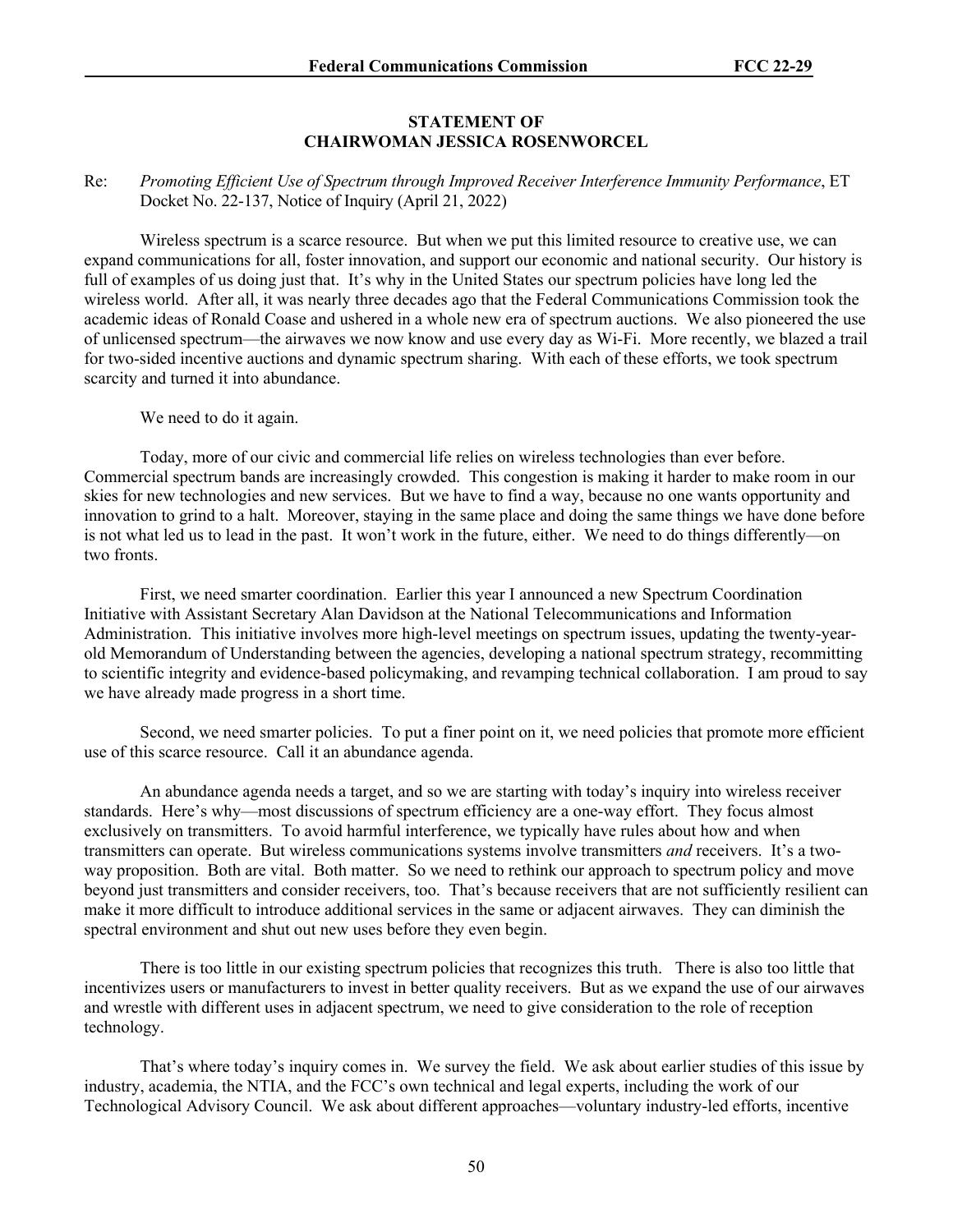systems, high-level principles, and policy statements. We explore harm claim thresholds. We ask about the 2013 Presidential Memorandum on Wireless Innovation that encouraged the development of a program of performance criteria and ratings and the consideration of spectrum efficiency in federal procurements—think of it as purchasing policy at scale. We also ask about a rules-based approach and about our legal authority to clarify expectations about future receiver performance. And we seek comment on the challenges implementing these policies might entail and what impact they might have on receiver innovation and cost.

I look forward to the record that develops. I look forward to once again turning spectrum scarcity into abundance. I look forward to making progress.

I want to thank Commissioner Simington, who expressed interest in doing more to address receiver quality. He dug in deep, reviewed all the literature, and today's effort is informed by his work and enthusiasm for this subject. I also want to thank the staff who worked on this effort, including Bahman Badipour, David Duarte, Pat Forster, Michael Ha, Syed Hasan, Ira Keltz, Paul Murray, Nick Oros, Bob Pavlak, Siobahn Philemon, Jamison Prime, Ron Repasi, and Tom Struble of the Office of Engineering and Technology; Kenneth Baker, Linda Chang, Lloyd Coward, Thomas Derenge, Kamran Etemad, Jessica Greffenius, Kari Hicks, Tim Maguire, Madelaine Maior, Charles Mathias, Susan Mort, Roger Noel, Matthew Pearl, Paul Powell, Kambiz Rahnavardy, Blaise Scinto, Joel Taubenblatt, Jennifer Tomchin, and Janet Young of the Wireless Telecommunications Bureau; Rachel Kazan, Evan Kwerel, Paul Lafontaine, Kate Matraves, Chuck Needy, and Emily Talaga of the Office of Economics and Analytics; Jennifer Gilsenan, Dante Ibarra, Wayne Leighton, Kathy O'Brien, and Jim Schlitchting of the International Bureau; Jeremy Marcus and Ashley Tyson of the Enforcement Bureau; and Deborah Broderson, Doug Klein, David Horowitz, and Bill Richardson of the Office of General Counsel.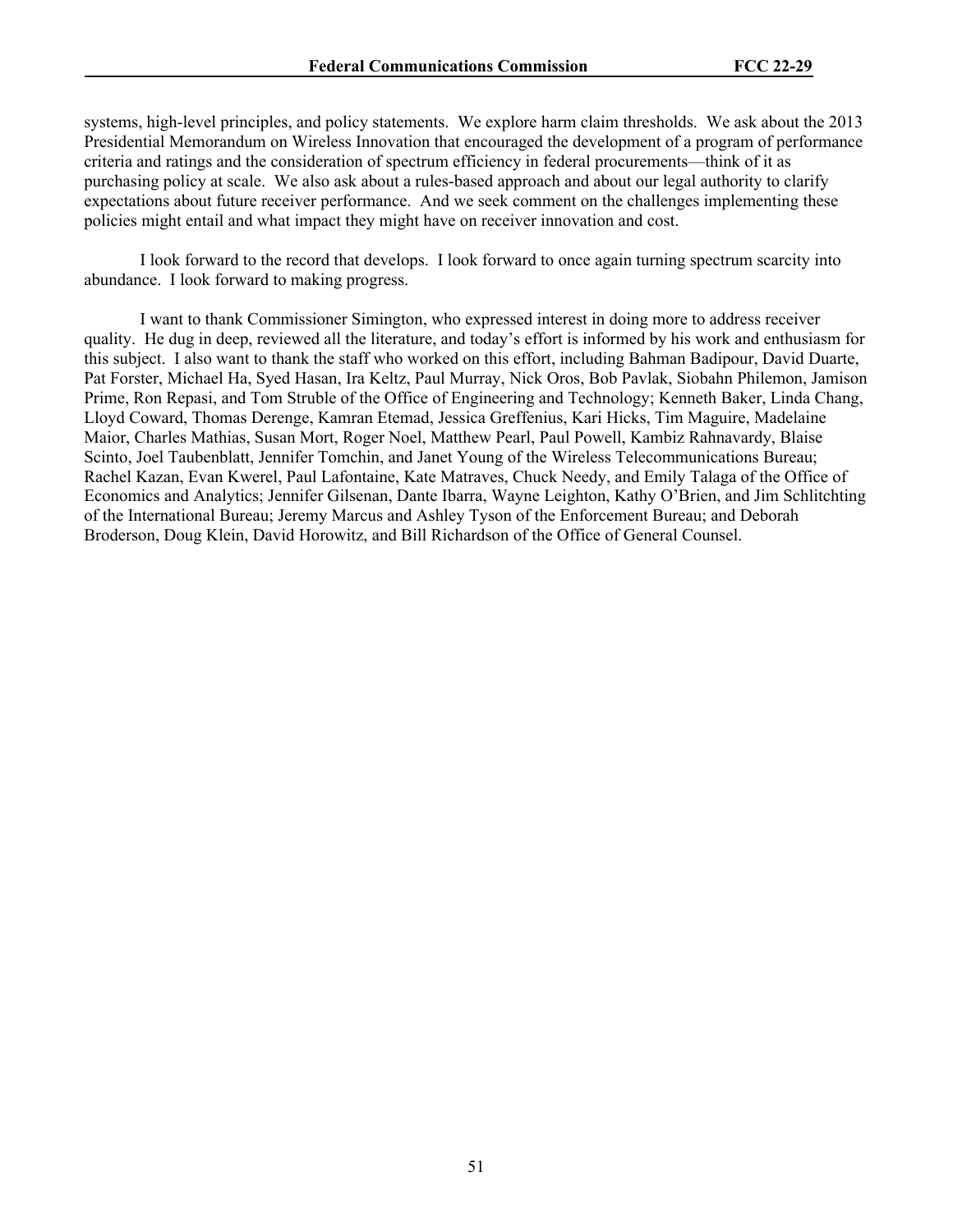### **STATEMENT OF COMMISSIONER BRENDAN CARR**

### Re: *Promoting Efficient Use of Spectrum through Improved Receiver Interference Immunity Performance.* ET Docket No. 22-137, Notice of Inquiry (April 21, 2022)

Over the past few years, the FCC made great strides in freeing up spectrum—and those steps proved key to powering America's 5G leadership. 2.5 GHz, 3.45 GHz, 3.5 GHz, 4.9 GHz, the L Band, 5.9 GHz, 6 GHz, and the C-Band, to name more than a few. It is no secret that much of this work involved identifying spectrum that was previously assigned to federal users and opening it up for consumer use. But physically occupying an assigned spectrum band is not the only way that federal users or other incumbents can prevent a valuable swath of airwaves from being put to its highest and best use. One other way is through receivers that "listen in" on frequencies that are beyond their assigned bands.

This is far from a theoretical problem. And we see it rather frequently when it comes to federal users, among others. Take the L Band. This is a valuable stretch of spectrum in the 1 GHz range that has been effectively sitting on the sidelines for over ten years now. There's no 5G there right now despite the FCC authorizing it and the band having a great mix of coverage and propagation characteristics. Why? Well, when you take the federal users' public arguments and boil them down to their essence, it comes down to a disagreement over how much interference federal devices experience when they listen in to a spectrum band located far, far away from their assigned frequencies. We are seeing something similar with the federal government's arguments in the C-Band. While the FCC's expert engineering team determined that there is no harmful interference in either of those cases, that entire, time-consuming effort might have been avoided if more efficient receiver standards were in place. Otherwise, our innovative use cases of the future are going to be constrained and limited by potentially decades old and inefficient standards.

And that's where today's NOI could make a real difference. So I want to commend Commissioner Simington on his leadership and early interest in tackling this issue. It's not the easiest of areas to cut through. Indeed, when the FCC launched a similar inquiry—all the way back in 2003—many predicted that spectrum management would become more difficult as the airwaves became more crowded due to the proliferation of wireless services. Flash forward nearly 20 years later and this prediction has come to pass. So I am hopeful that working together we can make good progress on this issue this time around.

I think we're off to a good start. And I am pleased that Chairwoman Rosenworcel and Commissioner Simington worked closely to advance this NOI. If we get it right, it has the potential to unlock tremendous value for consumers.

Finally, I would like to thank staff from the Office of Engineering and Technology for preparing this item. It has my support.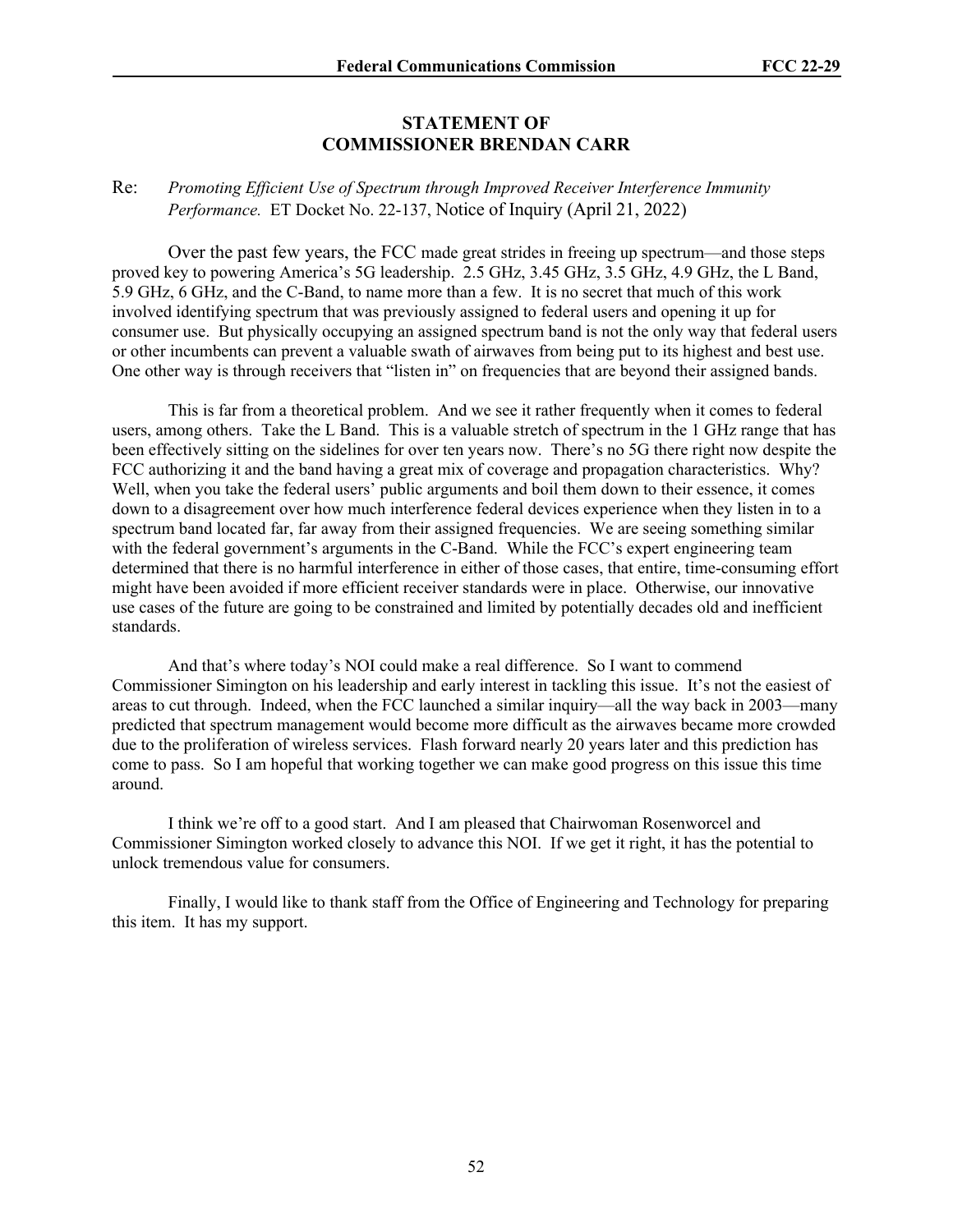#### **STATEMENT OF COMMISSIONER GEOFFREY STARKS**

#### Re: *Promoting Efficient Use of Spectrum through Improved Receiver Interference Immunity Performance.* ET Docket No. 22-137, Notice of Inquiry (April 21, 2022)

This Notice of Inquiry has been a long time coming. Nearly 20 years ago, the Commission took its first hard look at addressing the issue of receiver performance. Unfortunately, a wide variety of factors ultimately caused that proceeding to close without final action. Ten years later, there was yet another attempt at the issue of receiver performance, but once again, no final FCC action took place, even as our spectrum demands grew.

This continued surge in spectrum usage has now brought us here, and it's high time to reopen our inquiry into a whole-of-system approach to spectrum management. As today's NOI rightly emphasizes, we have always had the authority to "regulate interference between stations." While it's well established that this authority reaches transmitters, it's time to focus on receivers as well.

In fact, the onus of protection we've placed on transmitters is hard to continue to justify. Borrowing the analogy of Pierre DeVries, if we compare the receiver performance issue to a neighborhood dispute, we've spent the past two decades forcing homeowners to speak in no more than a whisper to avoid disturbing their neighbors.<sup>1</sup> That's not fair.

From my perspective, broadening our focus to encompass receiver performance could also have significant benefits for national security, public safety, and competition. As it stands, our markets are flooded with inexpensive receiving devices, many designed and manufactured overseas. While these devices may be functional, they could be susceptible not only to unintentional interference but also to nefarious interference events like jamming and spoofing. Fortunately, this issue might be mitigated, if not remedied, by improvements in receiver performance. To that end, I'm grateful to my colleagues for agreeing to my request to include language in the NOI seeking comment about this issue.

Of course, to realize these benefits, it is imperative to strike a regulatory balance that favors innovation. Overly sensitive receivers may limit spectrum usage, but overly prescriptive standards might stifle receiver innovation and ultimately do more harm than good. It is a counterfactual, but what if our historic approach towards wireless use and transmitter equipment authorizations has, in some measure, stifled innovation? What's the best approach to encourage innovation for both receivers and transmitters? I appreciate that the NOI now includes my questions on achieving this regulatory equilibrium.

It won't be easy, and Federal agency coordination remains a critical part of the mission. We can only move forward on the issue of receiver performance if we act in collaboration with NTIA, since any action here will inevitably impact the interests of Federal agencies and their stakeholders. Emerging technologies will continue to run up against the interference concerns of incumbents, as our experiences in the C-Band, the L-Band, and the 6 GHz band show. There is room for improvement, and for this proceeding to succeed, we must seek common sense solutions and buy-in from all the key actors, including our Federal partners.

<sup>1</sup> *The Role of Receivers in a Spectrum Scarce World: Hearing Before the H. Subcomm. On Commc'ns and Tech.*, 112th Cong. 15 (2012) (statement of Pierre de Vries, Senior Adjunct Fellow, Silicon Flatirons Center for Law, Tech., and Entrepreneurship, Univ. of Colorado at Boulder).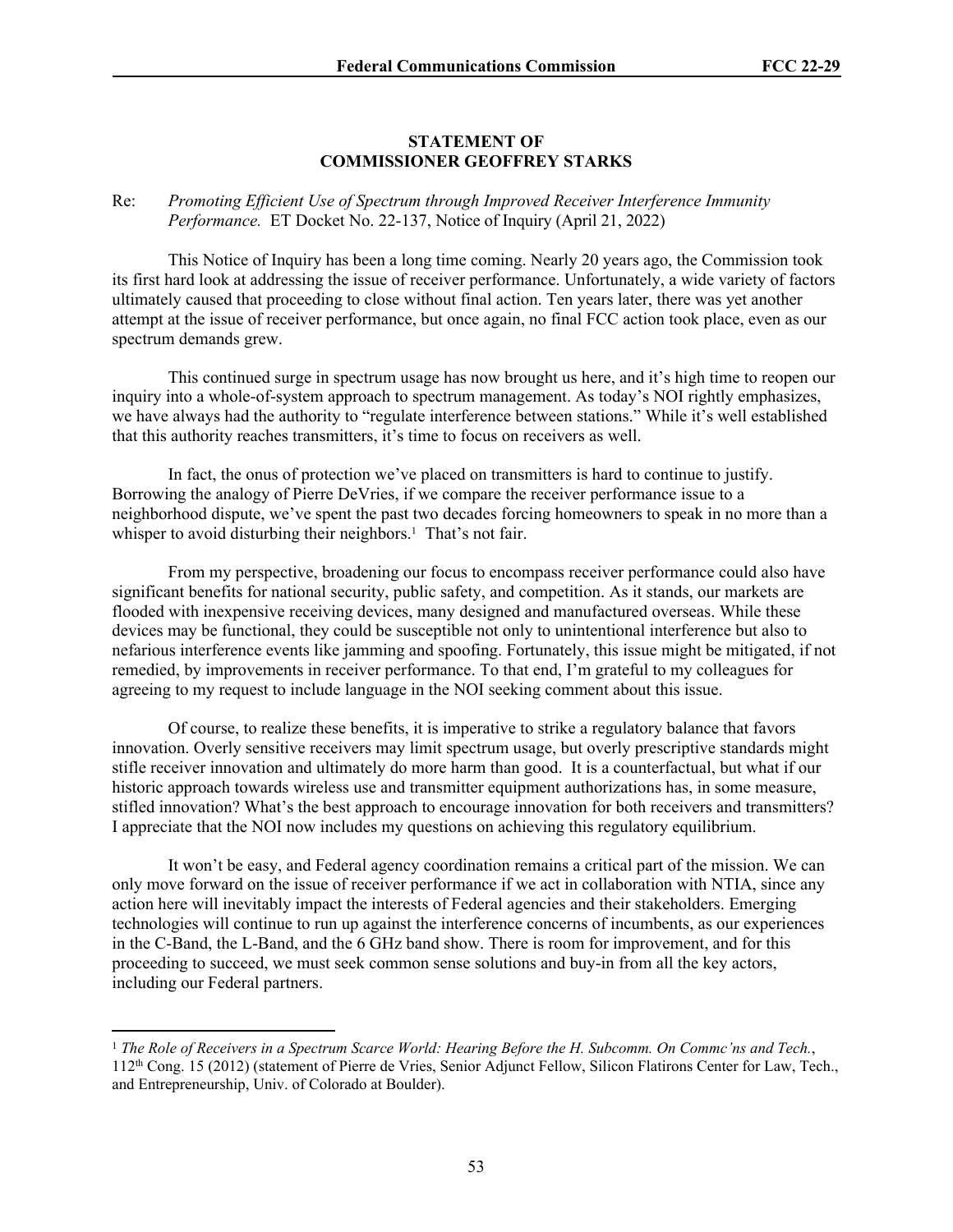Today's Notice of Inquiry represents a great first step, and I applaud everyone who has brought it to this point. In particular, I commend Commissioner Simington for his leadership on this topic and Chairwoman Rosenworcel for prioritizing it within the agency. I'd also like to thank the innumerable supporters—both from within and without the FCC—who have kept the issue of receiver performance alive over the past two decades. Much of their work is rightfully recognized in the NOI itself, and all of that credit is well earned and well deserved.

I look forward to all of the thoughtful comments on this topic and to the progress that we can achieve alongside our Federal and commercial partners. My thanks to OET for their hard work on this proceeding.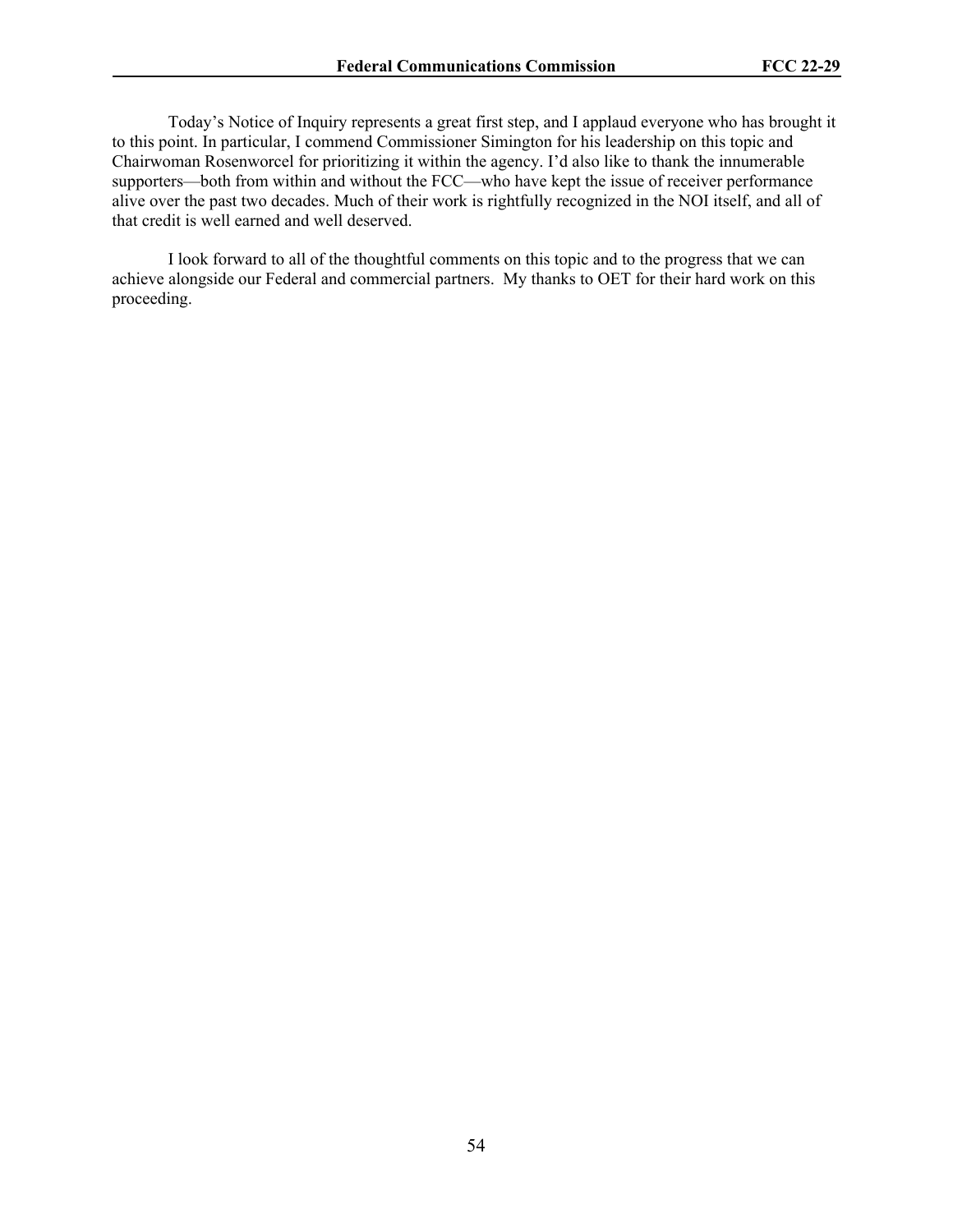### **STATEMENT OF COMMISSIONER NATHAN SIMINGTON**

### Re: *Promoting Efficient Use of Spectrum through Improved Receiver Interference Immunity Performance*, ET Docket No. 22-137, Notice of Inquiry (April 21, 2022)

Radiofrequency regulation in the United States emerged from the regulation of radio communication to and from seafaring vessels in 1910. At that time, there were actual oceans of physical space between ships, and metaphorical oceans of spectrum available for radio communications. The regulatory approaches were greenfield, the margins for error were wide, and spectral efficiency was not a concern.

By the time President Franklin Roosevelt signed the Communications Act into law twenty-four years later, commercial spectrum was still comparatively roomy. Sure, there were a few hundred radio stations, and one-to-one radio communications had grown more spectrum-intensive, but there was still plenty of space to, as it were, spread out.

And since the Communications Act was adopted, our regulations have, more or less, reflected the idea that spectrum is fundamentally abundant, and that mitigating interference and maximizing spectral efficiency is about spreading spectrum users out, whether geographically, or in radiofrequency. Even as spectrum use has intensified, legacy services, and non-spectrum activities dependent upon such services, have grown up in reliance on past allocations.

But the era of abundant spectrum is coming to a close. Like real estate, they just aren't making any more of it. The future is dense spectral neighborhoods of commercial users packed tightly, in space and in spectrum, vying for every last hertz of usable real estate. We should think of RF spectrum as fully occupied land whose usage must inevitably intensify. Our regulatory philosophy must accommodate this new reality.

The Notice of Inquiry we adopt today does just that. It asks what I view as the critical questions that must be answered if we are to prevent a spectral famine: how should the Commission allocate spectral rights; how should the Commission adjudicate spectral disputes; and how can the Commission treat the receive side of RF systems? It is time that our spectral rights framework becomes certain, and it is time that our regulatory approach goes duplex.

This NOI is the Commission's first step at exploring a new policy framework for commercial spectrum that takes these questions into account. And we must. To proceed with the status quo risks stymying innovative technologies that require intensive use of spectrum adjacent to incumbent commercial allocations. And potentially worse, it risks the regular recurrence of spectral disputes arising from implicit easements on valuable commercial spectrum reflecting ambiguous rights and adjudicative authority. The costs of this uncertainty are sometimes diffuse, and sometimes acute, but always too high.

FCC spectrum policy must clearly and precisely define spectrum rights, both in-band and at band edges, and those rights must reflect efficient receiver performance where that is a reasonable goal. This is the only framework truly capable of accommodating the interests of not only industry incumbents and future commercial users, but that also stands as a model for federal users. As I've argued before, we cannot afford the next C-Band fight—wherever in the allocation table it might be. This item takes a first step toward foreclosing that eventuality.

There are a few ways to get to a full duplex regulatory philosophy from where we are now, and today's Notice of Inquiry explores them all. From defining harm claim threshold rights for commercial